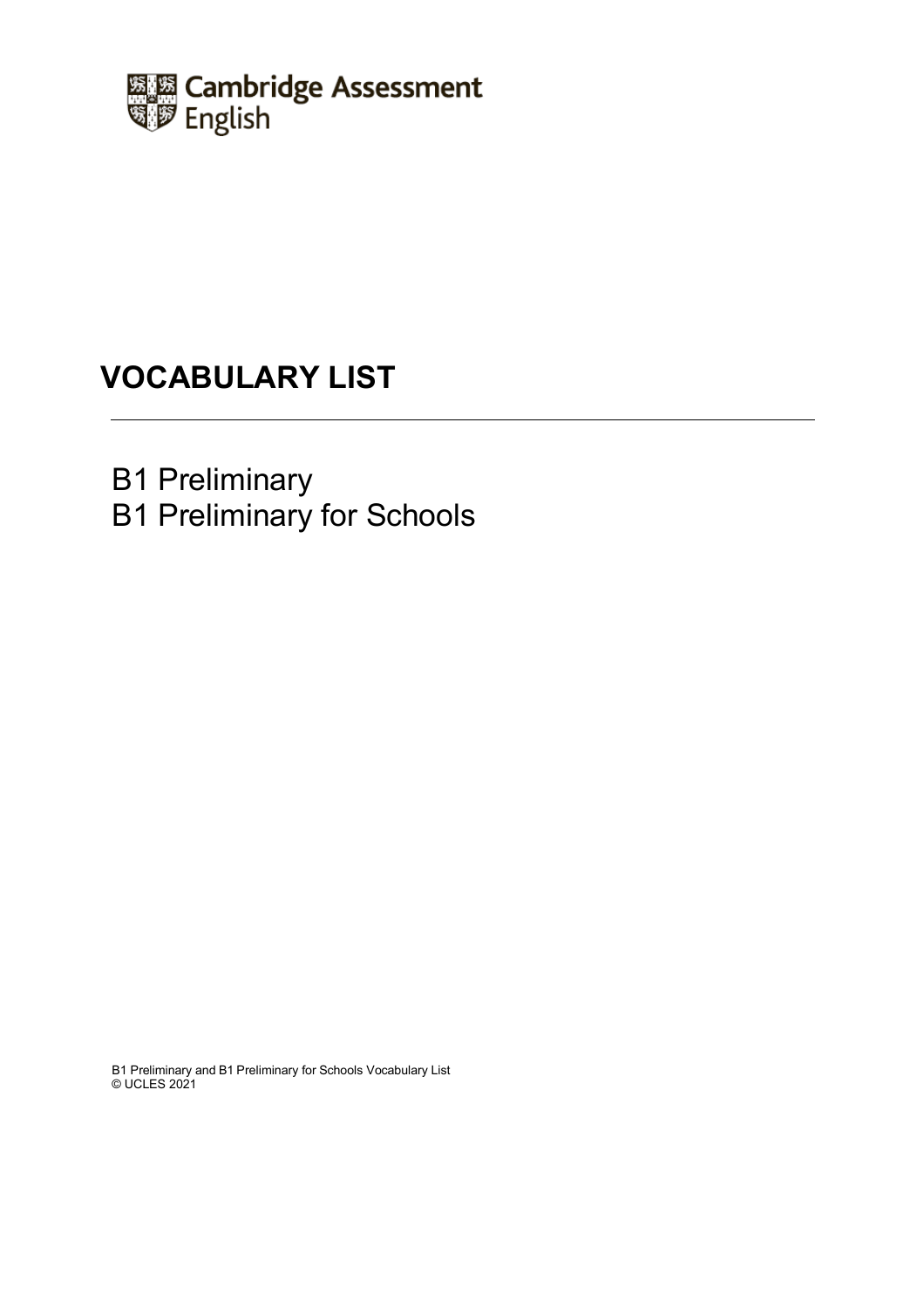## **Introduction to the B1 Preliminary Vocabulary List**

The B1 Preliminary Vocabulary List gives teachers a guide to the vocabulary needed when preparing students for the B1 Preliminary and Preliminary for Schools examinations.

### **Background to the list**

The B1 Preliminary Vocabulary List was originally developed by Cambridge Assessment in consultation with external consultants to guide item writers who produce materials for the B1 Preliminary examination. It includes vocabulary from the Council of Europe's Threshold (1990) specification and other vocabulary which corpus evidence shows is high frequency.

The list covers vocabulary appropriate to the B1 level on the Common European Framework of Reference (CEFR) and includes receptive vocabulary (words that the candidate is expected to understand but which are not the focus of a question) and productive vocabulary (words that the candidate needs to know to answer a question).

The list does not provide an exhaustive list of all words which appear on the Preliminary and Preliminary for Schools question papers and candidates should not confine their study of vocabulary to the list alone.

#### **How the list is updated**

The vocabulary of English changes over time, with words being added and other words falling into disuse. In order to maintain its currency, the B1 Preliminary Vocabulary List is updated on a regular basis, with the decision to add or remove words being informed by reference to the **Cambridge Learner Corpus** and **English Profile Wordlists.**

The **Cambridge Learner Corpus** is a collection of over 44 million words of English, based upon evidence of language use by learners from all over the world and from which the **English Vocabulary Profile** has developed. The **English Vocabulary Profile** shows the most common words and phrases that learners of English need to know in British or American English. The meaning of each word or phrase in the wordlists has been assigned a level between A1 and B2 on the CEFR.

A preview version of the **English Vocabulary Profile** can be accessed by visiting the website: [http://www.englishprofile.org](http://www.englishprofile.org/)

#### **Organisation of the list**

#### • **Word sets**

Some categories of words that a learner at this level might be expected to know, e.g. days of the week, are not included in the alphabetical list but are listed in Appendix 1. Although 'grammar words' (pronouns, modal verbs, etc.) are included, the Language Specification section of the Preliminary Handbook and Preliminary for Schools Handbook (available from from www.cambridgeenglish.org) should be consulted for a more complete listing.

#### • **Exemplification**

Example phrases and sentences showing how words might be used are given only where words with different meanings need to be constrained. For example, *heel* is followed by 'I can't walk in high heels' – this shows that *heel* is limited to the idea of shoes: candidates are not expected to know other meanings, such as the part of the body.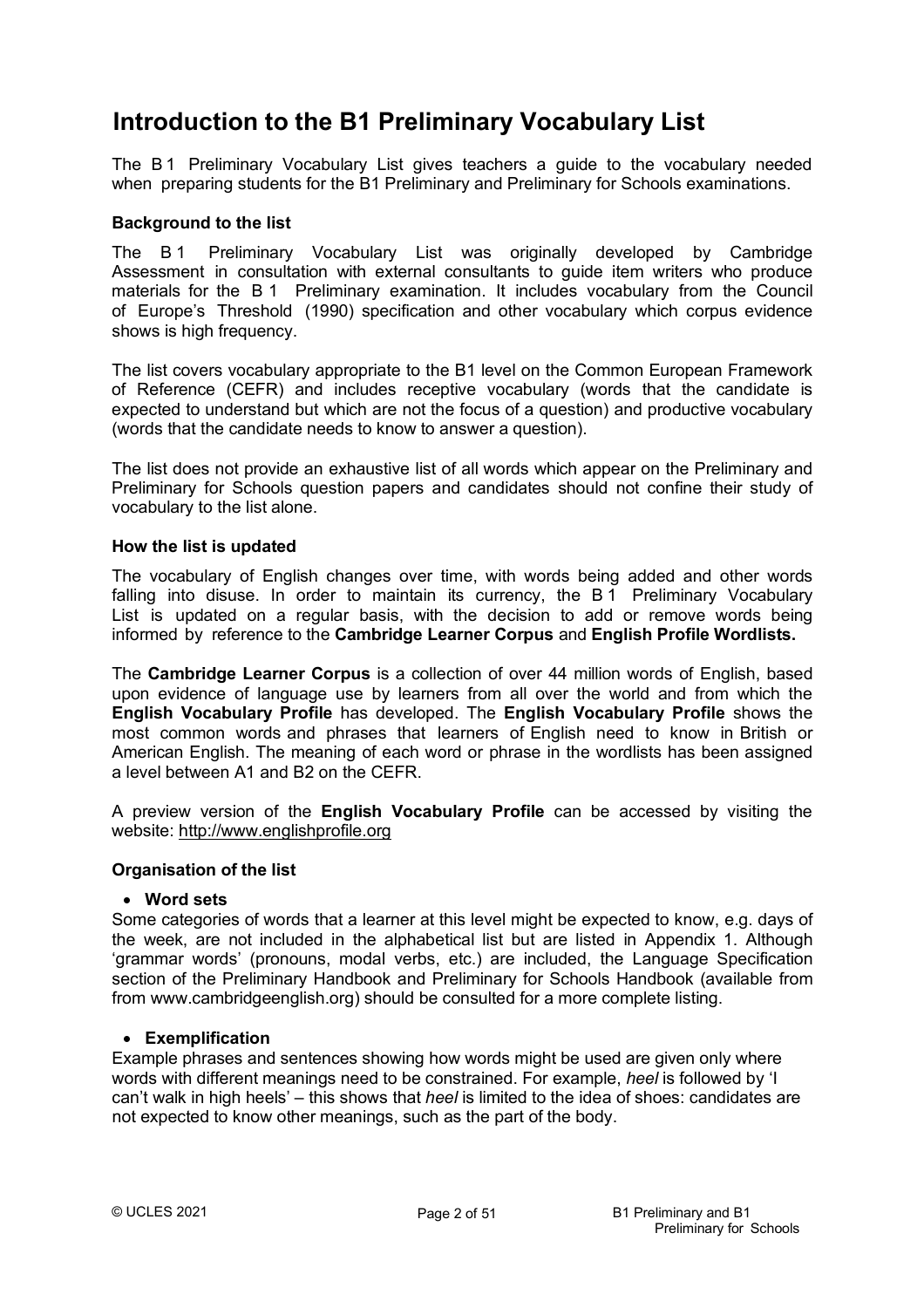### • **Multi-word verbs**

Multi-word verbs are not included in the list if they have a literal meaning and are composed of verbs and particles already in the list. Examples of 'literal' multi-word verbs are *come into*, *sit down*, as in 'Why not come into the kitchen and sit down?' If the meaning of the verb is not transparent, e.g. *find out, get along, give in,* then the verb is listed and an example of usage given.

#### • **Topic lists**

In Appendix 2, words have been grouped together under common B1 Preliminary and/or B1 Preliminary for Schools themes, such as 'Food and Drink', 'House and Home' and 'Sport'. Not all the words in the Topic Lists headings appear on the wordlist.

#### **Unsuitable topics**

Cambridge Assessment English examinations must not contain anything that might offend or upset candidates, potentially affect their performance or distract them during the examination. A number of 'sensitive' topics are considered unsuitable for use in B1 Preliminary and Preliminary for Schools, for example war and politics, and vocabulary relating to these is not included in the Preliminary Vocabulary List.

#### **Personal vocabulary**

The content of the B1 Preliminary Vocabulary List is general in nature and is unlikely to cover completely the productive vocabulary that may be required by all candidates. Candidates should know the specific lexis they will need to describe themselves and their lives, for example hobbies, likes and dislikes.

#### **Abbreviations**

Abbreviations used in the Preliminary Vocabulary List are:

| abbrev | abbreviation or acronym | mv       | modal verb           |
|--------|-------------------------|----------|----------------------|
| adj    | adjective               | n        | noun                 |
| adv    | adverb                  | phr v    | phrasal verb         |
| av     | auxiliary verb          | рI       | plural               |
| Am Eng | American English        | prep     | preposition          |
| Br Eng | <b>British English</b>  | prep phr | prepositional phrase |
| conj   | conjunction             | pron     | pronoun              |
| det    | determiner              | sing     | singular             |
| exclam | exclamation             | v        | verb                 |

### **Summary of points to be noted**

- The list does not include every word that may appear on a B1 Preliminary or Preliminary for Schools paper.
- The list covers receptive and productive vocabulary.
- The list is updated regularly.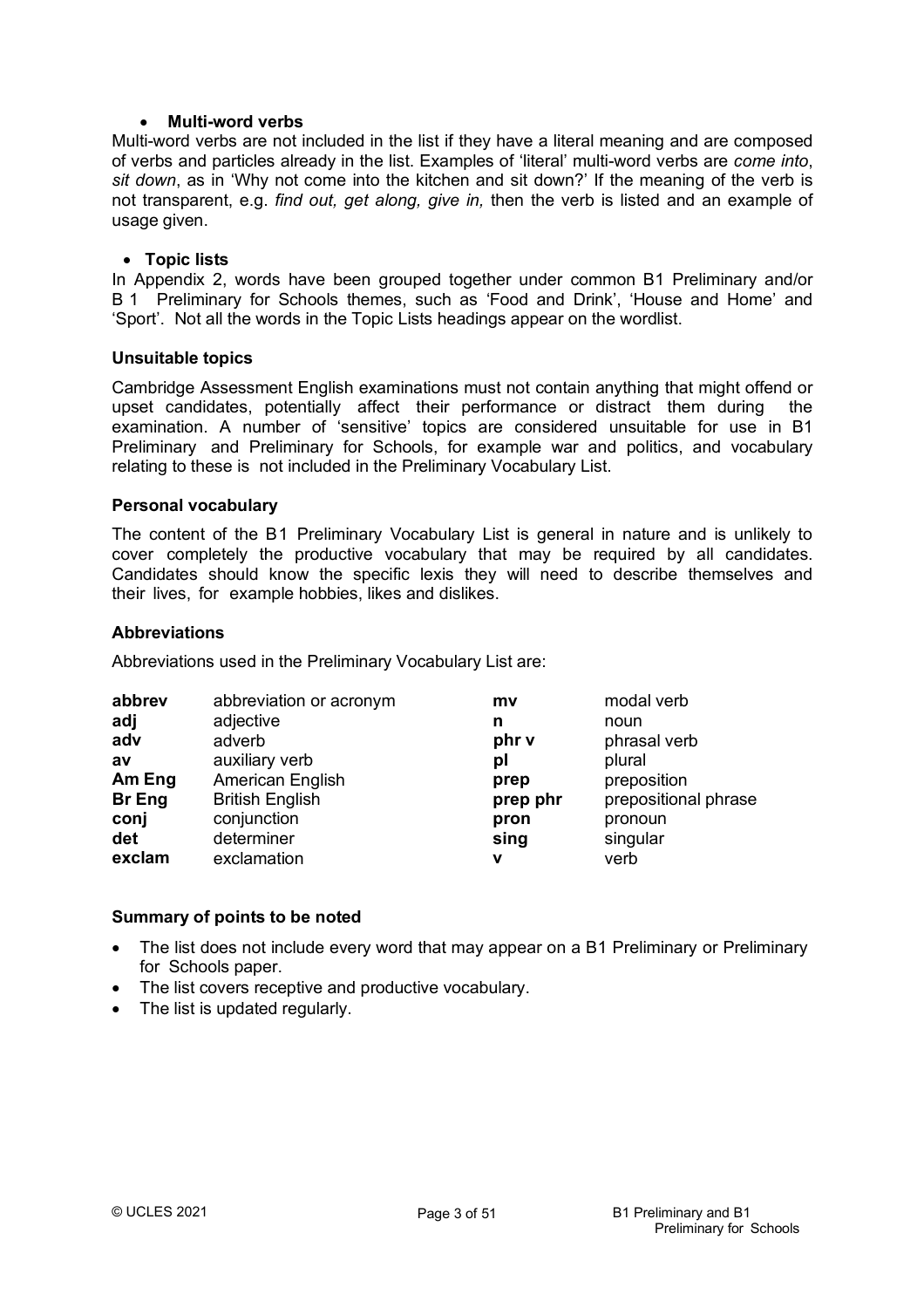a/an **(det)** ability **(n)** able **(adj)** • be able to about **(adv & prep)** • about 500 students **(adv)** • The film is about a small boy. **(prep)** above **(adj, adv & prep)** abroad **(adv)** absent **(adj)** absolutely **(adv)** The movie was absolutely awful. accent **(n)** • She has a beautiful French accent. accept **(v)** acceptable **(adj)** access **(n)** • disabled access • internet access • easy access to the city centre accident **(n)** accommodation **(n)** accompany **(v)** according to **(prep phr)** account **(n)** accident **(n)** accountant **(n)** accurate **(adj)** ache **(n)** achieve **(v)** achievement **(n)** across **(adv & prep)** act **(n & v)** • in the second act (of the play) **(n)** • to act in a play **(v)** • Stop acting like a child. **(v)** action **(n)** active **(adj)** activity **(n)** actor **(n)** actress **(n)** actually **(adv)** • She seems a bit strict at first, but she's actually very nice. • Are you actually going to take the job? ad (advertisement) **(n)** add **(v)** addition **(n)** • in addition address **(n)** admire **(v)** admission **(n)** • charges/cost/price admit **(v)**

**A**

admit **(v)** adult **(adj & n)** advance **(n)** book in advance advanced **(adj)** advantage **(n)** adventure **(n)** advert **(n)** advertise **(v)** advertisement **(n)** advice **(n)** advise **(v)** aeroplane **(n)** affect **(v)** afford **(v)** afraid **(adj)** after **(adv, conj & prep)** afternoon **(n)**  afterwards **(adv)** again **(adv)** against **(prep)** age **(n)** aged **(adj)** agency **(n)** • a travel agency ages **(n pl)** • It took ages for the bus to arrive. ago **(adv)** agree **(v)** ahead **(adv)** aim **(n & v)** air **(n)** air conditioning **(n)** air force **(n)** airline **(n)** airport **(n)** alarm **(n)** alarm clock **(n)** album **(n)** alike **(adv)** alive **(adj)** all **(adj, adv, det & pron)** all right/alright **(adj, adv & exclam)** allow **(v)** almost **(adv)** alone **(adv & adj)** along **(adv & prep)** aloud **(adv)** alphabet **(n)** already **(adv)** also **(adv)** although **(conj)** altogether **(adv)** always **(adv)** a.m. **(adv)** amazed **(adj)**  amazing **(adj)**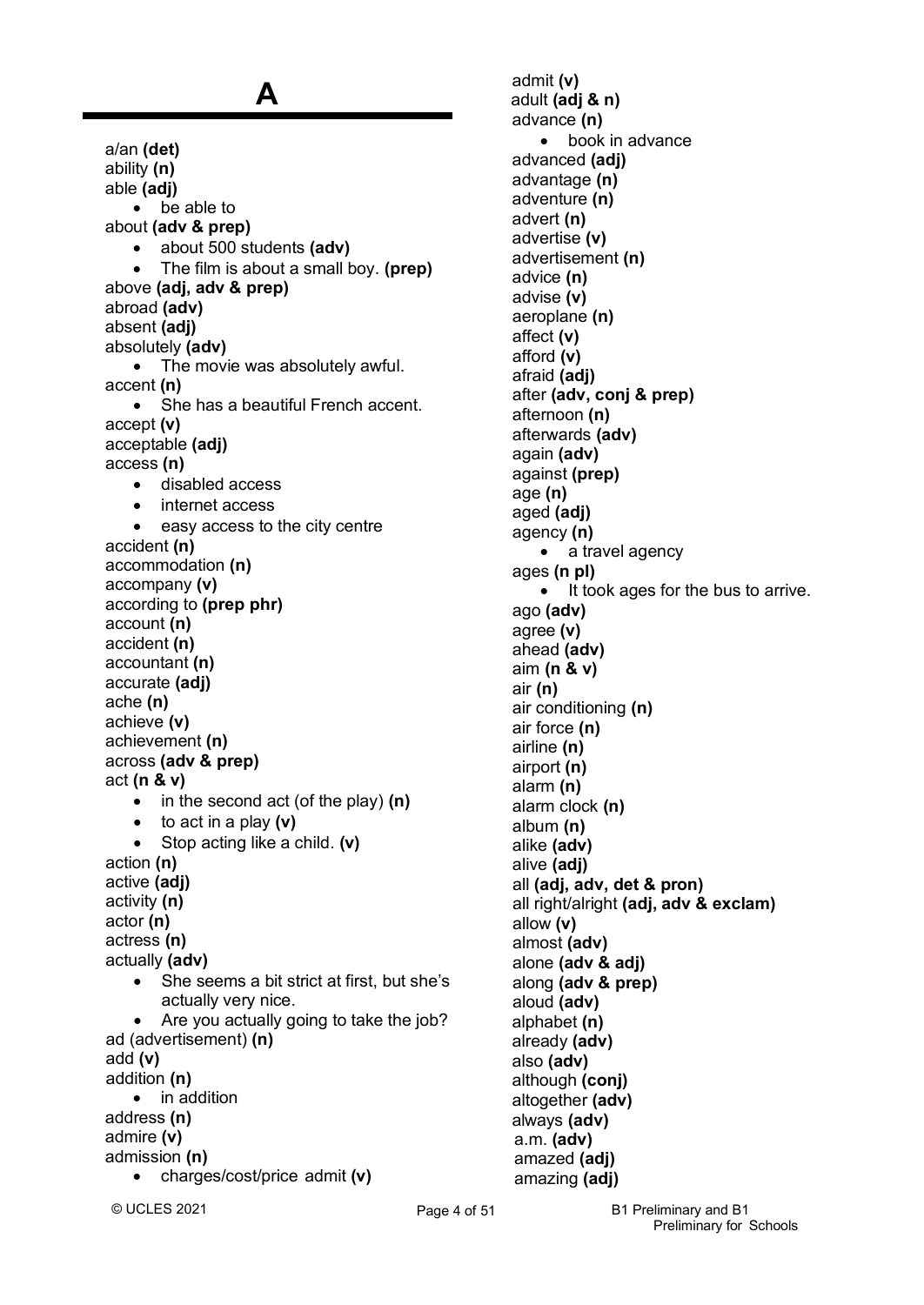© UCLES 2021 ambition **(n)**  ambulance **(n)** among (amongst) **(prep)** amount **(n)** amusing **(adj)** an **(det)** ancient **(adj)** and **(conj)** angry **(adj)** animal **(n)** ankle **(n)** anniversary **(n)** announce **(v)** announcement **(n)** annoy **(v)** annual **(adj)** another **(det & pron)** answer **(n & v)** answerphone **(n)** ant **(n)** antique **(adj & n)** anxious **(adj)** any **(det & pron)** anybody **(pron)** anymore **(adv)** anyone **(pron)** anything **(pron)** anyway **(adv)** anywhere **(adv)** apart **(adv)** apart from **(adv)** apartment **(n)** apartment building **(n)** apologise **(v)** apology **(n)** app **(n)** • Download the app to your phone. appear **(v)** appearance **(n)** apple **(n)** application **(n)** • iob application • application form apply **(v)** appointment **(n)** approach **(v)** approve **(v)** approximately **(adv)** architect **(n)** architecture **(n)** area **(n)** argue **(v)** argument **(n)** arm **(n)** armchair **(n)** army **(n)** around **(adv & prep)**

arrange **(v)** arrangement **(n)** arrest **(v)** arrival **(n)** arrive **(v)** art **(n)**  article **(n)** artist **(n)** as **(conj & prep)** ashamed **(adj)** ask **(v)** asleep **(adj)** as long as **(phr)** aspirin **(n)**  assist **(v)** assistant **(n)** astronaut **(n)** as well (as) **(prep & adv)** at **(prep)** at / @ **(n)** • My email address is [david@cambridgeesol.org](mailto:david@cambridgeesol.org) at all **(prep phr)** at first **(prep phr)** athlete **(n)** athletics **(n)** at last **(prep phr)** at least **(prep phr)** atmosphere **(n)** at once **(prep phr)** at present **(prep phr)** attach **(v)** attack **(n & v)** attempt **(v)** attend **(v)** attention **(n)** at the same time **(prep phr)** attitude **(n)** attract **(v)** attraction **(n)** attractive **(adj)** audience **(n)** aunt **(n)** author **(n)** autumn **(n) (Br Eng) (Am Eng:** fall**)** available **(adj)** average **(adj & n)** avoid **(v)** awake **(adj)** away **(adv)** awesome **(adj)** awful **(adj)**

### **B**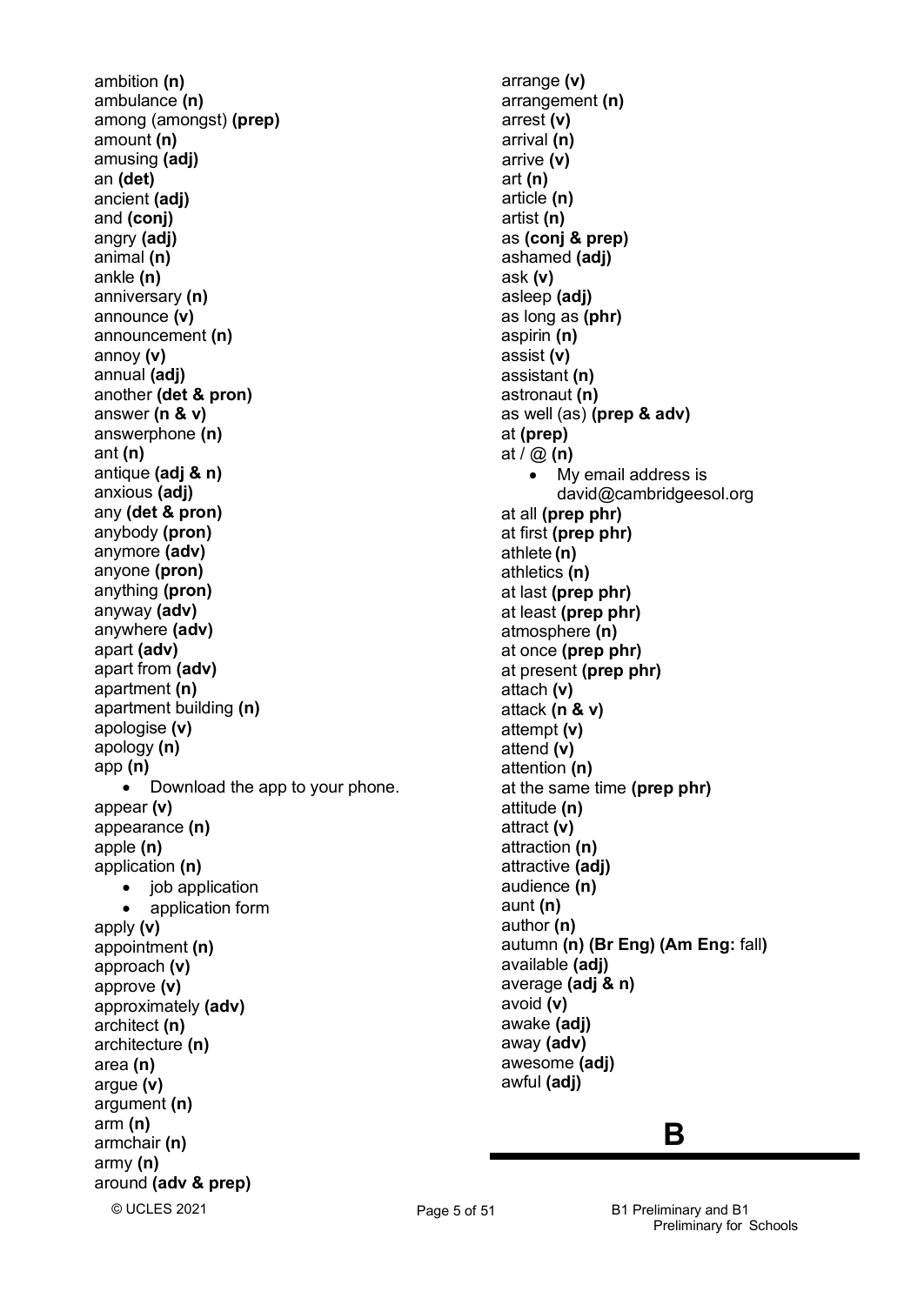baby **(n)**  babysit **(v)** babysitter **(n)** back **(adv, adj & n)** background **(n)** background (experience) **(n)** backpack **(n)** backpacker **(n)** backpacking **(n)** backwards **(adv)** bad **(adj)** badly **(adv)** badminton **(n)** bag **(n)** baggage **(n)** bake **(v)** baker **(n)** balcony **(n)** bald **(adj)** ball **(n)** ballet **(n)** balloon **(n)** banana **(n)** band **(n)** bandage **(n)** bank **(n)** bank account **(n)** banking **(n)** bar **(n)** barbecue **(n & v)** barber **(n)** baseball **(n)** base on **(phr v)** basic **(adj)** basin **(n)** basket **(n)** basketball **(n)** bat **(n)** bath **(n & v)** bathing suit **(n)** bathroom **(n)** bathtub **(n)** battery **(n)** battle **(n)** bay **(n)** be **(av & v)** beach **(n)** bean **(n)** bear **(n)** beard **(n)** beat **(v)** beautiful **(adj)** beauty (**n)** because **(conj)** because of **(prep phr)** become **(v)** bed **(n)**

bedroom **(n)** bee **(n)** beef **(n)** before **(prep, adv & conj)** begin **(v)** beginner **(n)** beginning **(n)** behave **(v)** behaviour **(n)** behind **(prep & adv)** believe **(v)** bell **(n)** belong **(v)** below **(adv & prep)** belt **(n)** beneath **(prep)** benefit **(n & v)** be over **(phr v)** The game is over  $-$  you're too late! beside **(adv & prep)** besides **(prep)** best **(adj & adv)** bestseller **(n)** better **(adj & adv)** between **(prep & adv)** beyond **(prep & adv)** bicycle **(n)** big **(adj)** bike **(n)**  bill **(n)** • electricity bill bin **(n)** biography **(n)** biology **(n)** bird **(n)** birth **(n)** birthday **(n)** biscuit **(n)** bit **(n)** bite **(v)** bitter **(adj)** black **(adj & n)** blackboard **(n)** blame **(v)** blank **(adj)** • a blank piece of paper blanket **(n)** bleed **(v)** blind **(adj)** block **(n)** • Shall we walk round the block? • block of flats blog **(n)** blogger **(n)** blond(e) **(adj)** blood **(n)** blouse **(n)**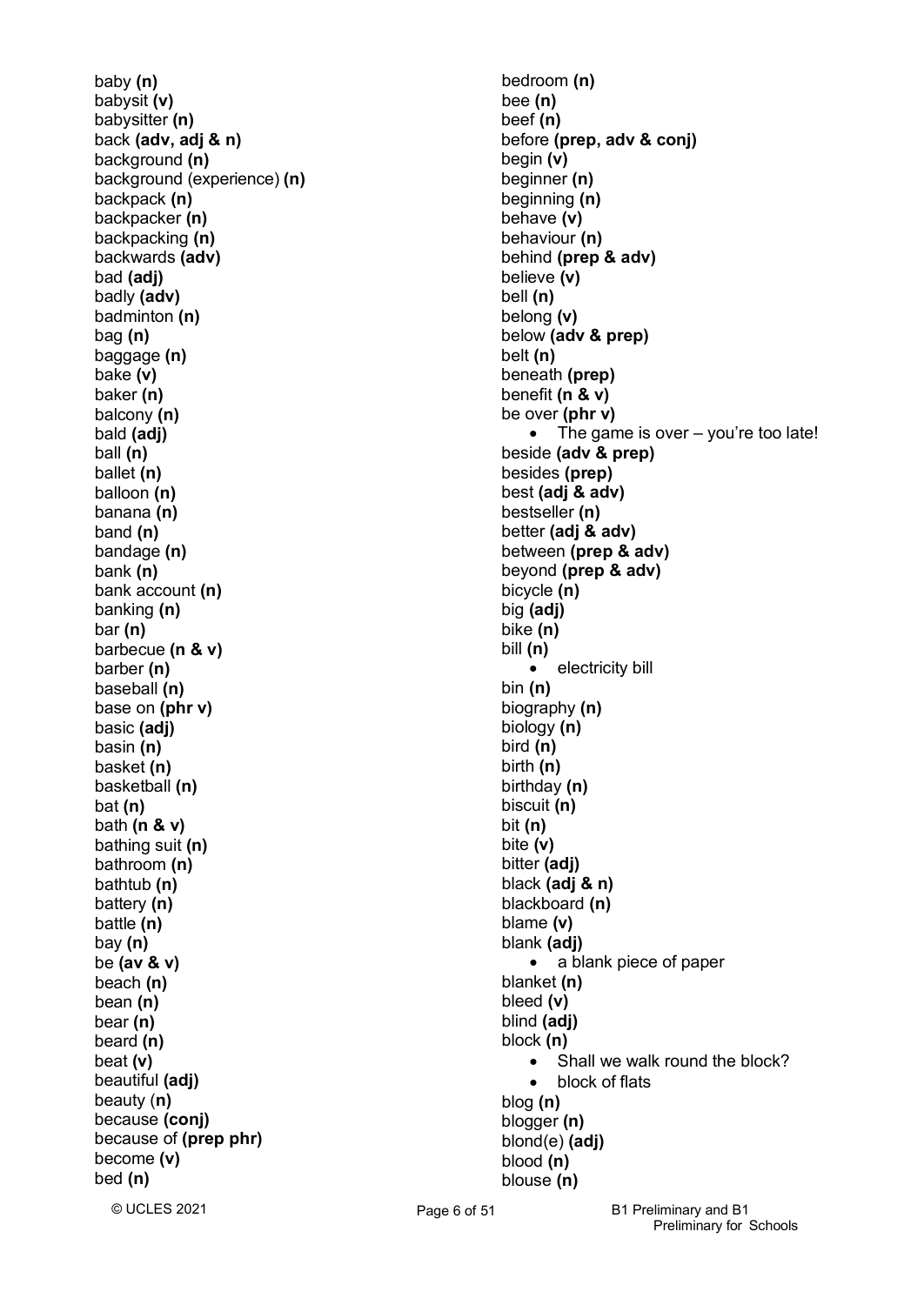blow **(v)** blue **(adj & n)** board **(n & v)** board game **(n)** boarding pass **(n)** boat **(n)** body **(n)** boil **(v)** boiled **(adj)** bold **(adj)** bomb **(n & v)** bone **(n)** book **(n & v)** bookcase **(n)** booking **(n)** • I have a booking for the 19th. booking office **(n)** bookshelf **(n)** bookshop **(n) (Br Eng) (Am Eng:** bookstore**)** bookstore **(n) (Am Eng) (Br Eng:** bookshop**)** boot **(n)** a pair of boots • the boot of the car **(Am Eng:** trunk**)** border **(n)** bored **(adj)** boring **(adj)** born **(adj)** borrow **(v)** boss **(n)** both **(pron & det)** bother **(v)** • Sorry to bother you, can you tell me the time? • My job's hard but that doesn't bother me. • 'Sorry I'm late, I'll do it now.' 'Don't bother!' bottle **(n)**  bottom **(adj & n)** bowl **(n)** box **(n)** boy **(n)** boyfriend **(n)** bracelet **(n)** brain **(n)** brake **(n & v)** branch **(n)** brand new **(adj)** brave **(adj)** bread **(n)** break **(n & v)** break down **(phr v)** • The car has broken down. breakfast **(n)** break in **(phr v)** • Someone broke in and stole the computer.

break up **(phr v)** • When does school break up? The pop group has broken up. breath **(n)** breathe **(v)** breeze **(n)** bride **(n)** bridge **(n)** brief **(adj)** bright **(adj)** brilliant **(adj)** bring **(v)** bring up **(phr v)** • She was brought up in London. broad **(adj)** broccoli **(n)** brochure **(n)** broken **(adj)** brother **(n)** brown **(adj & n)** brush **(n & v)** bucket **(n)** bug **(n)** • He found a bug in his bed. build **(v)** building **(n)** bulb **(n)** • light bulb bull **(n)** bunch **(n)** • a bunch of flowers a great bunch of friends burger **(n)** burn **(v)** burning **(adj)** bury **(v)** bus **(n)** business **(n)** businessman **(n)** businesswoman **(n)** bus station **(n)** bus stop **(n)** busy **(adj)** but **(conj & prep)** butcher **(n)** butter **(n)** butterfly **(n)** button **(n)**

buy **(v)** buyer **(n)** by **(prep)**

by accident **(prep phr)** by hand **(prep phr)** by mistake **(prep phr)** by name **(prep phr)** bye **(exclam)**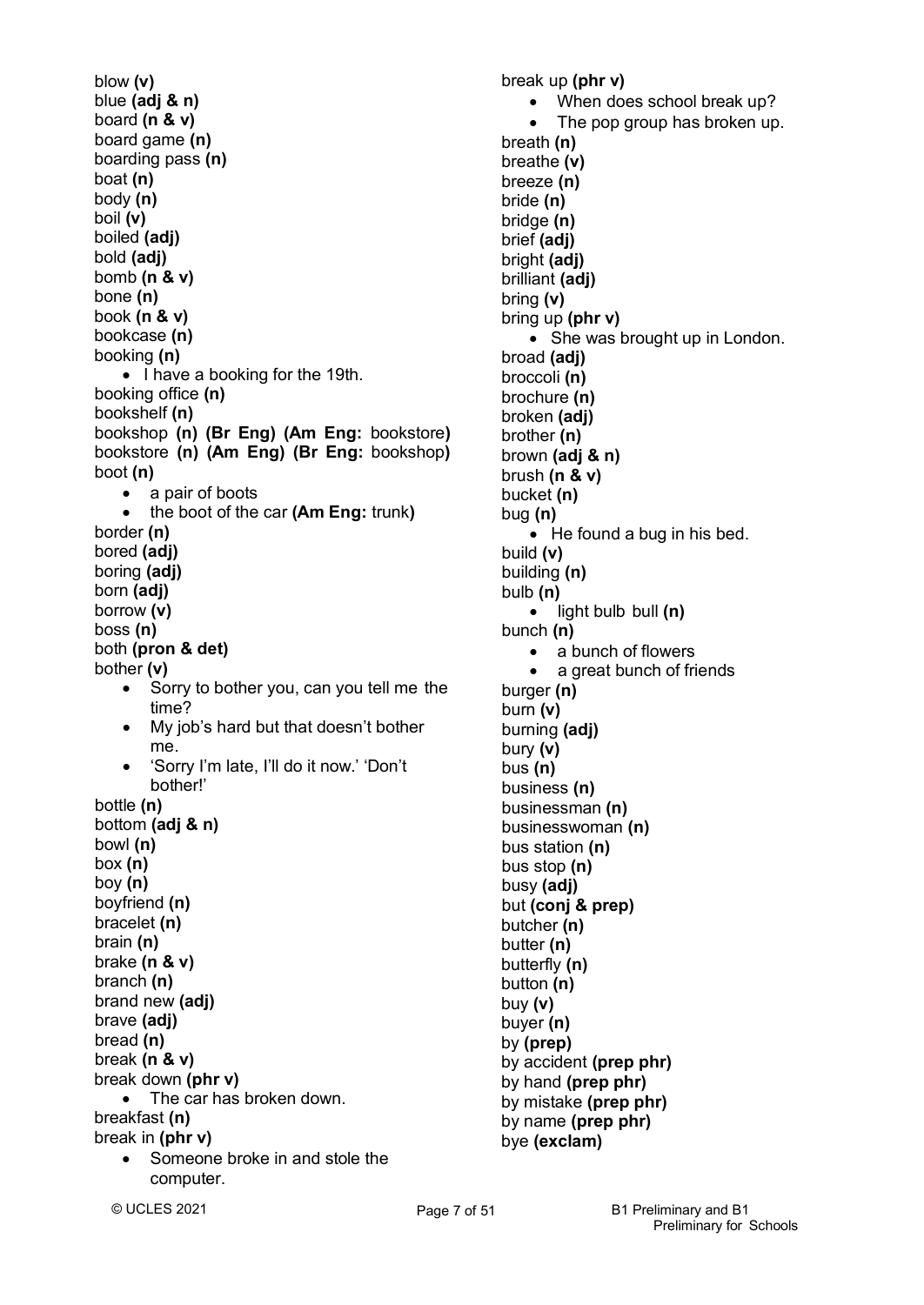# **C**

cab **(n)** cabbage **(n)** cabin **(n)** cabinet **(n)** cable **(n)** café/cafe **(n)** cafeteria **(n)** cage **(n)** cake **(n)** calculator **(n)** calendar **(n)** calf **(n)** call **(n & v)** call for **(phr v)** • I'll call for you at 7. call in **(phr v)** • She called in to see a friend. calm **(adj)** camel **(n)** camera **(n)** camp **(n & v)** camping **(n)** campsite **(n)** can **(n & mv)** canal **(n)** cancel **(v)** candidate **(n)** candle **(n)** candy **(n)** canteen **(n)** cap **(n)** capital **(adj & n)** • capital city • capital letter • the capital of Italy captain **(n)** car **(n)** card **(n)** • birthday card • credit card • card game cardboard **(adj & n)** care **(n & v)** • take care of someone **(n)** • to care (about/for) someone / something **(v)** career **(n)** careful **(adj)** carefully **(ad)** careless **(adj)** car park **(n) (Br Eng) (Am Eng:** parking lot**)** carpet **(n)** carrot **(n)**

carry **(v)** carry on **(phr v)** • He carried on walking despite the rain. carry out **(phr v)** • She carried out the plan according to the instructions. cartoon **(n)** case **(n)** • Would you like me to carry your case? I'll make an exception in this case. cash **(n)** cashpoint **(n)** castle **(n)**  casual **(adj)** • casual clothes cat **(n)** catch **(v)** cathedral **(n)**  cattle **(n)** cave **(n)** CD **(n)** CD player **(n)** ceiling **(n)** celebrate **(v)** celebration **(n)** celebrity **(n)** cell phone **(n)** cent **(n)** centimetre (cm) **(n) (Br Eng) (Am Eng:** centimeter**)** central **(adj)** central heating **(n)** centre/center **(n)** century **(n)** cereal **(n)** ceremony **(n)** certain **(adj)** certainly (not) **(adv)** certificate **(n)** chain **(n)** chair **(n)** challenge **(n & v)** challenging **(adj)** champion **(n)** championship **(n)** chance **(n)** change **(n & v)** changing room **(n)** channel **(n)** chapter **(n)** character **(n)** charge **(n & v)** charity **(n)** • She works for a charity. charming **(adj)** chat **(n & v)** to chat online

© UCLES 2021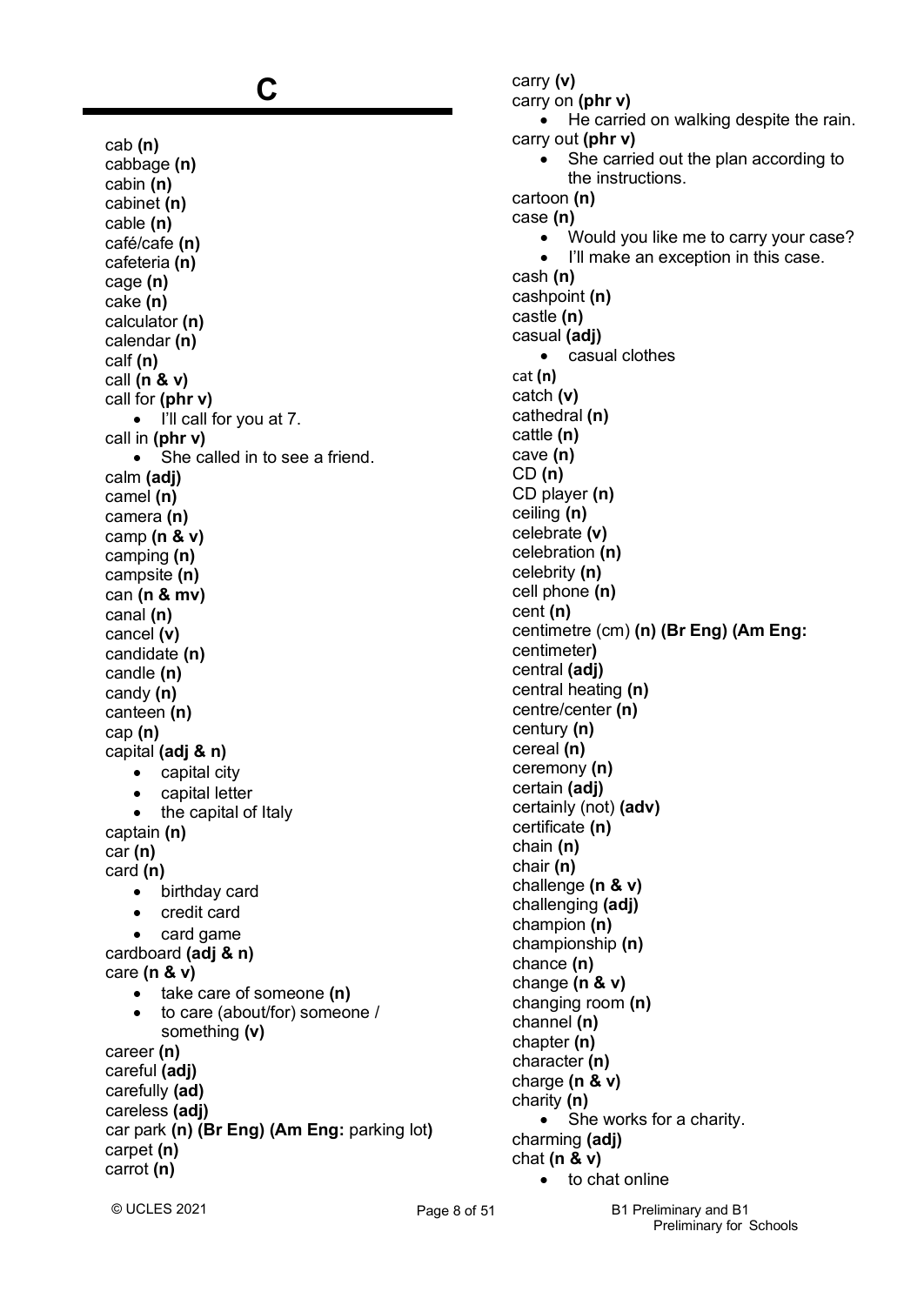© UCLES 2021 chatroom **(n)** chat show **(n) (Br Eng) (Am Eng:** talk show**)** cheap **(adj)** cheat **(v)** check **(n & v)** check in **(phr v)** • They checked in to a hotel. check-in **(n)** • Your keys are at the check-in desk. check out **(phr v)** • He checked out of the hotel at the end of his stay. checkout **(n)** cheek **(n)** cheerful **(adj)** cheers! **(exclam)** cheese **(n)** chef **(n)** chemist **(n)** chemistry **(n)** cheque **(n)** chess **(n)** chest of drawers **(n)** chicken **(n)** child **(n)** childhood **(n)** chilli **(n)** chin **(n)** chip **(n)** • I love fish and chips. chocolate **(n)** choice **(n)** choose **(v)** cinema **(n)** circle **(n)** circus **(n)** city **(n)** clap **(v)** class **(n)** • language class • first class, second class classical **(adj)** • classical music classmate **(n)** classroom **(n)** clean **(adj & v)** cleaner **(n)** clear **(adj & v)** clearly **(adv)** clever **(adj)** click **(n & v)** cliff **(n)** climate **(n)** climb **(v)** climbing **(n)** clinic **(n)** clock **(n)**

Page 9 of 51 B1 Preliminary and B1 close **(adj, adv & v)** closed **(adj)** clothes **(n pl)** cloud **(n)** cloudy **(adj)** clown **(n)** club **(n)** • to join a club coach **(n)** coast **(n)** coat **(n)** coconut **(n)** cod **(n)** coffee **(n)** coin **(n)** cola **(n)** cold **(adj & n)** collar **(n)** colleague **(n)** collect **(v)** collection **(n)** college **(n)** colour **(n & v)** colourful **(adj)** comb **(n & v)** come **(v)** comedy **(n)**  come on **(phr v)** • Come on or we'll miss the bus. comfort **(n)** comfortable **(adj)** comic **(adj & n)** comma **(n)** comment **(n)** • Please leave comments below. common **(adj)** • a common surname • have something in common communicate **(v)** communication **(n)** company **(n)** compare **(v)** compete **(v)** competition **(n)** competitor **(n)** complain **(v)** complaint **(n)** complete **(adj & v)** completely **(adv)** complicated **(adj)** composition **(n)** computer **(n)** concentrate **(v)** concert **(n)** conclusion **(n)** condition **(n)** • in good condition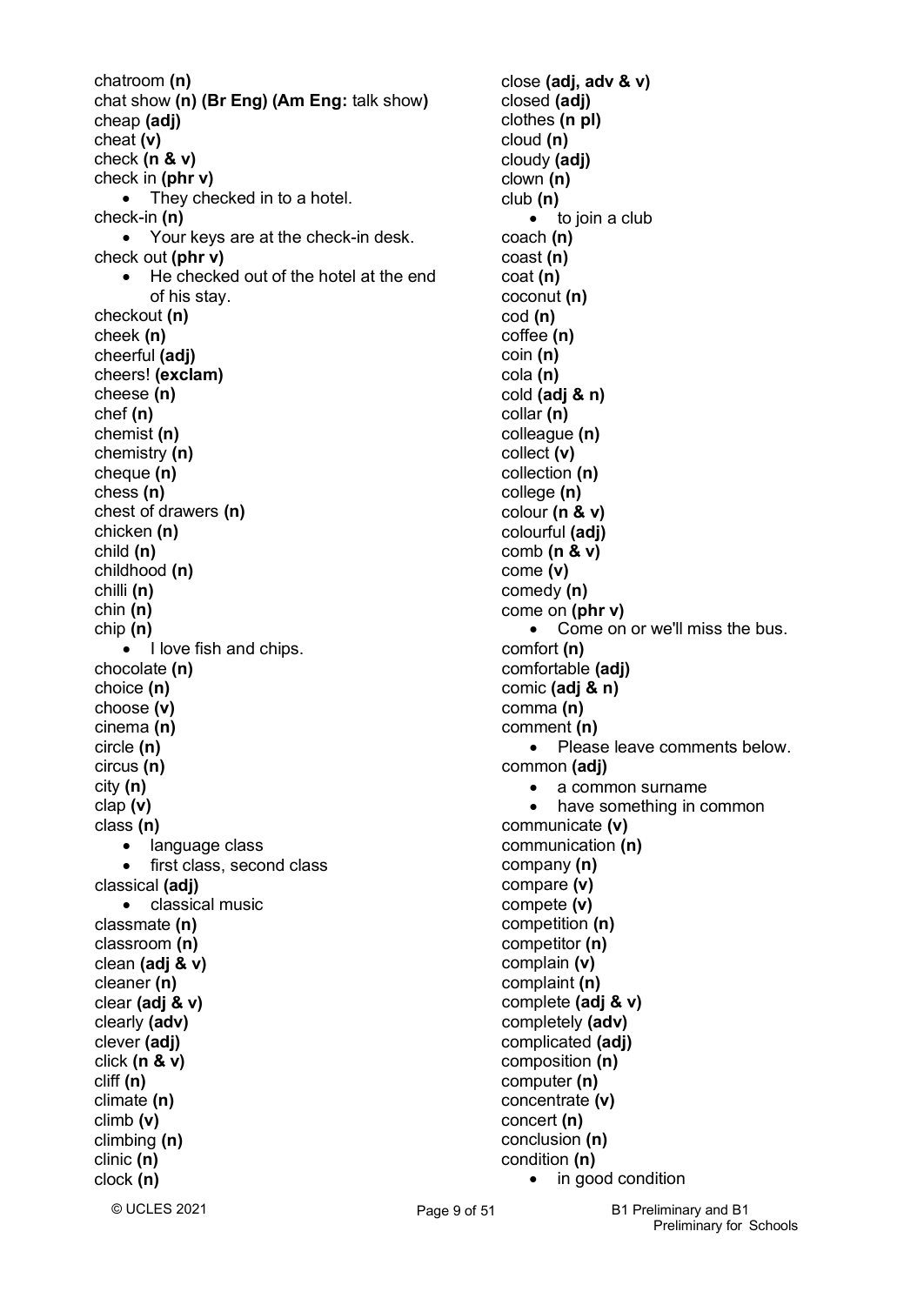conference **(n)** confident **(adj)** confirm **(v)** confused **(adj)** confusing **(adj)** congratulations! **(exclaim)** connect **(v)** connection **(n)** consider **(v)** consist **(v)** consonant **(n)** contact **(n & v)** contain **(v)** contents **(n)** contest **(n)** continent **(n)** continue **(v)** contract **(n)** control **(n & v)** • a remote control • Control your dog! convenient **(adj)** conversation **(n)** convince **(v)** cook **(n & v)** cooker **(n)** cookie **(n) (Am Eng) (Br Eng:** biscuit**)** cooking **(n)** cool **(adj, exclam & v)** copy **(n & v)** corn **(n)**  corner **(n)** correct **(adj)** correction **(n)** cost **(n & v)** costume **(n)** • I forgot my swimming costume. • national costume • a Halloween costume cosy **(adj)** cottage **(n)** cotton **(n)** cough **(n & v)** could **(mv)** count **(v)** country **(n)** countryside **(n)** couple **(n)** courage **(n)** course **(n)** • English course • main course • of course **(exclaim)** court **(n)** • law court • tennis court

cousin **(n)** cover **(n & v)** cow **(n)**  crash **(n & v)** crazy **(adj)** cream **(adj & n)** create **(v)** creative **(adj)** creature **(n)** credit **(n)** credit card **(n)** crew **(n)** • cabin crew cricket **(n)** crime **(n)** criminal **(n)** crop **(n)**  cross **(n & v)** crossing **(n)** • pedestrian crossing cross out **(phr v)** • Cross it out and write it again. crossroads **(n)** crowd **(n)** crowded **(adj)** cruel **(adj)** cruise **(n)** cry **(n & v)** cucumber **(n)** cultural **(adj)** culture **(n)** cup **(n)** cupboard **(n)** cure **(n & v)** curious **(adj)** curiously **(adv)** • 'Why?' she asked him curiously. curly **(adj)** currency **(n)** curriculum **(n)** curry **(n)** curtain **(n)** cushion **(n)** custom **(n)** customer **(n)** customs **(n pl)** • I work as a customs officer. cut **(n & v)** cute **(adj)** cut up **(phr v)** • She cut up the cake into small pieces. CV (Curriculum Vitae) **(n)** cycle **(n & v)** cycling **(n)** cyclist **(n)**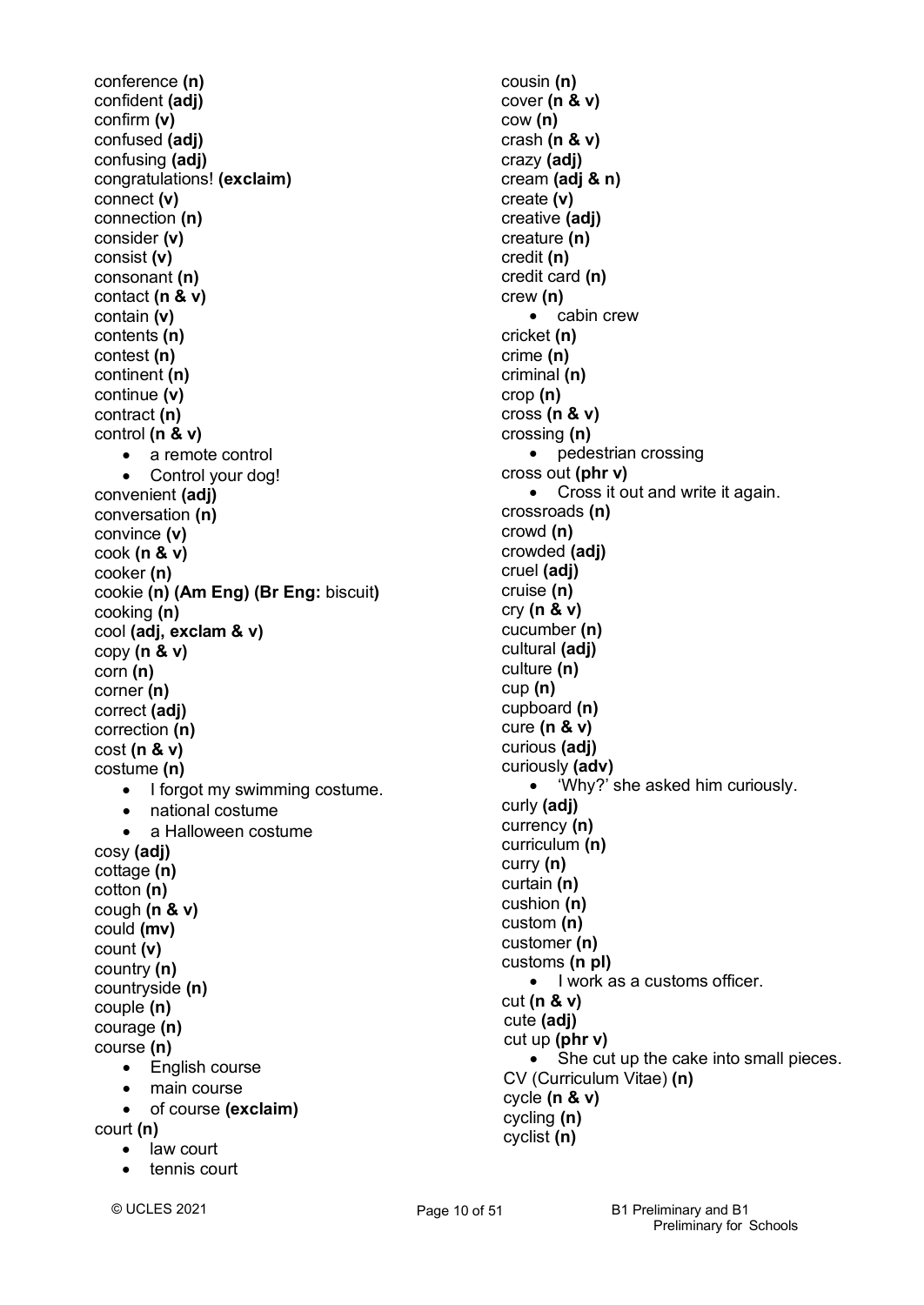## **D**

dad **(n)** daily **(adj & adv)** damage **(n & v)** damaged **(adj)** dance **(n & v)** dancer **(n)** dancing **(n)** danger **(n)** dangerous **(adj)** dark **(adj & n)** data **(n)** date **(n & v)** • today's date **(n)** daughter **(n)** day **(n)** dead **(adj)** deaf **(adj)** deal **(v)** deal with (sth/sb) **(phr v)** • I've had some problems to deal with. I deal with many people in my job. dear **(adj & exclam)** • too dear to buy **(adj)** • Dear Sir **(adj)** • Oh dear! **(exclam)** death **(n)** decide **(v)** decision **(n)** declare **(v)** decorate **(v)** decrease **(n & v)** deep **(adj & adv)** defeat **(n & v)** defence **(n)** defend **(v)** definitely **(adv)** degree **(n)** • 90 degrees • a degree in maths delay **(n & v)** delete **(v)** delicious **(adj)** delighted **(adj)** deliver **(v)** delivery **(n)** demand **(n & v)** dentist **(n)** depart **(v)** department **(n)** department store **(n)** departure **(n)** depend (on/upon) **(v & phr v)** It depends on what you want to do.

deposit **(n)** • pay a deposit depressed **(adj)** depth **(n)** • the depth of the water describe **(v)** description **(n)** desert **(n)** deserve **(v)** design **(n & v)** designer **(n)** desk **(n)** despite **(prep)** dessert **(n)** destination **(n)** destroy **(v)** detail **(n)** detective **(n)** develop **(v)** development **(n)** diagram **(n)** dial **(v)** diary **(n)** dictionary **(n)** die **(v)** diet **(n)** difference **(n)** different **(adj)** difficult **(adj)** difficulty **(n)** dig **(v)** digital **(adj)** digital camera **(n)** dining room **(n)** dinner **(n)** dinosaur **(n)** diploma **(n)**  direct **(adj & v)** direction **(n)** directly **(adv)** director **(n)** dirt **(n)** dirty **(adj)** disabled **(adj)** disadvantage **(n)** disagree **(v)** disappear **(v)**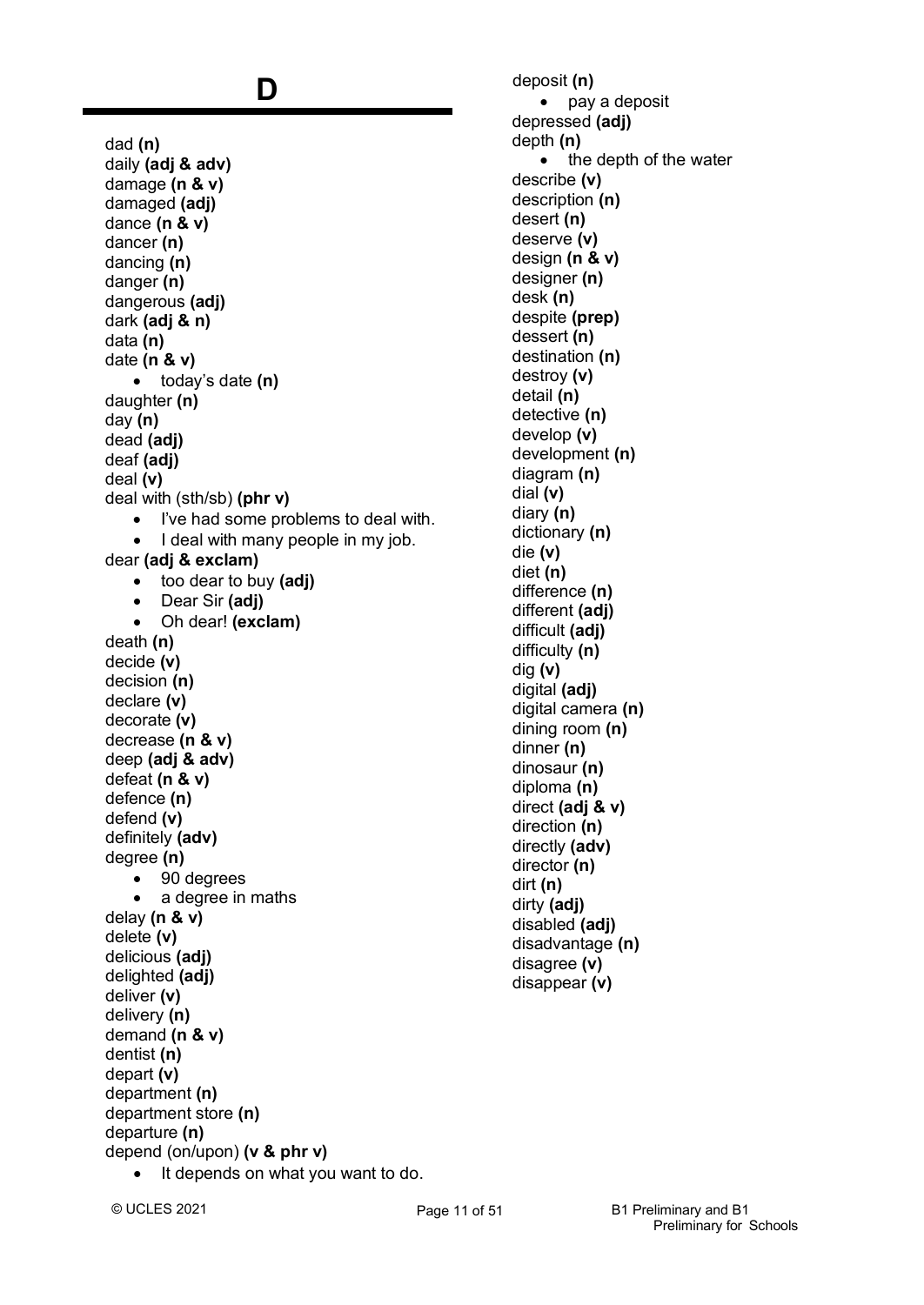disappoint **(v)** disappointed **(adj)** disappointing **(adj)** disappointment **(n)** disc/disk **(n)** • hard disk disc jockey (DJ) **(n)** disco(theque) **(n)** discount **(n)** discover **(v)** discovery **(n)** discuss **(v)** discussion **(n)** disease **(n)** disgusting **(adj)** dish **(n)** dishwasher **(n)** disk **(n)** dislike **(v)** display **(n & v)** distance **(n)** district **(n)** disturb **(v)** dive **(v)** diver **(n)** divide **(v)** diving **(n)** DJ (disc jockey) **(n)** do **(av & v)** doctor / Dr **(n)** document **(n)** documentary **(n)** dog **(n)** doll **(n)** dollar **(n)** dolphin **(n)** donkey **(n)** door **(n)** dot **(n)** • Have you visited CambridgeESOL dot org? double **(adj & det)** doubt **(n & v)** • I doubt that I'll get the job **(v)** down **(adv & prep)** download **(n & v)** downstairs **(adj & adv)** dozen **(det & n)** Dr **(n)** drag **(v)** • Just drag and drop the file into the trash can. drama **(n)** draw **(v)** • to draw a picture of someone or something

• to draw the curtains to draw near drawer **(n)** drawing **(n)** dream **(n & v)** dress **(n & v)** dressed **(adj)** • get dressed drink **(n & v)** drive **(n & v)** driver **(n)** driving licence **(n)** drop **(n & v)** drugstore **(n) (Am Eng) (Br Eng:** chemist**)** drum **(n)** dry **(adj & v)** duck **(n)** due **(adj)** • The next bus is due in five minutes. due to **(prep phr)** dull **(adj)** during **(prep)** dust **(n)** dustbin **(n) (Br Eng) (Am Eng:** trash can**)** dusty **(adj)** duty **(n)** duty-free **(adj & n)** duvet **(n)** DVD **(n)** DVD player **(n)**

### **E**

each **(det & pron)** ear **(n)** earache **(n)** early **(adj & adv)** earn **(v)** earring **(n)** earth **(n)** east **(adj, adv & n)** eastern **(adj)** easily **(adv)** easy **(adj)** easygoing **(adj)** eat **(v)** economics **(n)** edge **(n)** education **(n)** effect **(n)** efficient **(adj)** effort **(n)** egg **(n)** either **(adv, det & pron)** elbow **(n)** elder (**adj)**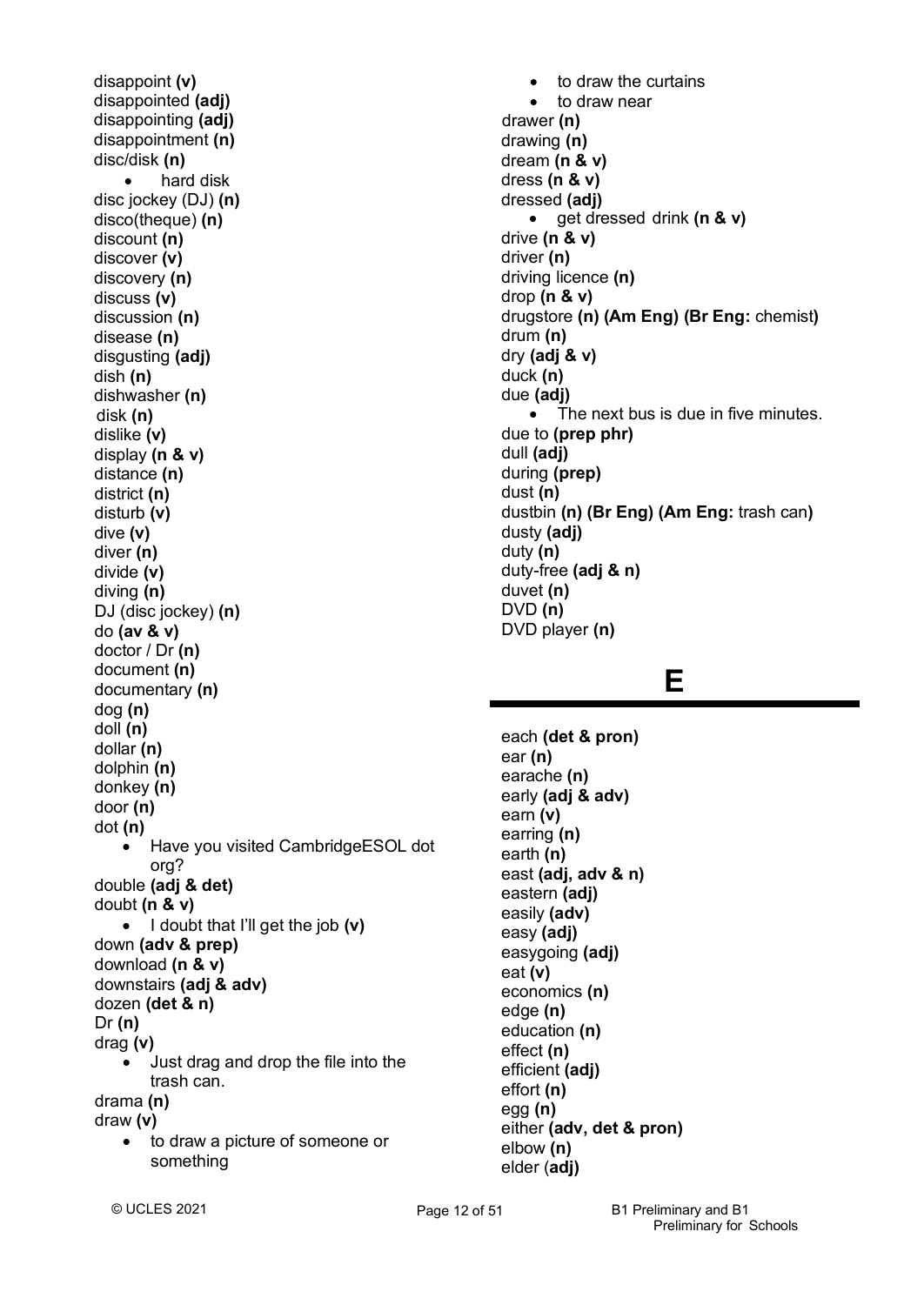```
elderly (adj)
election (n)
electric (adj)
electrical (adj)
electricity (n)
electronic (adj)
elementary (adj)
   • elementary level
elephant (n)
elevator (n) (Am Eng) (Br Eng: lift)
else (adv)
email (n & v)
embarrassed (adj)
embarrassing (adj)
embassy (n)
emergency (n)
employ (v)
employee (n)
employer (n)
employment (n)
empty (adj)
encourage (v)
end (n & v)
ending (n)
end up (phr v)
   • He plans to end up working in Australia.
enemy (n)
energy (n)
   • Team sports take a lot of time and
       energy.
   • In our house we try to save energy.
engaged (adj)
       to be engaged to someone
       The phone was engaged.
engine (n)
engineer (n)
engineering (n)
enjoy (v)
enjoyable (adj)
enormous (adj)
enough(adv,det
& pron)
enquire (v)
enquiry (n)
enter (v)
entertain (v)
entertainment (n)
entrance (n)
entry (n)
envelope (n)
environment (n)
environmental (adj)
equal (adj)
equipment (n)
eraser (n) (Am Eng) (Br Eng: rubber)
escape (v)
```
especially **(adv)** essay **(n)** essential **(adj)** euro **(n)** even **(adv)** • He couldn't even do that. evening **(n)** event **(n)** even though **(conj)** ever **(adv)** every **(det)** everybody **(pron)** everyone **(pron)** everything **(pron)** everywhere **(adv)** exact **(adj)** exactly **(adv)** examination/exam **(n)** examiner **(n)** example **(n)** excellent **(adj)** except **(prep, conj)** exchange **(n)** • an exchange visit • in exchange for exchange **(v)** exchange rate **(n)** excited **(adj)** excitement **(n)** exciting **(adj)** excuse **(n & v)** exercise **(n & v)** exhausted **(adj)** exhibition **(n)** exist **(v)** exit **(n)** expect **(v)** expedition **(n)** expensive **(adj)** experience **(n & v)** It was the worst pain I'd ever experienced. experienced **(adj)** experiment **(n)** expert **(n)** explain **(v)** explanation **(n)** explode **(v)** explore **(v)** explorer **(n)** • This book's about famous explorers. extra **(adj, adv & n)** extraordinary **(adj)** extremely **(adv)** extreme sport **(n)** eye **(n)**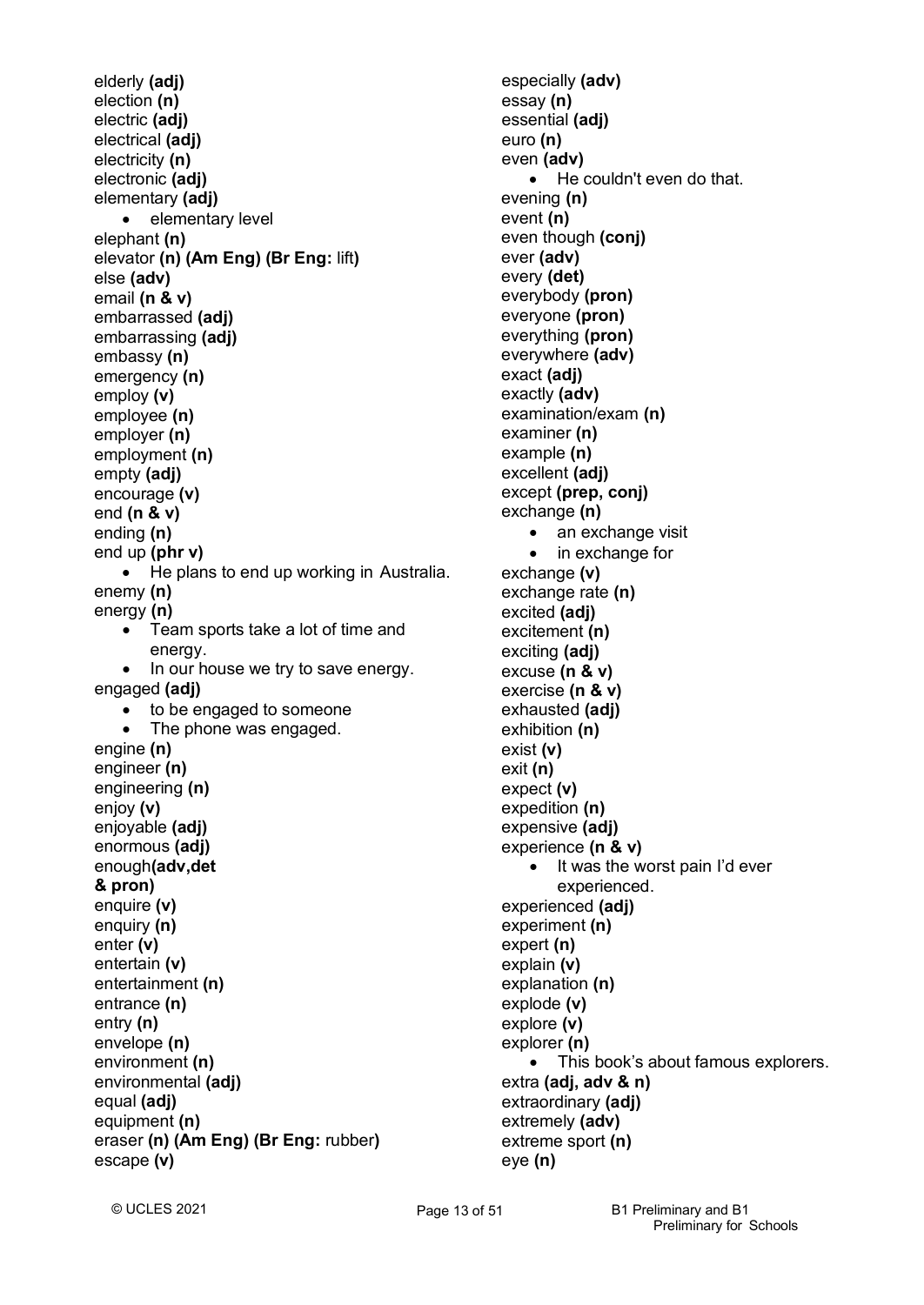### **F**

face **(n)** • a sad look on his face face to face **(adv)** face-to-face **(adj)** facilities **(n pl)** • The hotel has excellent facilities. fact **(n)** factory **(n)** fail **(v)** fair **(adj & n)** fairly **(adv)** fall **(n & v)** • in the fall **(n) (Am Eng) (Br Eng:** autumn**)** • a fall in the price **(n)** • He fell and hurt his leg. **(v)** false **(adj)** familiar (with) **(adj)** family **(n)** famous **(adj)** fan **(n)** fancy **(v)** • Do you fancy going out tonight? fantastic **(adj)** far **(adv)** fare **(n)** • The return fare is £26. farm **(n)** farmer **(n)** farming **(n)** fashion **(n)** fashionable **(adj)** fast **(adj & adv)** fasten **(v)** fast food **(n)** fat **(adj)** father **(n)** fault **(n)** favour **(n)** favourite **(adj & n)** fax **(v)** fear **(n)** fee **(n)**  feed **(v)** feel **(v)** feeling **(n)** feel like **(v)** • to feel like doing something female **(adj & n)** ferry **(n)** festival **(n)** fetch **(v)** fever **(n)**

few **(adj, det & pron)** fiction **(n)** field **(n)** fight **(n & v)** figure **(n)** file **(n)** • Click here to open the file. • study files fill **(v)** fill in **(phr v)** • You need to fill in a form. fill up **(phr v)** • He filled up the car with petrol. film **(n & v)** film maker **(n)** film star final **(adj & n)** finally **(adv)** financial **(adj)** find **(v)** find out **(phr v)** • I must find out when he's arriving. fine **(adj & n)** finger **(n)** finish **(n & v)** fire **(n)** firefighter **(n)** firework **(n)** • a firework display firm **(n)** firm (n) • a good firm to work for first **(adj & adv)** first **(adj & adv)** • first prize **(adj)** • first of all **(adv)** first name **(n)** fish **(n & v)** fishing **(n)** fit **(adj & v)** • keep fit **(adj)** • These shoes don't fit. **(v)** fitness **(n)** fix **(v)** flag **(n)** flat **(adj & n)** flavour **(n)** flight **(n)** float **(v)** flood **(n & v)** floor **(n)** flour **(n)** flow **(v)** flower **(n)** flu **(n)** flute **(n)** fly **(n & v)** focus (sth) on/upon sth/sb **(v)** fog **(n)**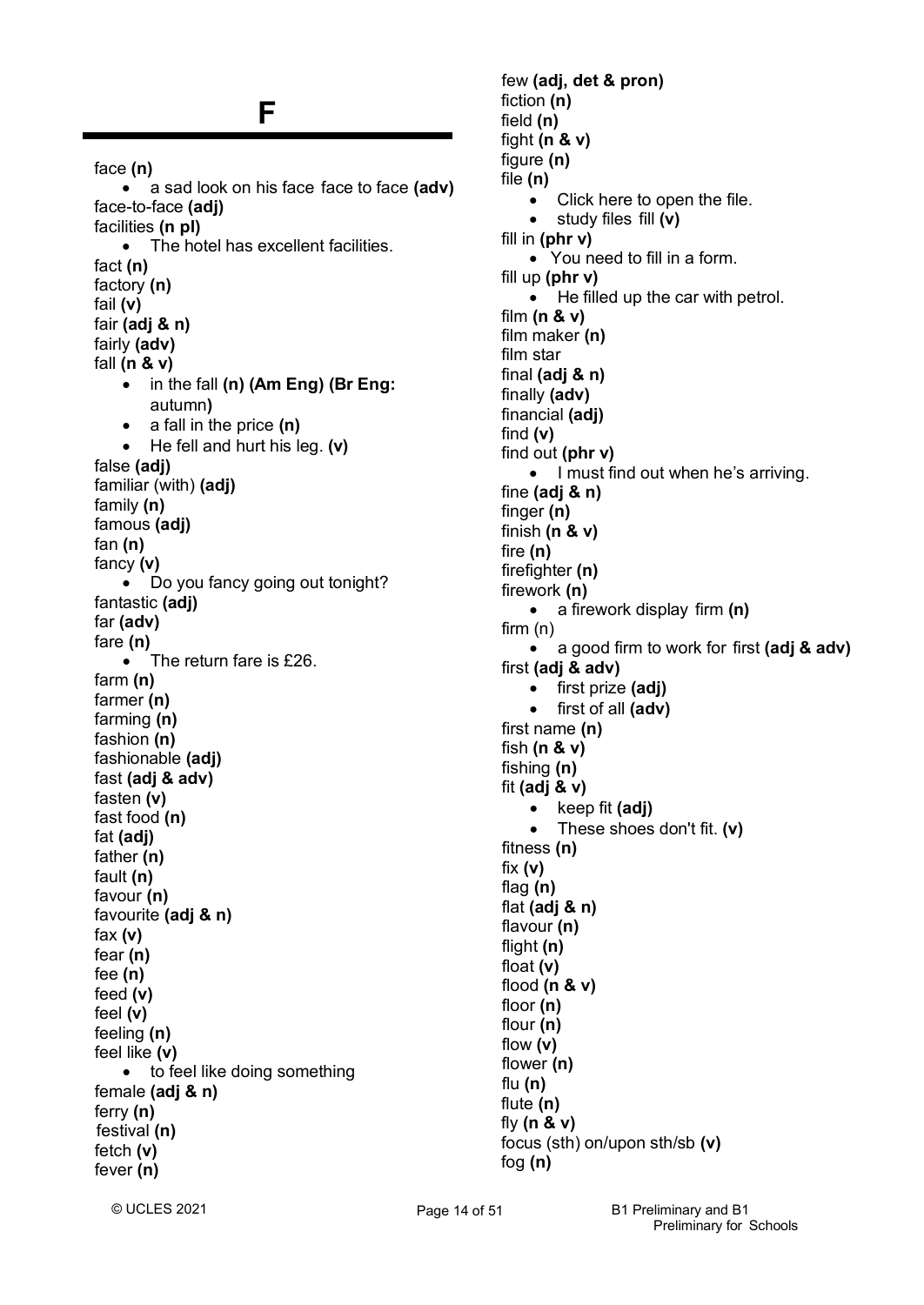foggy **(adj)** fold **(v)** folder (computer)**(n)** folk **(adj & n)** follow **(v)** following **(adj)** fond **(adj)** • to be fond of something/someone food **(n)** fool **(n)** foot **(n)** football **(n)** footballer **(n)** for **(prep)** forbidden **(adj)** forecast **(n)** foreign **(adj)** foreigner (n) forest **(n)** forever **(adv)** forget **(v)** forgive **(v)** fork **(n)** form **(n)** former **(adj)** fortnight **(n)** fortunately **(adv)** forward(s) **(adv)** fountain **(n)** frame **(n)** free **(adj & adv)** freeze **(v)** freezer **(n)** freezing **(adj)** French fries **(n) (Am Eng) (Br Eng:** chips**)** frequent **(adj)** frequently **(adv)** fresh **(adj)** fridge **(n)** fried **(adj)** friend **(n)** friendly **(adj)** friendship **(n)** frighten **(v)** frightened **(adj)** frightening **(adj)** frog **(n)** from **(prep)** front **(adj & n)** frozen **(adj)** fruit **(n)** fry **(v)** frying pan **(n)** fuel **(n)** full **(adj)** full stop **(n)** full time **(adv)**

full-time **(adj)** fully **(adv)** fun **(adj & n)** funny **(adj)** • a funny story (amusing) • a funny thing happened (strange) fur **(n)** furniture **(n)** further **(adv & adj)** furthest **(adj)** future **(adj & n)**

## **G**

gain **(v)** • gain experience gallery **(n)** • an art gallery game **(n)** gap **(n)** garage **(n)** garden **(n)** garlic **(n)** gas **(n) (Am Eng) (Br Eng:** petrol**)** gas station **(n) (Am Eng) (Br Eng:** petrol station**)** gate **(n)** general **(adj)** generally **(adv)** • I generally get home about 7.00. generation **(n)** generous **(adj)** gentle **(adj)** geography **(n)** get **(v)** get along (with) **(phr v)** • How do you get along with Harry? get back **(phr v)** • When did you get back from New York? get down **(phr v)** Get down at once! • Did you get all the notes down? get fit **(v)** get in **(phr v)** • Can you get in through the window? get off **(phr v)** • We get off at the next stop. get on **(phr v)** • Get your coat on and then we can leave. • How are you getting on now? get on (with) **(phr v)** • She got on with her work. I'm getting on well with French.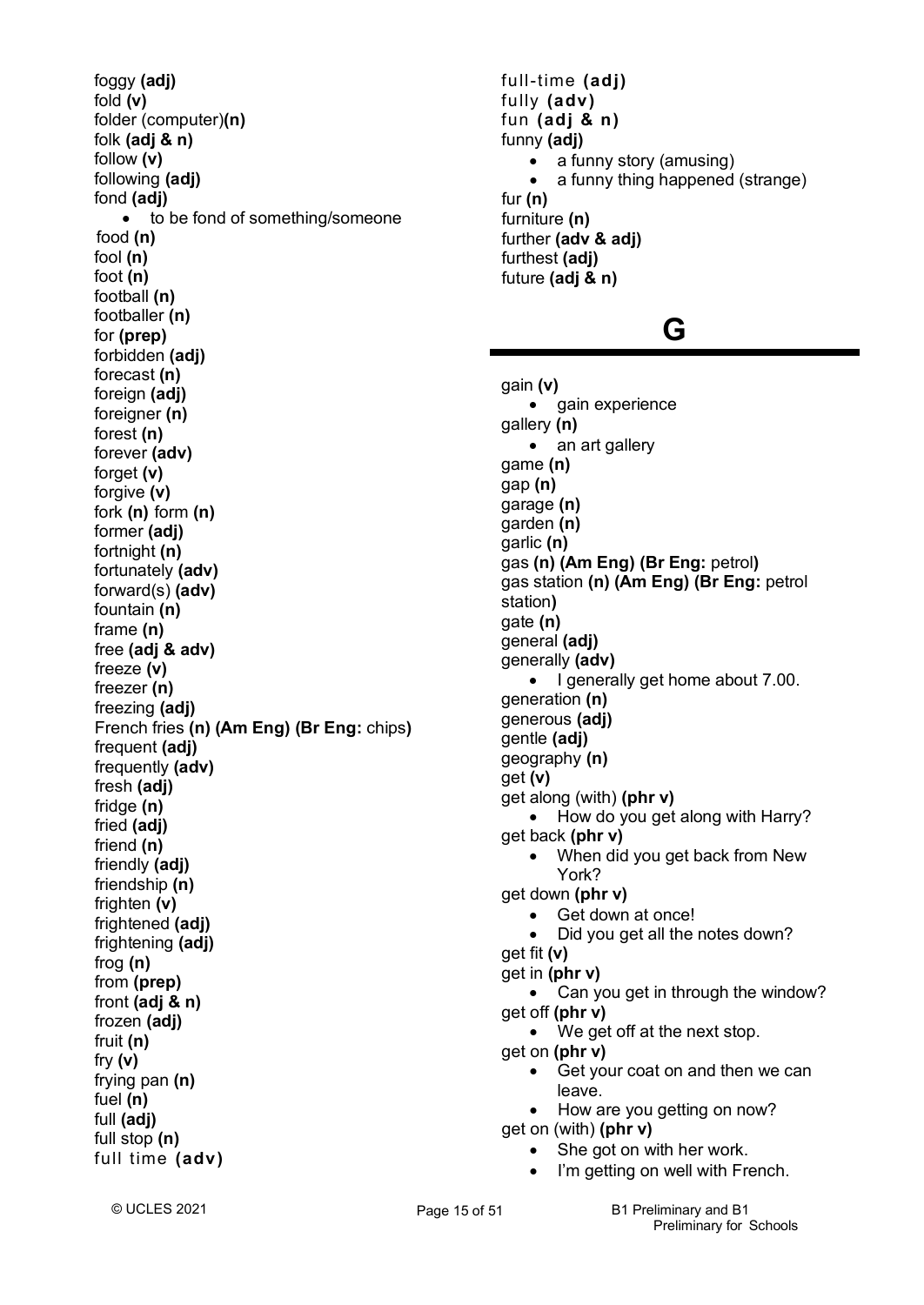- Do you get on well with Sam?
- get rid of **(phr v)**
	- Have you got rid of those old documents?

get up **(phr v)**

• What time do you get up in the morning?

giant **(adj)**

gift **(n)**

giraffe **(n)**

girl **(n)** girlfriend **(n)**

give **(v)**

- give back **(phr v)**
	- Give me back this book on Tuesday, please.

give in **(phr v)**

- Have you given in your homework yet?
- Do you give in? Shall I tell you the answer now?

give out **(phr v)**

• Will you give out these papers for me, please?

give up **(phr v)**

- Has David given up playing tennis? give way **(phr v)**
	- You must give way to traffic at a roundabout.

glad **(adj)**

glance **(v)** glass **(n & adj)** glasses **(n pl)** global warming **(n)**

glove **(n)**

- go **(v & n)**
	- Can I have a go? • Go away!
- 

goal **(n)** 

goalkeeper **(n)** goat **(n)**

go for **(phr v)**

- He went for the job.
- The dog went for the man.

gold **(adj & n)** golden **(adj)**

golf **(n)**

- good **(adj)**
	- The film was very good.

• to be good at maths

good afternoon **(exclam)** goodbye **(exclam)**

good evening **(exclam)** good-looking **(adj)** good morning **(exclam)** good night **(exclam)** goods **(n pl)** go off **(phr v)**

- They went off to Australia.
- Suddenly the lights went off.

go on **(phr v)**

- The meeting went on until six o'clock.
- What's going on?
- go out **(phr v)**
	- Are you going out this evening?
	- The fire has gone out.
	- Is Barbara still going out with Thomas, or have they broken up?

gorgeous **(adj)**

government **(n)**

go (with/together) **(phr v)**

- Your tie doesn't go with your shirt.
- Your tie and shirt don't go together.

grab **(v)**

• He grabbed my bag and ran away. grade **(n)**

graduation **(n)** gram(me) **(n)** grammar **(n)** grandchild **(n)** grand(d)ad **(n)** granddaughter **(n)** grandfather **(n)** grandma **(n)** grandmother **(n)** grandpa **(n)** grandparent **(n)** grandson **(n)** granny **(n)** grant **(n)** • He was given a grant to study in Australia. **(n)** grape **(n)** graphics **(n pl)** grass **(n)** grateful **(adj)** great **(adj)** green **(adj & n)** greet **(v)** greeting **(n)** grey **(adj & n) (Br Eng) (Am Eng:** gray**)** grill **(n & v)** grilled **(adj)** grocery store **(n) (Am Eng)** groom **(n)**

ground **(n)** group **(n)** grow **(v)**

guard **(n)** guess **(n & v)** guest **(n)**

grow up **(phr v)**

guest-house **(n)**

Children grow up fast.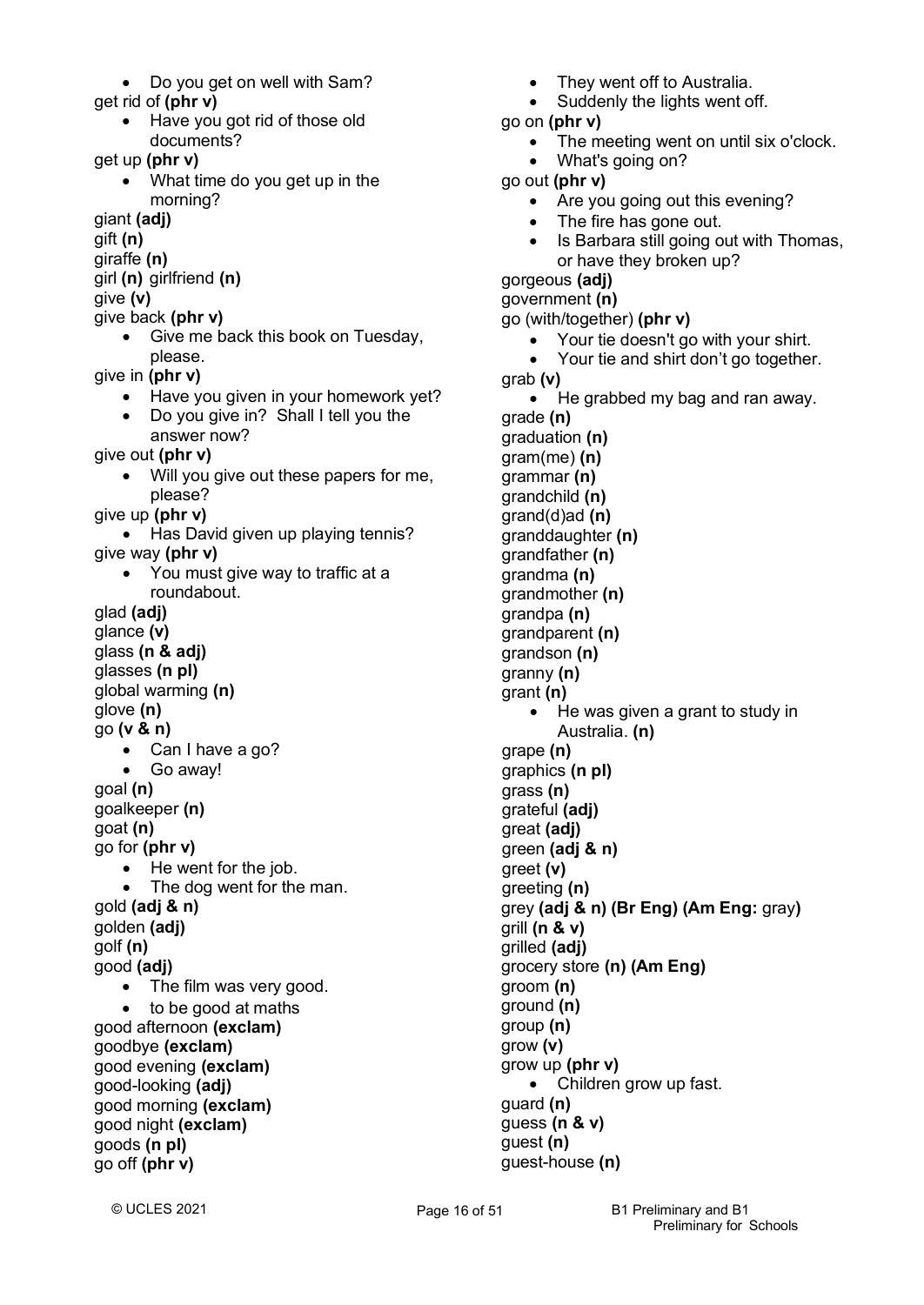guide **(n & v)** guidebook **(n)** guilty **(adj)** guitar **(n)** guitarist **(n)** gum **(n)** • chewing gum gun **(n)** guy **(n)** gym **(n)** gymnastics **(n)**

### **H**

habit **(n)** hair **(n)** haircut **(n)** hairdresser **(n)** hairdryer **(n)** half **(adv, det, n & pron)** half-price **(adj)** hall **(n)**  hand **(n & v)** handbag **(n)** hand-held **(adj)** hand in **(phr v)** • Please hand in the answer sheet when you've finished. handkerchief **(n)** handle **(v)** hand out **(phr v)** • Hand out the books please, Tom. handsome **(adj)** handwriting **(n)** hang **(v)** • to hang a picture hang out **(phr v)** • to hang out with friends hang up **(phr v)** • She hung up at the end of the phone call. happen **(v)** happy **(adj)** happily **(adv)** happiness **(n)** harbour **(n)** hard **(adj & adv)** hardly **(adv)** • hardly any time • He could hardly wait. hardware **(n)** hat **(n)** hate **(v)** have **(av & v)** have got to **(mv)**

have to **(mv)** he **(pron)** head **(n)** • to hit one's head **(n)** • the head of the company **(n)** • the head of the school **(n)** headache **(n)** headline **(n)**  headphones **(n)** headteacher **(n)** health **(n)** healthy **(adj)** hear **(v)** heart **(n)** heat **(n)** heater **(n)** heating **(n)** heavy **(adj)** heel **(n)** • I can't walk in high heels. height **(n)** helicopter **(n)** hello **(exclam)** helmet **(n)** help **(n & v)** her **(det & pron)** herb **(n)** here **(adv)** hero **(n)** heroine **(n)** • The heroine of this story is a young schoolgirl. hers **(pron)** herself **(pron)** hey **(exclam)** hi **(exclam)** hidden **(adj)** hide **(v)** high **(adj & adv)** hike **(v)** hill **(n)** him **(pron)** himself **(pron)** hip hop **(n)** hire **(v & n)** • to hire a boat **(v)** • for hire **(n)** his **(det & pron)** historic **(adj)** historical **(adj)** history **(n)** hit **(n & v)** • The song was a great hit. **(n)** • to hit the ball **(v)** hitchhike **(v)** hobby **(n)**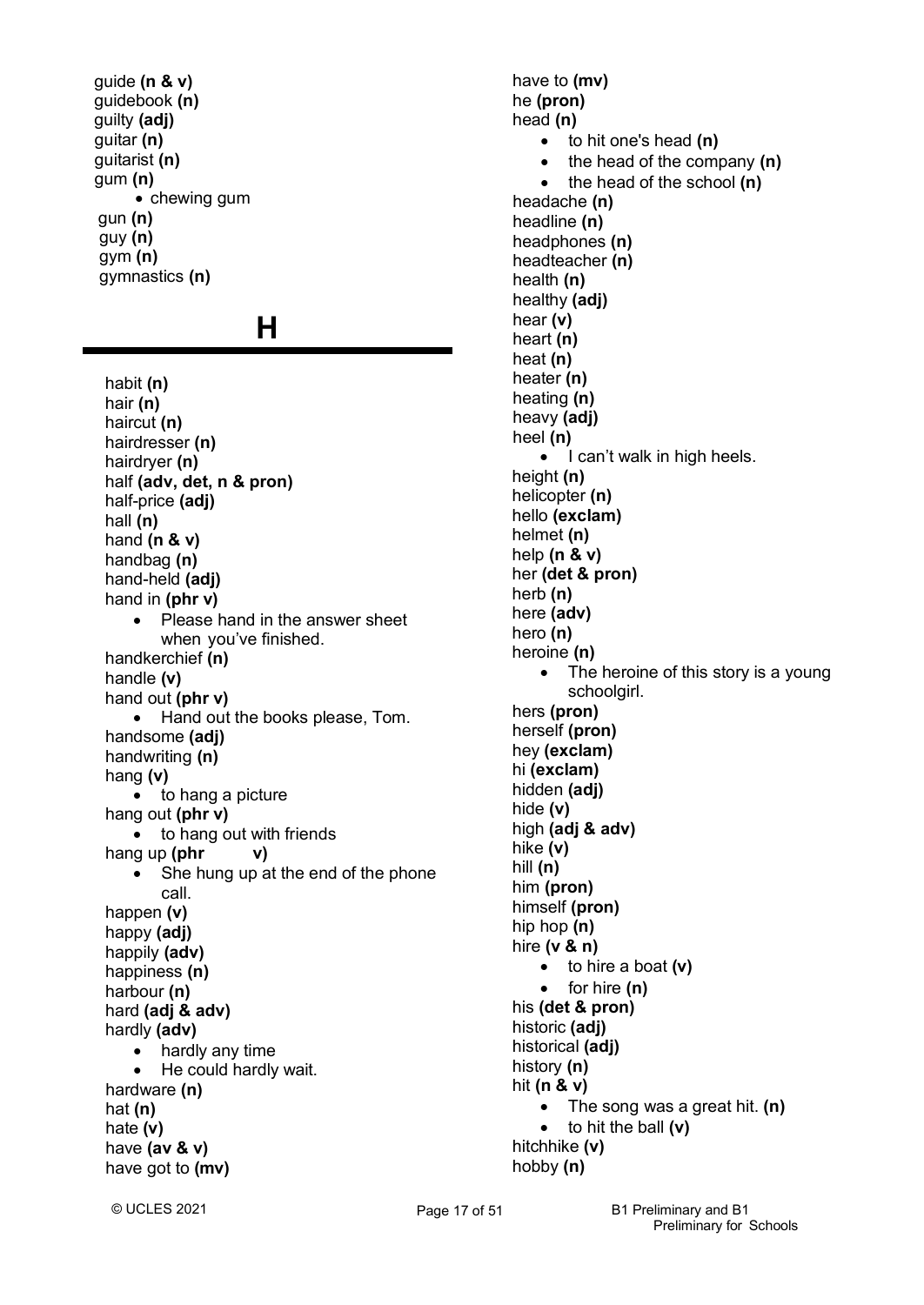hockey **(n)** hold **(v)** hold up **(phr v)** • He was held up in the heavy traffic for over two hours. hole **(n)** holiday **(n)** home **(adv & n)** homepage **(n)** homework **(n)** honest **(adj)** honestly **(adv)** • I honestly don't know where she is. honey **(n)** honeymoon **(n)** hope **(n & v)** hopeful **(adj)** hopefully **(adv)** • Hopefully the journey won't take long. hopeless **(adj)** • a hopeless situation horrible **(adj)** horror **(adj)** • a horror movie horse **(n)** hospital **(n)** hostel **(n)** hot **(adj)** hotel **(n)** hour **(n)** house **(n)** housewife **(n)** housework **(n)** how **(adv)** however **(adv)** how much **(adv)** hug **(n & v)** huge **(adj)** human **(adj & n)** humid **(adj)** hunger **(n)** hungry **(adj)** hunt **(v)** hurry **(n & v)** hurt **(adj & v)** husband **(n)** hut **(n)**

**I**

## I **(pron)**

ice **(n)** ice cream **(n)** ice hockey **(n)**  ice skates **(n)**

ice skating **(n)** icy **(adj)** ID **(n)** ID card **(n)** idea **(n)** identification **(n)** identify **(v)** • Babies can identify their mothers. identity card (ID) **(n)** if **(conj)** ignore **(v)** ill **(adj)** illness **(n)** imagination **(n)** imagine **(v)** immediately **(adv)** immigration **(n)** importance **(n)** important **(adj)** impossible **(adj)** impressed (by/with) **(adj)** improve **(v)** improvement **(n)** in **(adv & prep)** in advance **(prep phr)** in case **(adv & conj)** inch **(n)** include **(v)** including **(prep)** incorrect **(adj)** increase **(v)** incredible **(adj)** incredibly **(adv)** • The team played incredibly well. indeed **(adv)** independent **(adj)** individual **(adj)** indoor **(adj)** indoors **(adv)** industry **(n)** in fact **(prep phr)** influence **(n & v)** inform **(v)** information **(n)** in front of **(prep phr)** ingredient **(n)** • I always use fresh ingredients in half **(prep phr)** in ink **(prep phr)** initial **(n)** • His initials are J.B.H. injure **(v)** ink **(n)** in love **(prep phr)** in pencil **(prep phr)** in order **(prep phr)**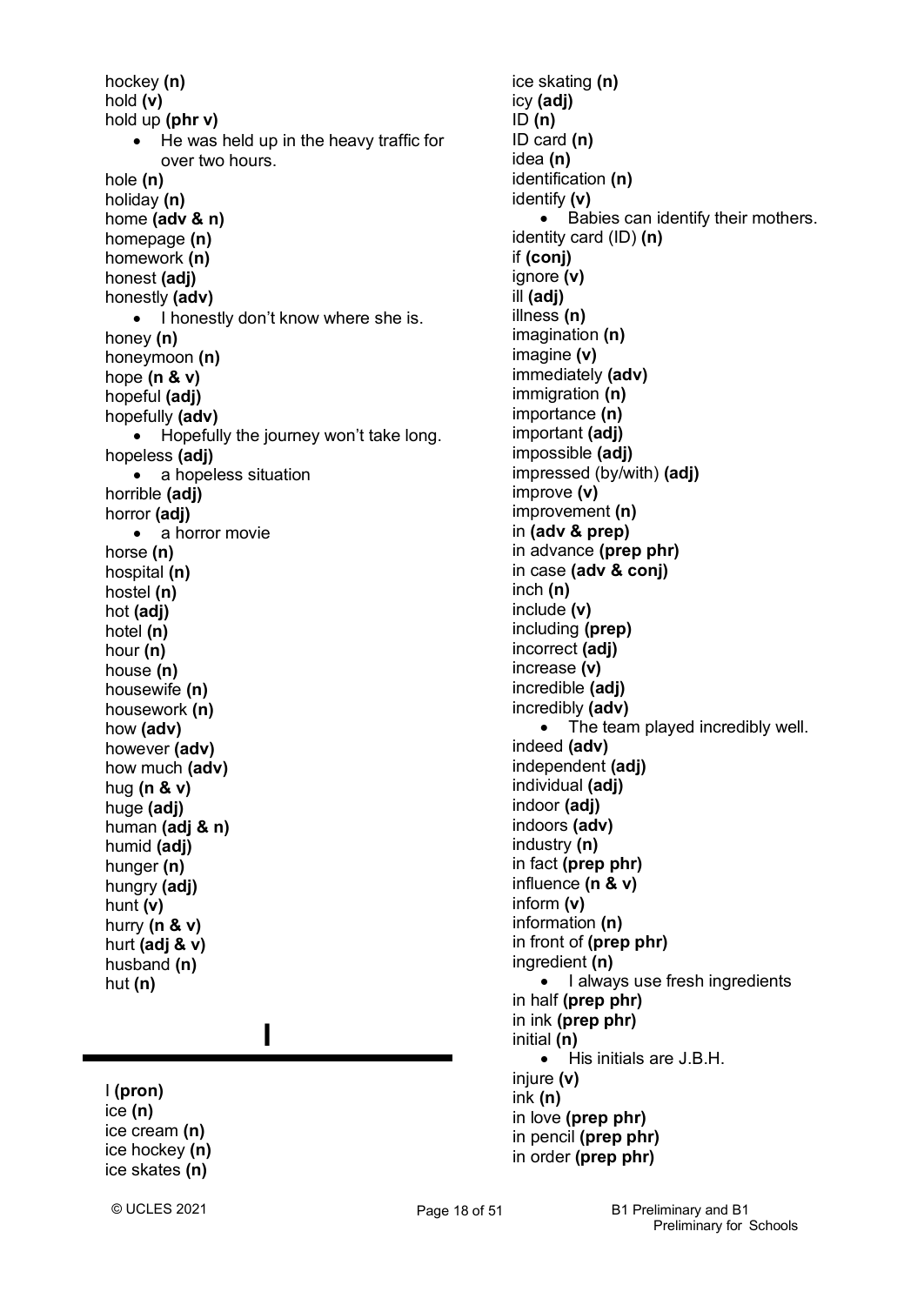in order to **(prep phr)** inquiry **(n)** insect **(n)** inside **(adv & prep)** insist **(v)** inspire **(v)** • She inspired him to become an actor. install **(v)** instance **(n)** • for instance instead (of) **(adv)** • There were no lemons so I got oranges instead. • Can you come on Monday instead of Tuesday? instructions **(n pl)** instructor **(n)** instrument **(n)** • musical instrument intelligent **(adj)** intend **(v)** • to intend to do something interest **(n & v)** interested **(adj)** interesting **(adj)** intermediate **(adj)** international **(adj)** internet **(n)** interrupt **(v)** interval **(n)** • an interval in a play interview **(n & v)** in the end **(prep phr)** in time **(prep phr)** into **(prep)** introduce **(v)** introduction **(n)** in two **(prep phr)** invent **(v)** invention **(n)** invitation **(n)** invite **(v)** involve **(v)** iron **(n & v)** ironing **(n)** island **(n)** issue **(n)** IT (Information Technology) **(n)** it **(pron)** item **(n)** its **(det)** itself **(pron)**

### **J**

jacket **(n)** jail **(n) (Am Eng) (Br Eng:** prison**)** jam **(n)** • strawberry jam • traffic jam jar **(n)** jazz **(n)** jealous **(adj)** jeans **(n pl)** jet **(n)** • to go by jet (plane) jewellery **(n) (Br Eng) (Am Eng:** jewelry**)** job **(n)** jog **(v)** jogging **(n)** join **(v)** • The rivers join there. • to join the army  $\bullet$  to join (in) a game joke **(n & v)** journalist **(n)** journey **(n)** judge **(n & v)** jug **(n)** juice **(n)** jump **(n & v)** jumper **(n)** jungle **(n)** just **(adv)**

## **K**

kangaroo **(n)** keen **(adj)** • He's keen on cycling. to be keen to do something keep **(v)** keeper **(n)** keep in **(phr v)** • She kept the children in as it was so cold. keep on **(phr v)** • He kept on talking. keep up **(phr v)** • Keep up the good work! kettle **(n)** key **(n)** • key to a lock • key to success keyboard **(n)** • computer keyboard • keyboard music kick **(n & v)** kid **(n)**

We're taking the kids camping.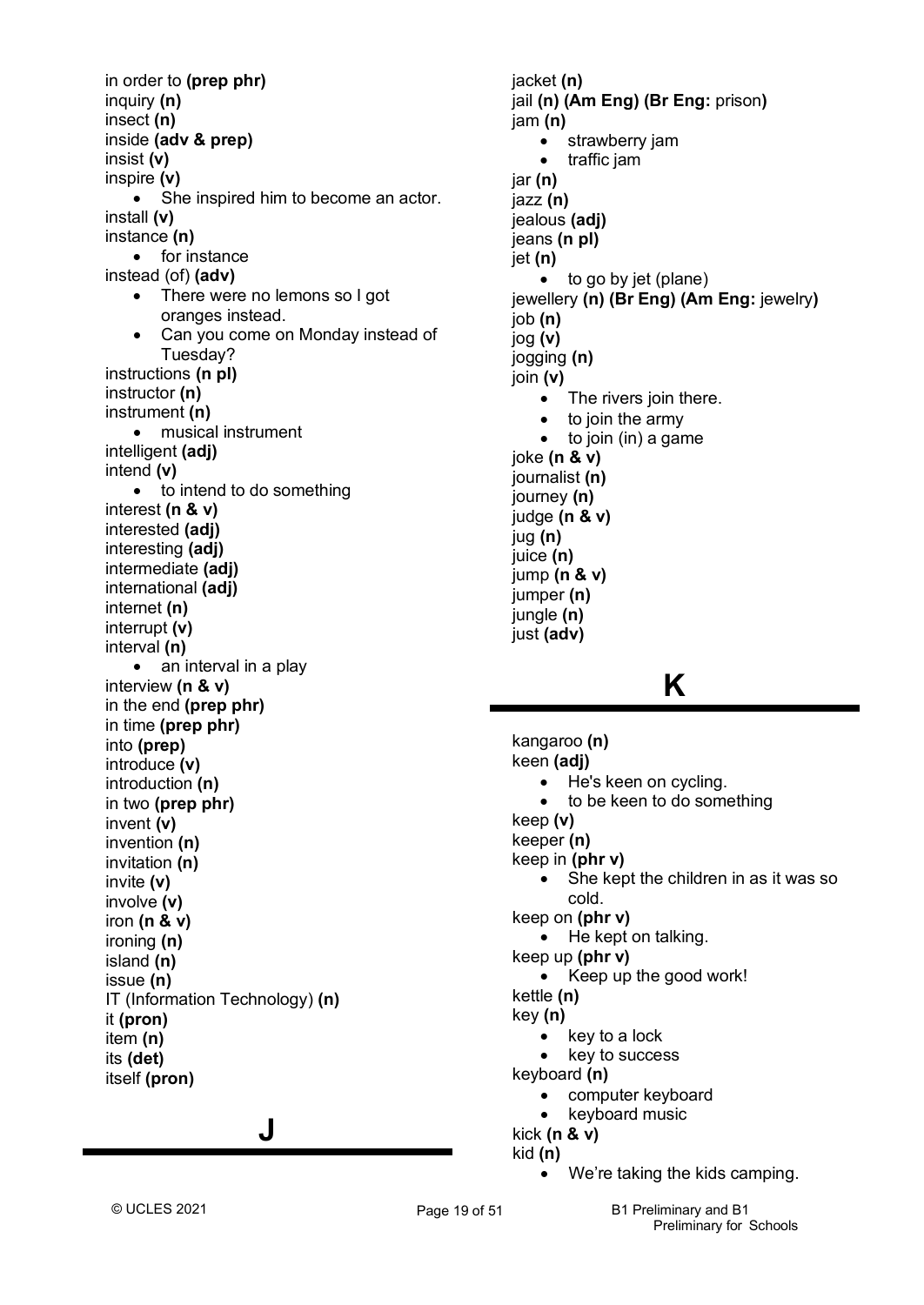kill **(v)** kilogramme (kg) **(n) (Br Eng) (Am Eng:** kilogram**)** kilometre (km) **(n) (Br Eng) (Am Eng:** kilometer**)** kind **(adj & n)** king **(n)** kiss **(n & v)** kit **(n)** kitchen **(n)** kite **(n)** kitten **(n)** knee **(n)** knife **(n)** knit **(v)** knock **(v)** knock down **(phr v)** • He was knocked down by a car. know **(v)** knowledge **(n)**

## **L**

label **(n)** laboratory (lab) **(n)** lack **(n)** ladder **(n)** lady **(n)** lake **(n)** lamb **(n)** lamp **(n)** land **(n & v)** landscape **(n)** language **(n)** laptop (computer) **(n)** large **(adj)** last **(adj, adv, det & v)** late **(adj & adv)** lately **(adv)** later **(adj & adv)** latest **(adj)** laugh **(n & v)** law **(n)** lawyer **(n)** lay **(v)** lay the table lazy **(adj)** lead **(v)** • to lead someone by the hand • Where does this road lead? leader **(n)** leaf **(n)** league **(n)** learn **(v)** least **(adj & adv)**

• the least amount **(adj)** • at least **(adv)** leather **(n)** leave **(v)** lecture **(n)** left **(n, adj & adv)** left-hand **(adj)** leg **(n)** leisure **(n)** lemon **(n)** lemonade **(n)** lend **(v)** length **(n)** less **(adv, det & pron)** lesson **(n)** let **(v)** • Let her do it. • Let me think. • Let's go out tonight. letter **(n)** lettuce **(n)** level **(n)** library **(n)** licence **(n)** • a driving/marriage/TV licence lie **(n & v)** lie down **(phr v)** life **(n)** lift **(n & v)** • Can you give me a lift, please? **(n)** • The lift is going up. **(n)** • Please help me to lift this table. **(v)** light **(adj, n & v)** lighter **(n)** • a cigarette lighter lightning **(n)** like **(prep & v)** likely **(adj)** limit **(n & v)** limited **(adj)** • a limited choice line **(n)** • a line on a page • a clothes line • a railway line link **(n)** a link to a website lion **(n)** lip **(n)** liquid **(n)** list **(n)** listen **(v)** literature **(n)** litre **(n) (Br Eng) (Am Eng:** liter**)** litter **(n)** little **(adj, det & pron)**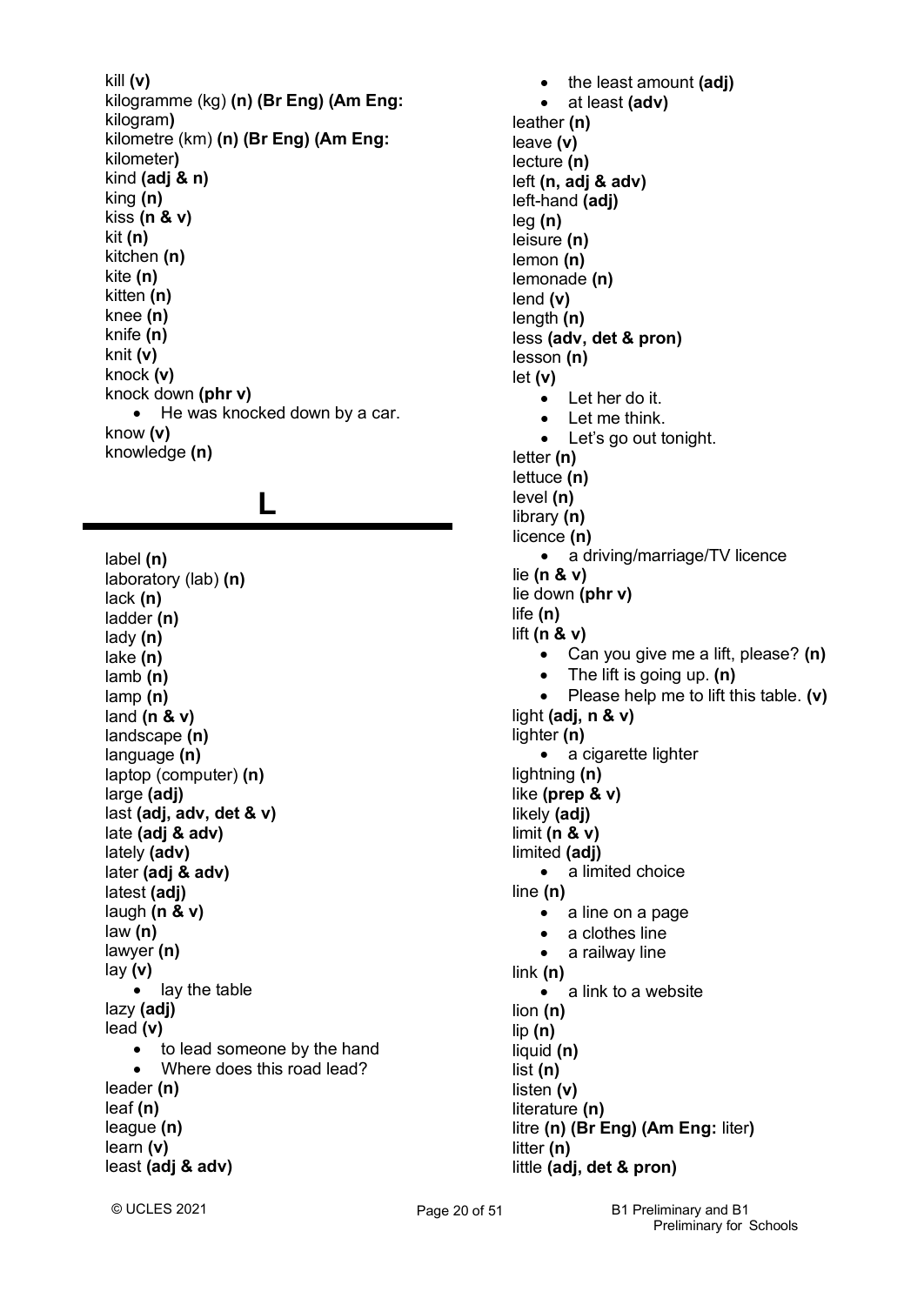live **(v)** live **(adj)** • live music/sport lively **(adj)** living room **(n)** load **(n)** loan **(n)** local **(adj)** locate **(v)** The station is located in the city centre. location **(n)** lock **(n & v)** locker **(n)** logo **(n)** lonely **(adj)** long **(adj)** look **(n & v)** look after **(phr v)** • I'm looking after my sister's house while she's on holiday? look at **(phr v)** look for **(phr v)** look forward to **(phr v)** • I'm looking forward to the party! look like **(v)** • She looks like her sister. look out **(phr v)** Look out! look up **(phr v)** • Look up the meaning of the word in your dictionary. loose **(adj)** lorry **(n)** lose **(v)** lost **(adj)** lots / a lot **(n)** lottery **(n)** loud **(adj)** loudly **(adv)** love **(n & v)** lovely **(adj)** low **(adj)** luck **(n)**  luckily **(adv)** lucky **(adj)** luggage **(n)** lunch **(n)** lunchtime **(n)** luxury **(n) M** machine **(n)**

Madam **(n)** made of/from/out of **(v)** Her shirt is made of cotton. magazine **(n)** magic **(adj & n)** magnificent **(adj)** mail **(n & v)** main **(adj)** main course **(n)** make **(v)** make sure **(v)** make-up **(n)** male **(adj & n)** mall **(n)** • shopping mall man **(n)** manage **(v)** • to manage a business • to manage to do something (succeed in) manager **(n)** mango **(n)** many **(det & pron)** map **(n)**  mark **(n)** market **(n)** • to buy something from a market marriage **(n)** married **(adj)** marry **(v)** marvellous **(adj)** match **(n & v)** • a box of matches **(n)** • a tennis match **(n)** • This tie matches your shirt. **(v)** mate **(n)** material **(n)** maths / mathematics **(n) (Br Eng) (Am Eng:** math**)** matter **(n & v)** • Is anything the matter? **(n)** • It doesn't matter. **(v)** maximum **(adj & n)** may **(mv)** maybe **(adv)** me **(pron)** meal **(n)** mean **(v)** • What do you mean? • What does it mean? meaning **(n)** meanwhile **(adv)** measure **(v)** meat **(n)** mechanic **(n)** medicine **(n)**

mad **(adj)**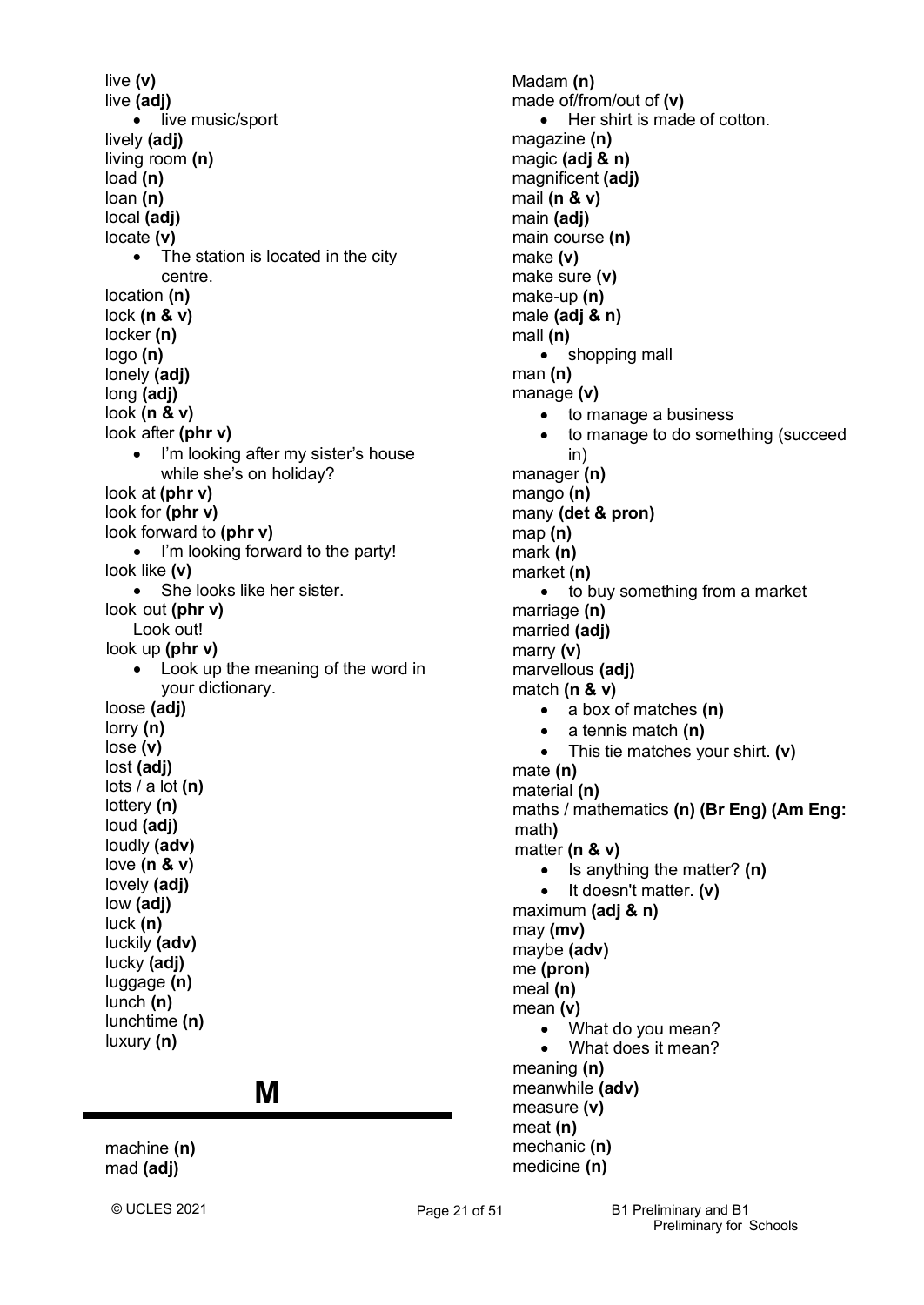medium **(adj)** meet **(v)** meeting **(n)** melon **(n)** member **(n)** membership **(n)** memory **(n)** • to have a good/poor memory happy memories • computer memory mend **(v)** mention **(v)** menu **(n)** mess **(n)**  message **(n)** messy **(adj)** metal **(n)** method **(n)** • modern methods of teaching metre **(n) (Br Eng) (Am Eng:** meter**)** microwave **(n)** • a microwave oven midday **(n)** middle **(n)** middle-aged **(adj)** midnight **(n)** might **(mv)** mild **(adj)** mile **(n)** milk **(n)** millimetre (mm) **(n) (Br Eng) (Am Eng:** millimeter**)** million **(n)** mind **(n & v)** • His mind was on other things. **(n)** • Would you mind if I called tomorrow? **(v)** • Mind your head! **(v)** • Who's minding the baby for you? **(v)** • Make your mind up, quickly! **(v)** mine **(pron)** mineral water **(n)** minimum **(adj & n)** minus **(prep)** minute **(n)** mirror **(n)** miserable **(adj)** miss **(v)** Miss **(n)** missing **(adj)** mistake **(n)** mix **(v & n)** mobile (phone) **(n)** model **(n)** It's cheap because it's last year's model. **(n)**

• She's a fashion model. **(n)** modern **(adj)** moment **(n)** money **(n)** monkey **(n)**  monster **(n)** month **(n)** monument **(n)** mood **(n)** moon **(n)** more **(adv, det & pron)** morning **(n)** mosquito **(n)** most **(adv, det & pron)** mostly **(adv)** mother **(n)** motorbike **(n)** motorcycle **(n)** motor-racing **(n)** motorway **(n)** mountain **(n)** mouse **(n)** moustache **(n)** mouth **(n)** move **(v)** movie **(n) (Am Eng) (Br Eng:** film**)** movie star **(n) (Am Eng) (Br Eng:** film star**)** movie theater **(n) (Am Eng) (Br Eng:** cinema**)** MP3 player **(n)** Mr **(n)** Mrs **(n)** Ms **(n)** much **(adv, det & pron)** mug **(n)** mum **(n)** museum **(n)** mushroom **(n)** music **(n)** musical **(adj)** musician **(n)** must **(mv)** multiply **(v)** my **(det)** myself **(pron)** mystery **(n)**

### **N**

name **(n & v)** narrow **(adj)** nasty **(adj)** national **(adj)** nationality **(n)** natural **(adj)** nature **(n)** • nature studies

© UCLES 2021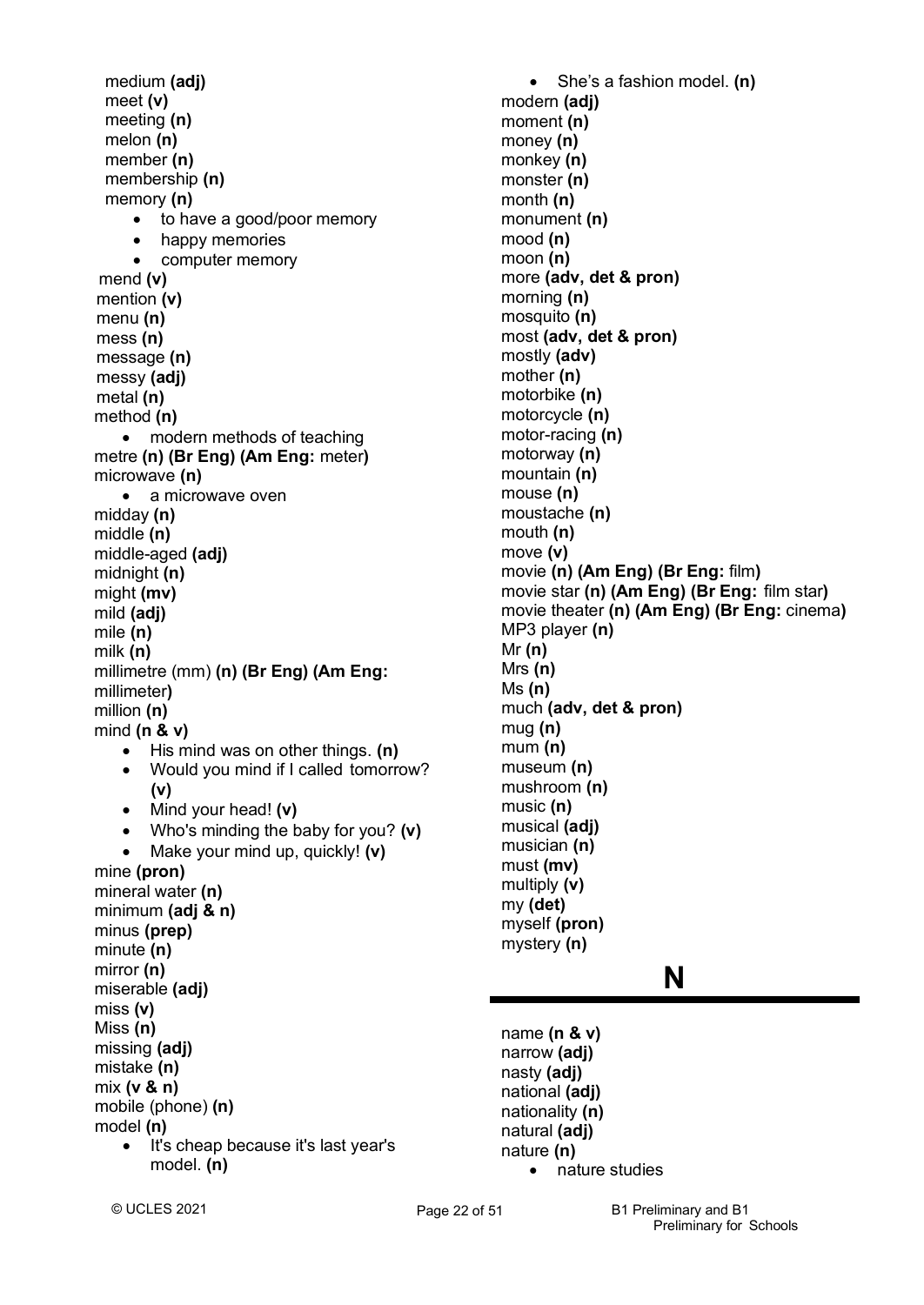navy blue **(adj)** near **(adv, prep & adj)** nearby **(adj & adv)** nearly **(adv)** neat **(adj)** necessary **(adj)** neck **(n)** necklace **(n)** need **(v)** negative **(adj)** neighbour **(n)** neighbourhood **(n)** neither **(adv, det, pron)** • She's not tall, and neither am I. • Neither child was hurt. They gave us two keys and neither worked. nephew **(n)** nervous **(adj)** • a nervous person • to feel nervous nest **(n)** net **(n)** network **(n)** never **(adv)** new **(adj)** news **(n)** newspaper **(n)** next **(adj & adv)** next to **(prep)** nice **(adj)** niece **(n)** night **(n)** nightclub **(n)** nightlife **(n)** nightmare **(n)** no **(adv, det & pron)** nobody **(pron)** noise **(n)** noisy **(adj)** none **(pron)** noon **(n)** no one **(pron)** normal **(adj)** normally **(adv)** north **(adj, adv & n)** northeast **(adj & n)** northern **(adj)** northwest **(adj & n)** nose **(n)** not **(adv)** note **(n & v)** • to write a note **(n)** • a ten-pound note **(n)** • Please note. **(v)** notebook **(n)**

notepaper **(n)** nothing **(pron)** notice **(n & v)** • to read a notice **(n)** • until further notice **(n)** • Did you notice anything wrong? **(v)** noticeboard **(n)** novel **(n)** now **(adv)** nowadays **(adv)** nowhere **(adv)** number **(n)** • numbers 5 to 7

- a large number of cars
- What's your (phone) number? nurse **(n)**

## **O**

object **(n)** obvious **(adj)** obviously **(adv)** occasion **(n)** occasionally **(adv)** occupation **(n)** ocean **(n)** o'clock **(adv)** of **(prep)** of course **(adv)** off **(adv & prep)** • It fell off the table. **(prep)** • The meeting is off. **(adv)** • I've got the afternoon off. **(adv)** offer **(n & v)** office **(n)** officer **(n)** often **(adv)** oh **(exclam)** oh dear! **(exclam)** oil **(n)** OK / O.K. / okay **(adj & exclam)** old **(adj)** old-fashioned **(adj)** olive **(n)** omelette **(n)** on **(adv & prep)** on board **(prep phr)** on business **(prep phr)** once **(adv)** • once a year • I once saw him dancing. one **(det & pron)**

 on fire **(prep phr)** on foot **(prep phr)**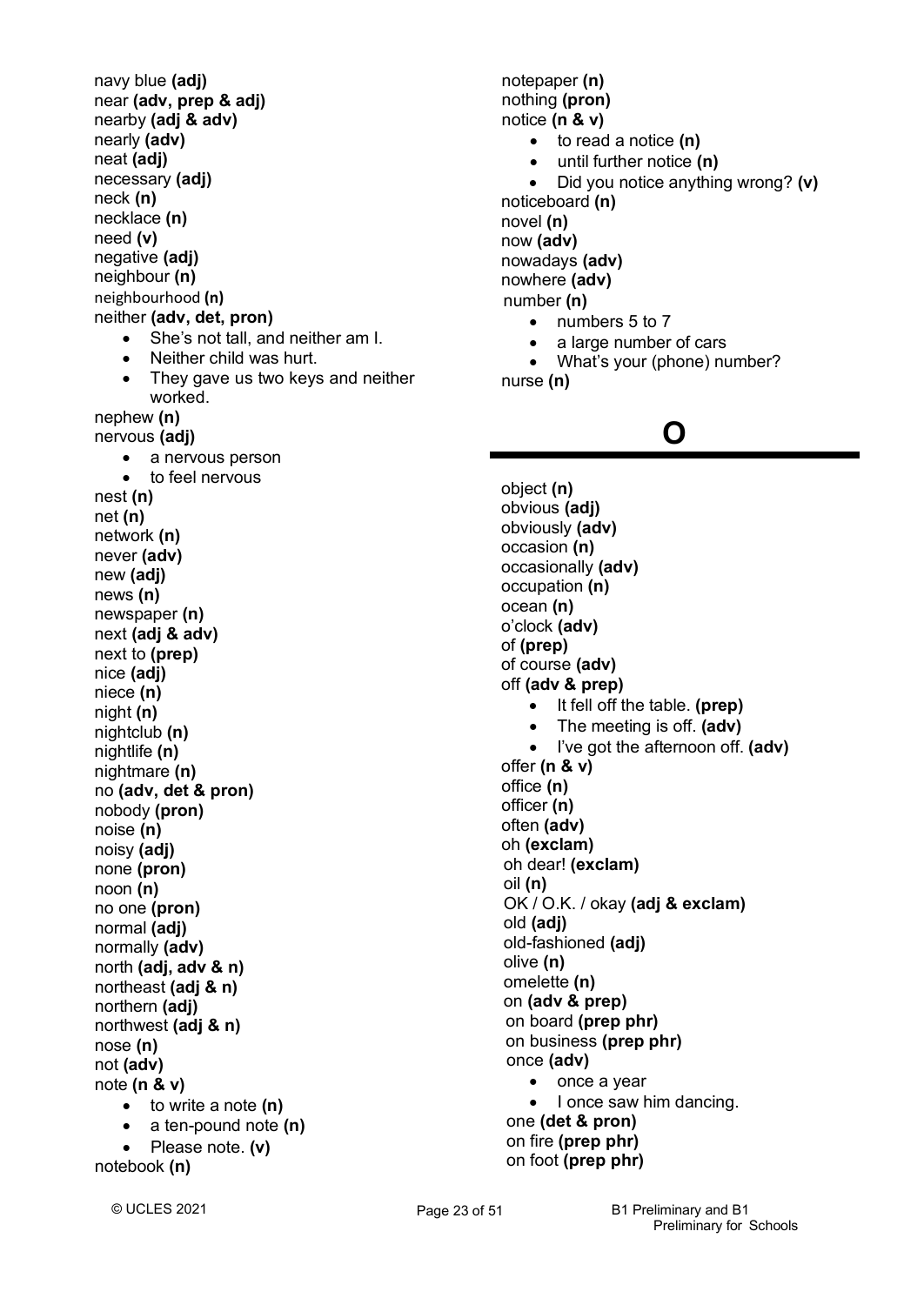on holiday **(prep phr)** onion **(n)** online **(adv & adj)** • to book/buy something online **(adv)** • an online printer **(adj)** only **(adj & adv)** on purpose **(prep phr)** on request **(prep phr)** on sale **(prep phr)** on time **(prep phr)** onto **(prep)** open **(adj & v)** opening hours **(n pl)** opera **(n)** operate **(v)** operation **(n)** opinion **(n)** opportunity **(n)** opposite **(adj, n, prep & adv)** option **(n)** or **(conj)** orange **(adj & n)** orchestra **(n)**  order **(conj, n & v)** • in order to **(conj)** • to put something in order **(n)** • to order a meal **(v)** ordinary **(adj)** organisation **(n)** organise **(v)** original **(adj)** other **(adj, pron & det)** otherwise **(adv)** ought **(mv)** our **(det)** ours **(pron)** ourselves **(pron)** out **(adv)** outdoor **(adj)** outdoors **(adv)** out of **(prep)** out of date **(prep phr)** out of order **(prep phr)** out of work **(prep phr)** outside **(adv, adj & prep)** oven **(n)** over **(adv & prep)** • I'm going over the road. **(prep)** • over 40 people (more than) **(adv)** • to be over (finished) **(adv)** • Several birds were flying over the roof of the school. **(prep)** overnight **(adj & adv)** owe **(v)** own **(adj, pron & v)** • my own pen **(adj)**

• on my own **(pron)** • to own a car **(v)** owner **(n)**

### **P**

pack **(v)** • to pack a case **(v)** packet **(n)** page **(n)** pain **(n)** painful **(adj)** paint **(n & v)** painter **(n)** painting **(n)** pair **(n)** palace **(n)** pale **(adj)** • pale blue pan **(n)** pants **(n) (Am Eng) (Br Eng:** trousers**)** paper **(n)** • a sheet of paper • a (news)paper paragraph **(n)** parcel **(n)** pardon **(exclam)** • Pardon? parent **(n)** park **(n & v)** • a public park **(n)** • to park a car **(v)** parking **(n)** parking lot **(n) (Am Eng) (Br Eng:** car park**)** parrot **(n)** part **(n)** • a part of something **(n)** partly **(adv)** particular **(adj)** • I love this CD - in particular the last song. particularly **(adv)** partner **(n)** part time **(adv)** part-time **(adj)** party **(n)** • a birthday party • a political party pass **(n & v)** • Several cars passed. to pass the sugar • to pass an examination pass on (**phr v**) • Pass on the message. passenger **(n)**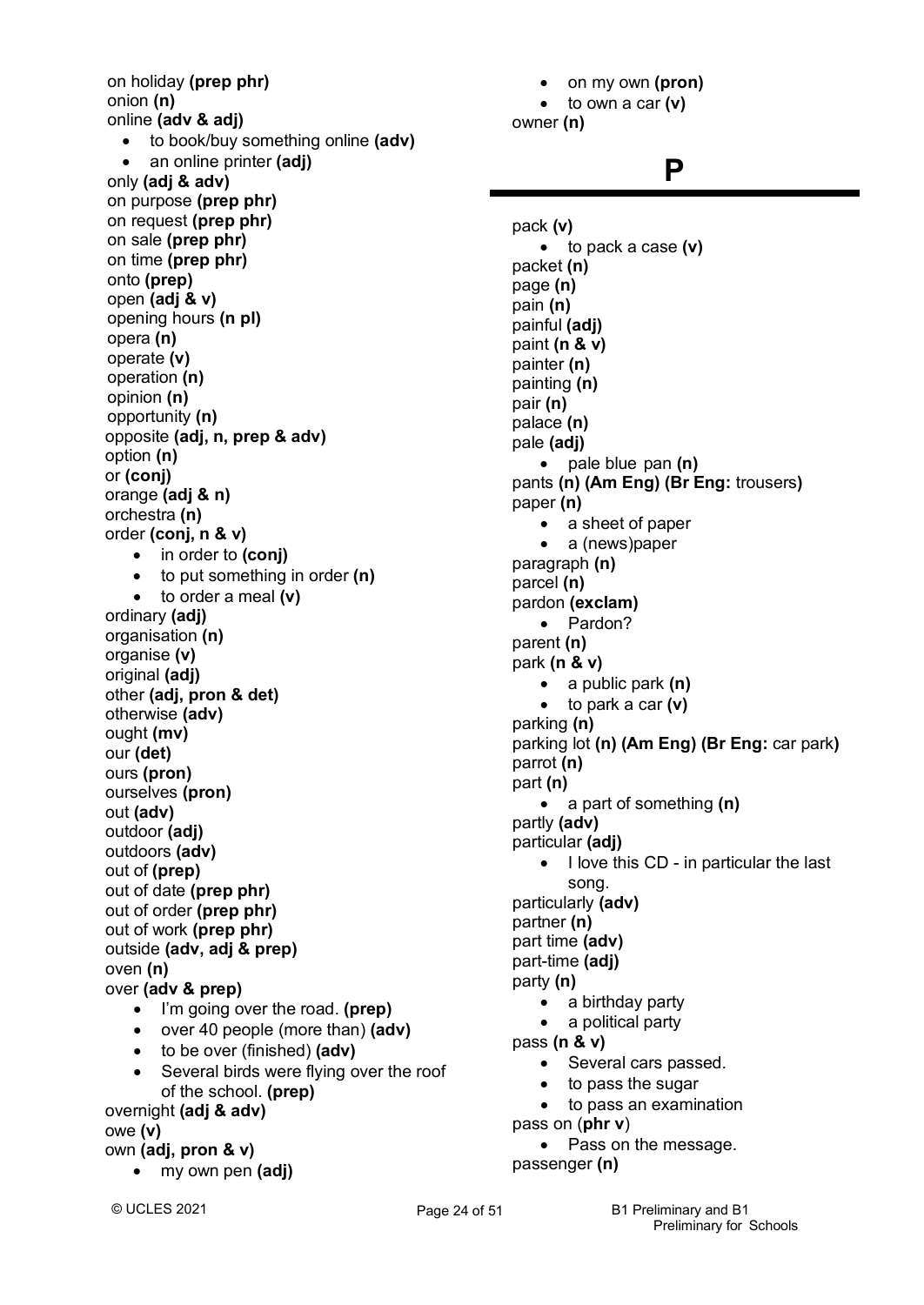passport **(n)** password **(n)** past **(adj, n & prep)** • the past few weeks **(adj)** • in the past **(n)** • It's half past one. **(prep)** pasta **(n)** path **(n)** patient **(adj & n)** • to be patient **(adj)** • a hospital patient **(n)** pattern **(n)** pause **(v)** pavement **(n)** pay **(n & v)** PC (personal computer) **(n)** pea **(n)** peace **(n)** peaceful **(adj)** peach **(n)** peak **(n)** peanut **(n)** pear **(n)** pedestrian **(n)** peel **(v)** pen **(n)** pence **(n pl)** pencil **(n)** pencil case **(n)** penfriend **(n)** penguin **(n)** penny **(n)** people **(n pl)** pepper **(n)** • to pass the pepper (spice) • red peppers (vegetable) per **(prep)** percent **(adv)** perfect **(adj)** perfectly **(adv)** perform **(v)** performance **(n)** performer **(n)** perfume **(n)** perhaps **(adv)** period **(n)** permanent **(adj)** permission **(n)** permit **(v)** • Dogs are not permitted here. permitted **(adj)** person **(n)** personal **(adj)** personally **(adv)** persuade **(v)** pet **(n)**

petrol **(n) (Br Eng) (Am Eng:** gas**)** petrol station **(n) (Br Eng) (Am Eng:** gas station**)** pharmacy **(n)** phone **(n & v)** photo **(n)** photocopy **(n)** photograph **(n & v)** photographer **(n)** photography **(n)** phrase **(n)** physics **(n)** piano **(n)** pick **(v)** pick up **(phr v)** • I picked up a pencil. • I'll pick up my sister from the station. picnic **(n)** picture **(n)** pie **(n)** piece **(n)** • a piece of cheese • to break into small pieces a piece of furniture/advice pig **(n)** pile **(n)** pill **(n)** pillow **(n)** pilot **(n)** pin **(n & v)** pineapple **(n)** pink **(adj & n)** pipe **(n)** pirate **(n)** pitch **(n)** • football pitch pity **(n)** It's a pity you couldn't come to the party – it was great. pizza **(n)** place **(n)** • a safe place **(n)** • I've lost my place in the book. **(n)** • third place in a race **(n)** • London is a big place. **(n)** plain **(adj)** It's plain to me. (clear) • a plain T-shirt (no design) plan **(n & v)** • a street plan **(n)** • a plan to do something **(n)** plane **(n)** planet **(n)** plant **(n & v)** plastic **(adj & n)**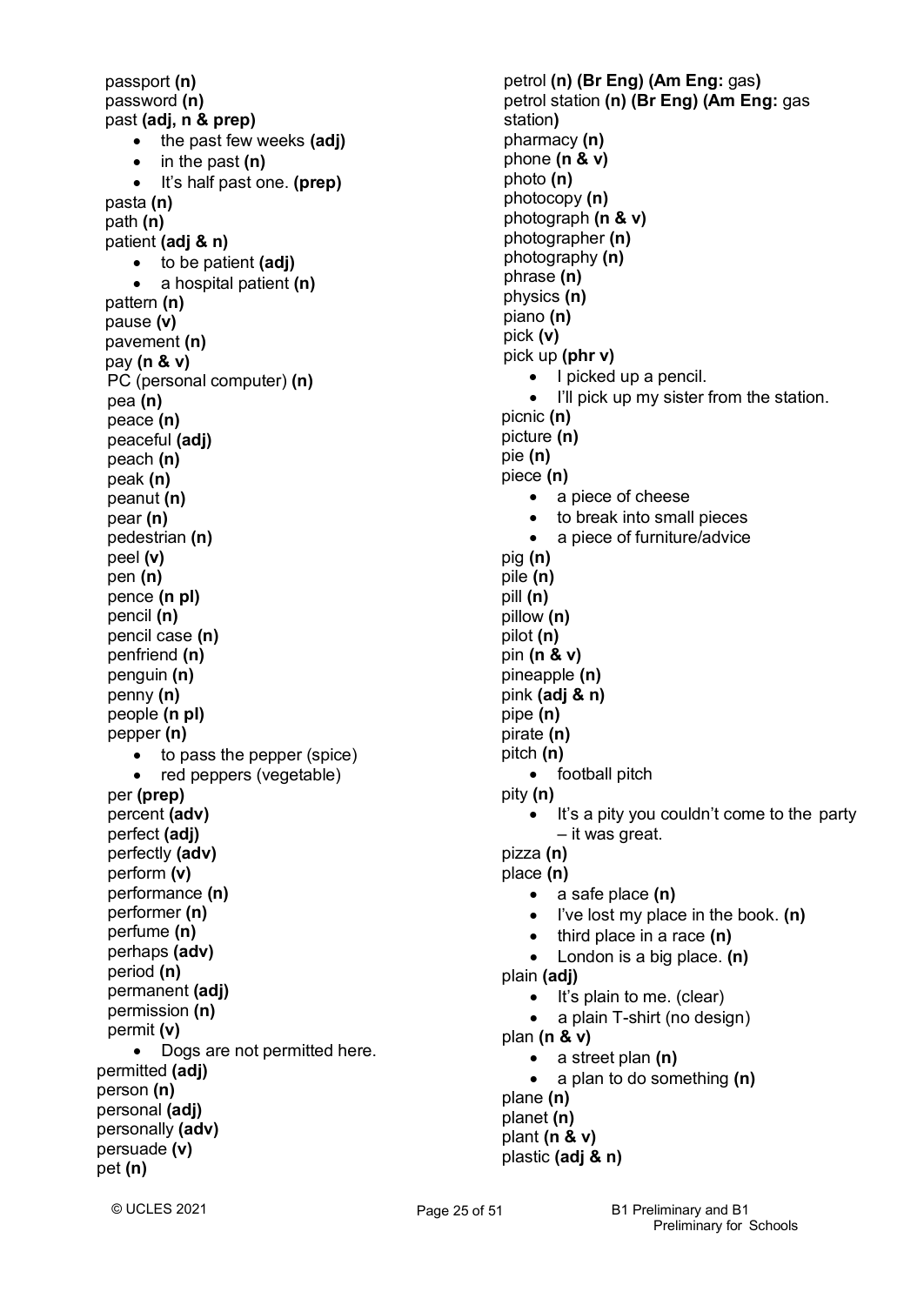plate **(n)** platform **(n)** play **(n & v)** • a play at the theatre **(n)** • children playing **(v)** • to play football **(v)** • to play the guitar **(v)** • to play a DVD **(v)** • to play the part of someone (act) **(v)** player **(n)** playground **(n)** pleasant **(adj)** please **(exclam & v)** • Come in, please. **(exclam)** • to please someone **(v)** pleased **(adj)** pleasure **(n)** plenty **(pron)** plug **(n)** • a plug for the bath • an electrical plug plus **(prep & conj)** p.m. **(adv)** pocket **(n)** pocket money **(n)** podcast **(n)** poem **(n)** poet **(n)** poetry **(n)** point **(n & v)** • to point at something **(v)** • The pencil has no point on it. **(n)** police **(n)** policeman **(n)** police officer **(n)** police station **(n)** polite **(adj)** political **(adj)** politician **(n)** politics **(n)** pollution **(n)** pool **(n)** • a swimming-pool poor **(adj)** • She is very poor. (financial) • the poor man (sympathy) pop **(n)** • pop song/music/star/group popular **(adj)** population **(n)** port **(n)** position **(n)** positive **(adj)** possibility **(n)** possible **(adj)**

possibly **(adv)** post **(n & v)**

postcard **(n)** poster **(n)** postman **(n)** post office **(n)** postpone **(v)** pot **(n)** potato **(n)** pound (£) **(n)** pour **(v)** powder **(n)** power **(n)** powerful **(adj)**

practise **(v)** pray **(v)** prayer **(n)** predict **(v)** prefer **(v)** pregnant **(adj)** preparation **(n)** prepare **(v)** prepared **(adj)** prescription **(n)**

• to post a letter **(v)**

• to send it by post **(n)**

practice **(n) (Br Eng) (Am Eng:** practise**)**

• medicine on a prescription

• That will be all for the present. **(n)**

• The winners were presented with

• She presents the late-night news. **(v)**

• I got some lovely birthday presents. **(n)**

present **(adj & n & v)**

prizes. **(v)**

• a sports presenter

• to press a button to press a suit

• to print a document

presentation **(n)** presenter **(n)**

president **(n)** press **(v)**

prevent **(v)** previous **(adj)** previously **(adv)**

price **(n)**

prince **(n)** princess **(n)** principal **(adj)**

print **(v)**

printer **(n)** prison **(n)**

pretty **(adj & adv)**

primary school **(n)**

• to be present **(adj)** • at the present time **(adj)**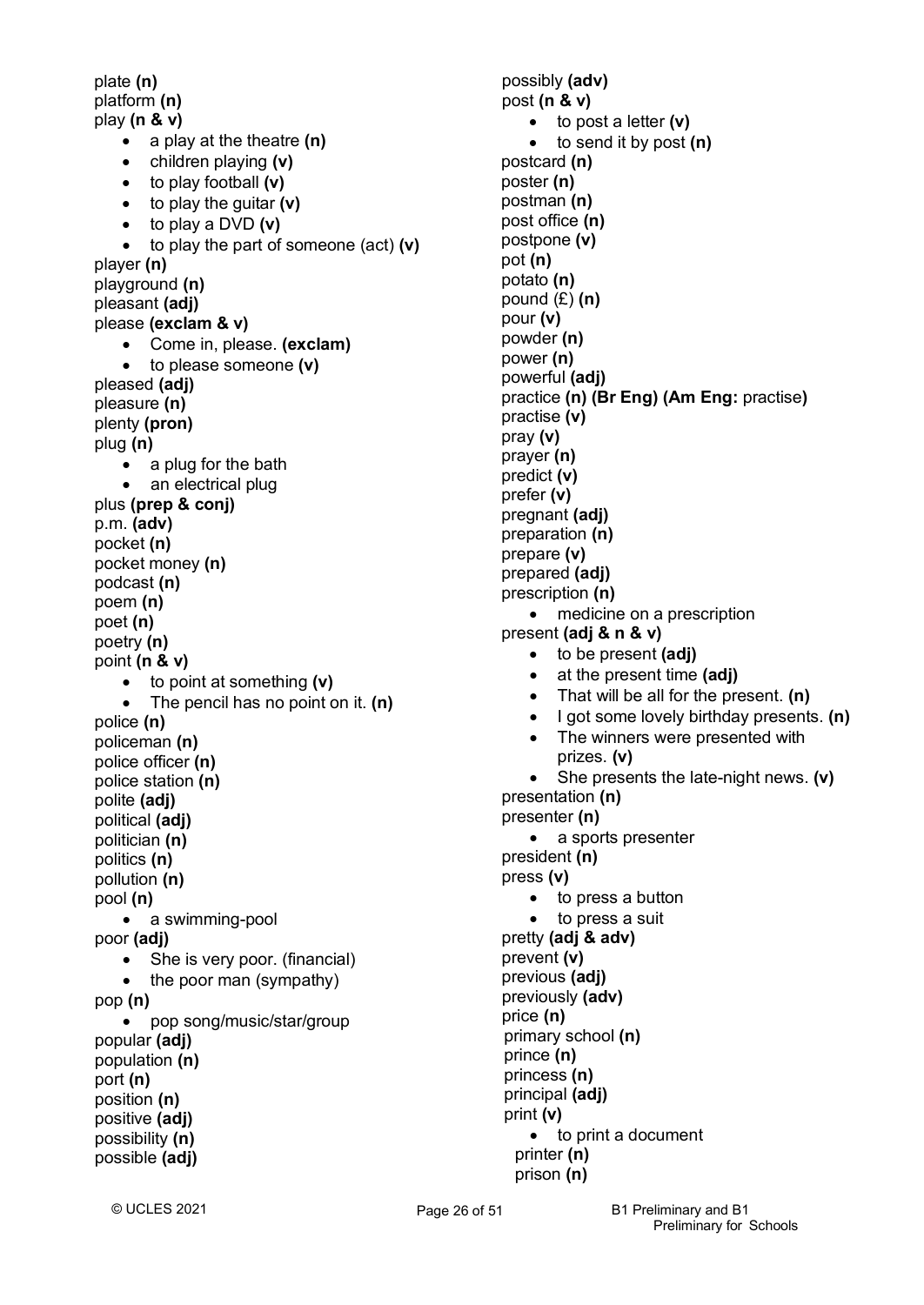prisoner **(n)** private **(adj)** prize **(n)** probably **(adv)** problem **(n)** produce **(v)** product **(n)** production **(n)** • film/music production She wants to work in television production. profession **(n)** professional **(n)** professor **(n)** program(me) **(n)** • TV programme • computer program progress **(n)** prohibited **(adj)** project **(n)** • school/work project promise **(n & v)** • to promise to do something **(v)** • to keep a promise **(n)** promote **(v)** pronounce **(v)** to pronounce a word correctly pronunciation **(n)** proper **(adj)** properly (as in working properly) **(adv)** • My computer isn't working properly property **(n)** protect **(v)** proud **(adj)** prove **(v)** provide **(v)** public **(adj & n)** • public opinion **(adj)** • to make something public **(adj)** • to be open to the public **(n)** public transport **(n)** publish **(v)** pull **(v)** pullover **(n)** pump **(n)** • petrol/bike pump punish **(v)** pupil **(n)** puppy **(n)** pure **(adj)** purple **(adj & n)** purpose **(n)** • He did it on purpose. (deliberately) • The purpose of this meeting is to... purse **(n)**

push **(n & v)** put **(v)** put away **(phr v)** • He put the book away. put down **(phr v)** • She put her name down for the trip. put off **(phr v)** The meeting was put off until the following week. put on **(phr v)** • He put on a suit. • Can you put on the light? He didn't want to put on weight. put out **(phr v)** • The fire was quickly put out. put through **(phr v)** Can you put me through to the manager, please? put up **(phr v)** • The company had to put up its prices. puzzle **(n)** pyjamas **(n pl)**

## **Q**

qualification **(n)** qualified **(adj)** quality **(n)** quantity **(n)** quarter **(n)** queen **(n)** question **(n)** • to ask a question • the question being discussed (subject) questionnaire **(n)** queue **(n)** quick **(adj)** quickly **(adv)** quiet **(adj)** quietly **(adv)** quit **(v)** quite **(adv)** • Are you quite sure? • quite old quiz **(n)**

## **R**

rabbit **(n)**

race **(n & v)**

- to win a race **(n)**
- to race against fast runners (compete)  **(v)**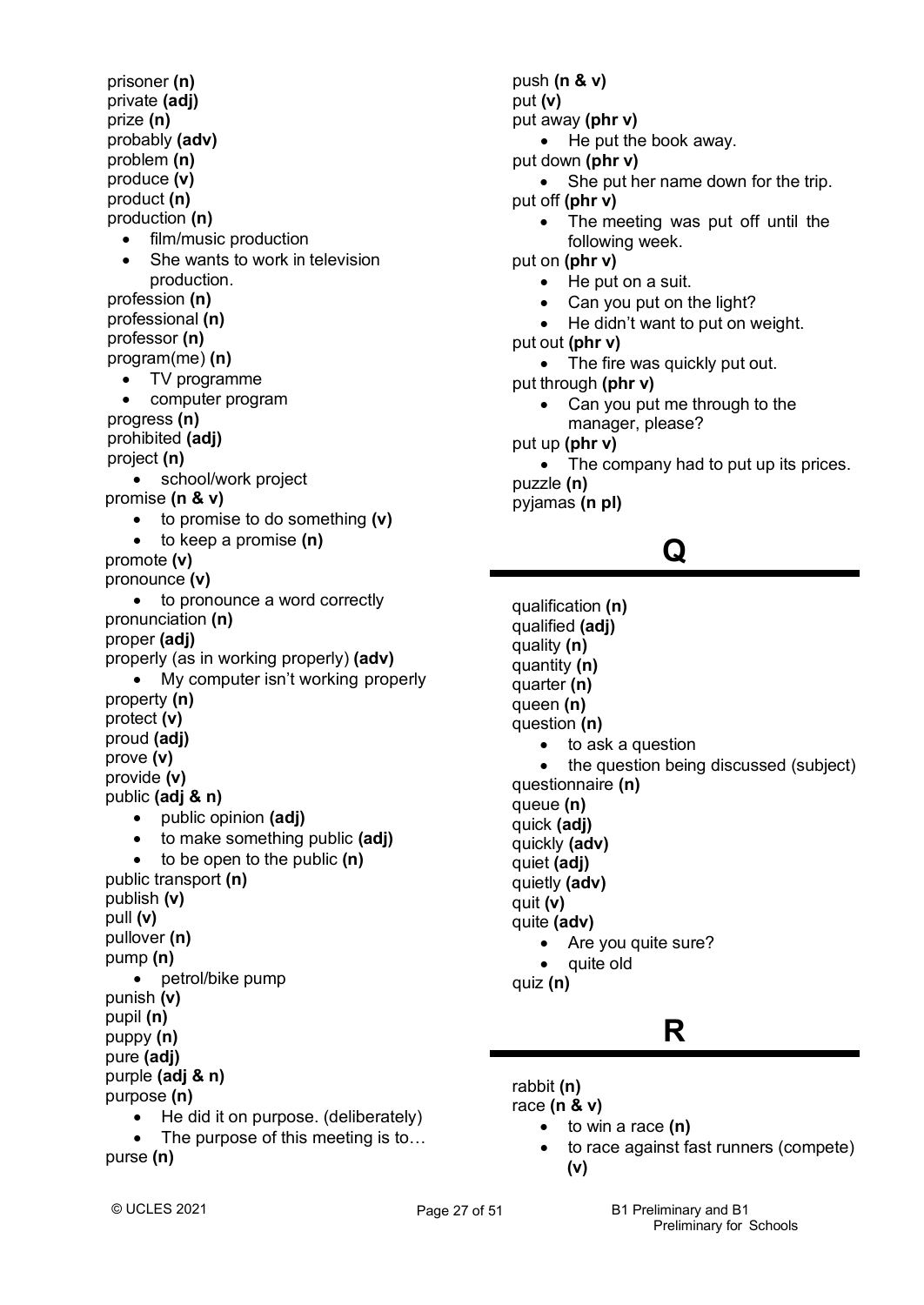• to race home quickly (run) **(v)** racket **(n)** • tennis racket radio **(n)** rail **(n)** • to go by rail railway **(n)** rain **(n & v)** raincoat **(n)** rainforest **(n)** raise **(v)** • to raise your arm • to raise prices range **(n)** rap **(n)** • rap artist rare **(adj)** rarely **(adv)** rather **(adv)** • She's rather tall for her age. • I'd rather go to the cinema than the theatre. • Shall we stay in tonight, rather than go out? raw **(adj)** • raw meat reach **(v)** react **(v)** • He reacted quickly to the news. read **(v)** reader **(n)** reading **(n)** ready **(adj)** real **(adj)** realise **(v)** • He realised it was true. realistic **(adj)** reality **(n)** really **(adv)** reason **(n)** reasonable **(adj)** reasonably **(adv)** rebuild **(v)** receipt **(n)** receive **(v)** recent **(adj)** reception **(n)** receptionist **(n)** recipe **(n)** recognise **(v)** recommend **(v)** • to recommend someone/something record **(n & v)** • to keep a record **(n)** • to break a record **(n)** • to record a song **(v)** recording **(n)** recover **(v)**

• to recover from an illness recycle **(v)** • I don't recycle as much as I should. recycled **(adj)** recycling **(n)** red **(adj)** reduce **(v)** refreshments **(n pl)** refrigerator **(n)** refund **(n)** refuse **(v)** regarding **(prep)** regards **(n)** region **(n)** register **(v)** • He registered with a new doctor. **(v)** registration **(n)** regret **(n & v)** regular **(adj)** regularly **(adv)** relation **(n)** • to visit a relation relationship **(n)** relative **(n)** • a relative came to stay relax **(v)** relaxation **(n)** relaxed **(adj)** reliable **(adj)** relieved **(adj)** religion **(n)** rely (on) **(v)** remain **(v)** remember **(v)** remind **(v)** remote control **(n)** remove **(v)** rent **(n & v)** repair **(n & v)** repeat **(v)** replace **(v)** reply **(n & v)** report **(n & v)** reporter **(n)** request **(n & v)** require **(v)** rescue **(n & v)** research **(n & v)** reservation **(n)** reserve **(n & v)** • She was a reserve for the team. **(n)** • to reserve a seat **(v)** resort **(n)** respect **(n & v)** responsible **(adj)** rest **(n & v)**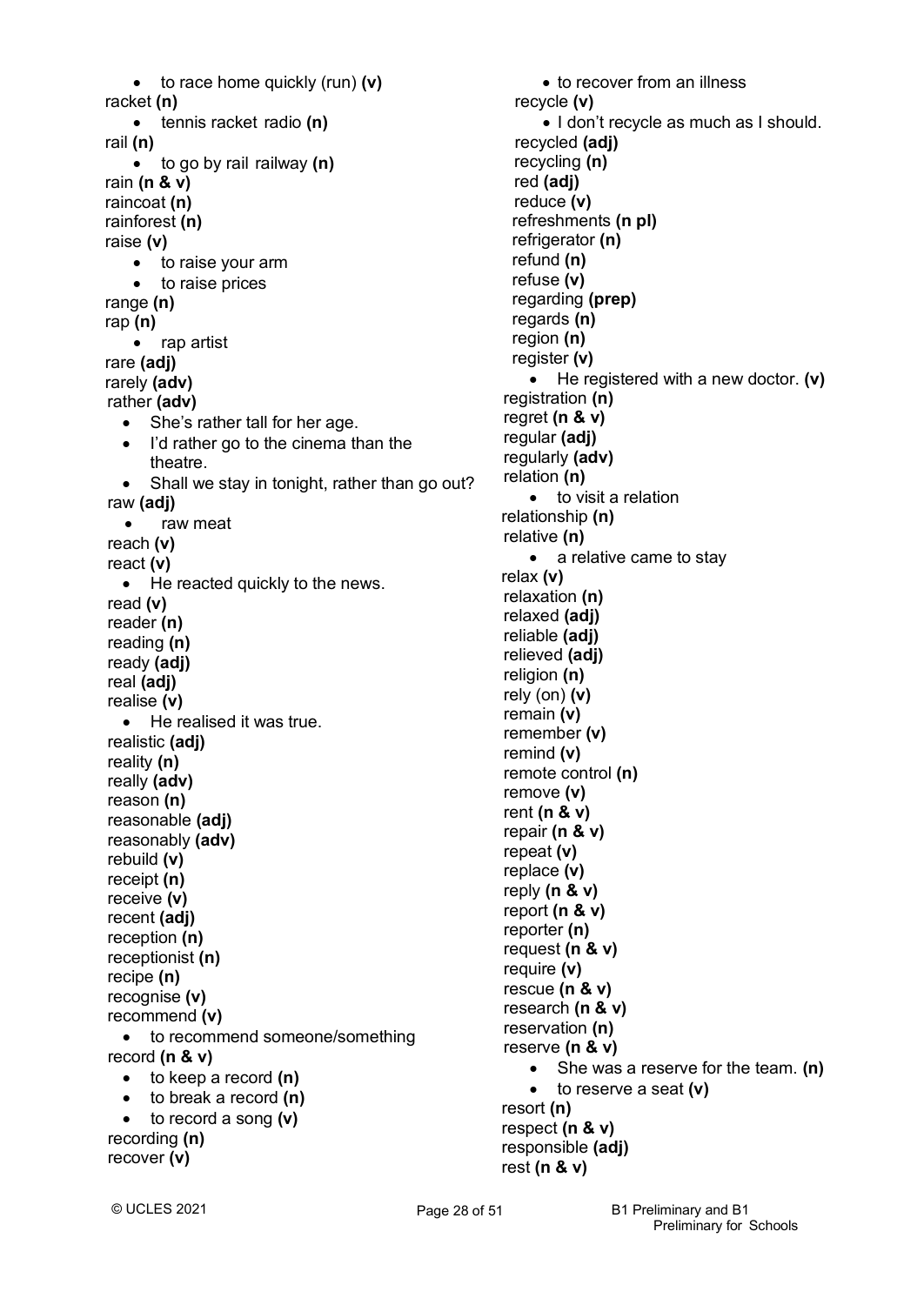• a rest from work **(n)** • the rest of them **(n)** • The doctor told her to rest. **(v)** restaurant **(n)** result **(n)** retire **(v)** return **(n & v)** • to return home **(v)** • a return (ticket) **(n)** review **(n)** revise **(v)** revision **(n)** reward **(n)** rice **(n)** rich **(adj)** ride **(n & v)** rider **(n)** right **(adj, adv & n)** • the right time (correct) **(adj)** • the right person for the job (suitable) **(adj)** • my right foot **(adj)** • Everything will be all right. **(adj)** • Go right there. (directly) **(adv)** • Fill it right to the top. (completely) **(adv)**  • the right to vote **(n)** right-hand **(adj)** ring **(n & v)** • stand in a ring **(n)** • a wedding ring **(n)** • Give me a ring tomorrow. (phone) **(n)** • Suddenly the bell rang. **(v)** ring back **(phr v)** ring up **(phr v)** to telephone somebody rise **(v)** • The sun rises in the east. • Prices are rising. river **(n)** road **(n)** roast **(adj & v)** rob **(v)** robot **(n)** rock **(n)** • rock (music) **(n)** • a hard piece of rock **(n)** rocket **(n)** • They sent a rocket into space. role **(n)** roll **(n)** • a roll of film **(n)** • a bread roll **(n)** romance **(n)** romantic **(adj)** roof **(n)** room **(n)**

• the sitting room There's lots of room in here. rope **(n)** rose **(n)** rough **(adj)** • a rough road a rough idea • rough work round **(adj, adv & prep)** • a round object **(adj)** • the wrong way round **(adv)** • to sit round a table **(prep)** roundabout **(n)** route **(n)** routine **(n)** row **(n)** • a row of seats rubber **(n)** • a rubber (eraser) rubbish **(n)** rude **(adj)** rug **(n)** rugby **(n)** ruin **(n)** rule **(n & v)** • the rules of grammar **(n)** • to rule a country **(v)** ruler **(n)** • draw a line using a ruler run **(v)** to run in a race to run a business runner **(n)** running **(n)** run out **(phr v)** • He ran out of time and didn't finish. **S**

sad **(adj)** safe **(adj)** • to be safe from harm safely **(adv)** sail **(n & v)** sailing **(n)** salad **(n)** salary **(n)** sale **(n)** salesman/saleswoman **(n)** salmon **(n)** salt **(n)** same **(adj, pron & adv)** • at the same time **(adj)**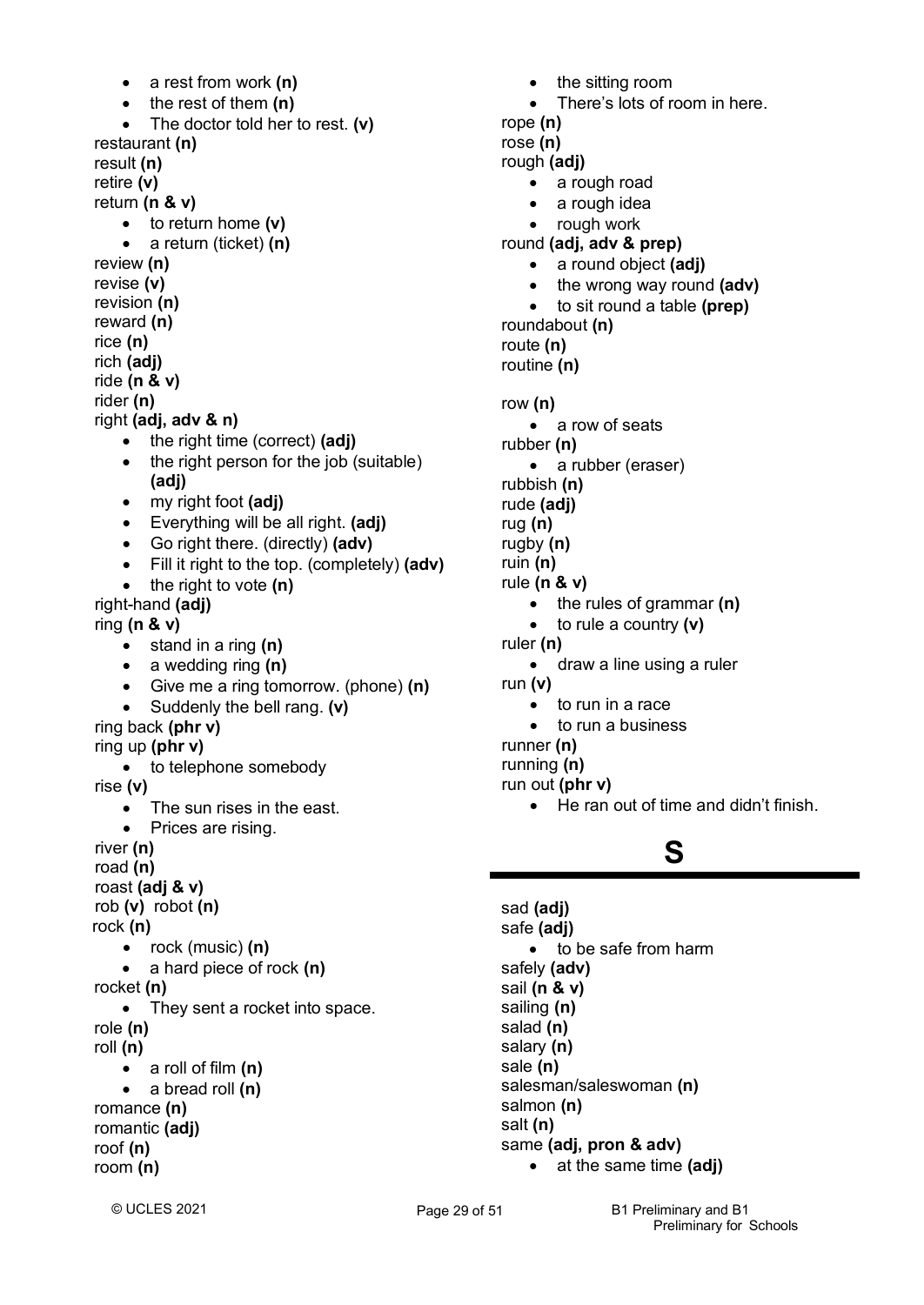• Your watch is the same as mine.  **(pron)** • You should treat everyone the same. **(adv)** sand **(n)** sandal **(n)** sandwich **(n)** satisfactory **(adj)** satisfied **(adj)** sauce **(n)** saucepan **(n)** saucer **(n)** sausage **(n)** save **(v)** • to save someone • to save money • to save time say **(v)** • to say something to someone • I really can't say. (give an opinion) scared **(adj)** scarf **(n)** scary **(adj)** scene **(n)** scenery **(n)** school **(n)** schoolchild **(n)** science **(n)** science fiction **(n)** scientific **(adj)** scientist **(n)** scissors **(n pl)** scooter **(n)** score **(n & v)** • The score was 3-0. **(n)** • to score a goal **(v)** scream **(n & v)** screen **(n)** sculpture **(n)** sea **(n)** search **(n & v)** seaside **(n)** season **(n)** seat **(n)** seat belt **(n)** second **(adv, det & n)** • She came second and won silver.  **(adv)** • This is the second time you've been late. **(det)** • sixty seconds in a minute **(n)** secondary **(adj)** • secondary school second-hand **(adj & adv)** secret **(adj & n)** secretary **(n)**

section **(n)** security **(n)** see **(v)** • to see something (with the eyes) • to see the joke (understand) to see someone about a problem (consult) seem **(v)** select **(v)** selfie **(n)** • take a selfie selfish **(adj)** self-service **(adj)** sell **(v)** send **(v)** sense **(n)** sensible **(adj)** sentence **(n)** • words in a sentence separate **(adj)** series **(n)** • a TV series serious **(adj)** • a serious person • a serious illness seriously **(adv)** serve **(v)** • to serve in a shop server **(n)** • a file server service **(n)** • a bus service customer service session **(n)** • in a school, gym set **(n & v)** set off **(phr v)** • She set off early for work. set out **(phr v)** • They set out on the long journey. set up **(phr v)** • Her mother helped her to set up in business. several **(det & pron)** sew **(v)** sex **(n)** • the male/female sex shade **(n)** • to sit in the shade shadow **(n)** shake **(v)** shall **(mv)** shame **(n)** shampoo **(n)** shape **(n)** share **(v)**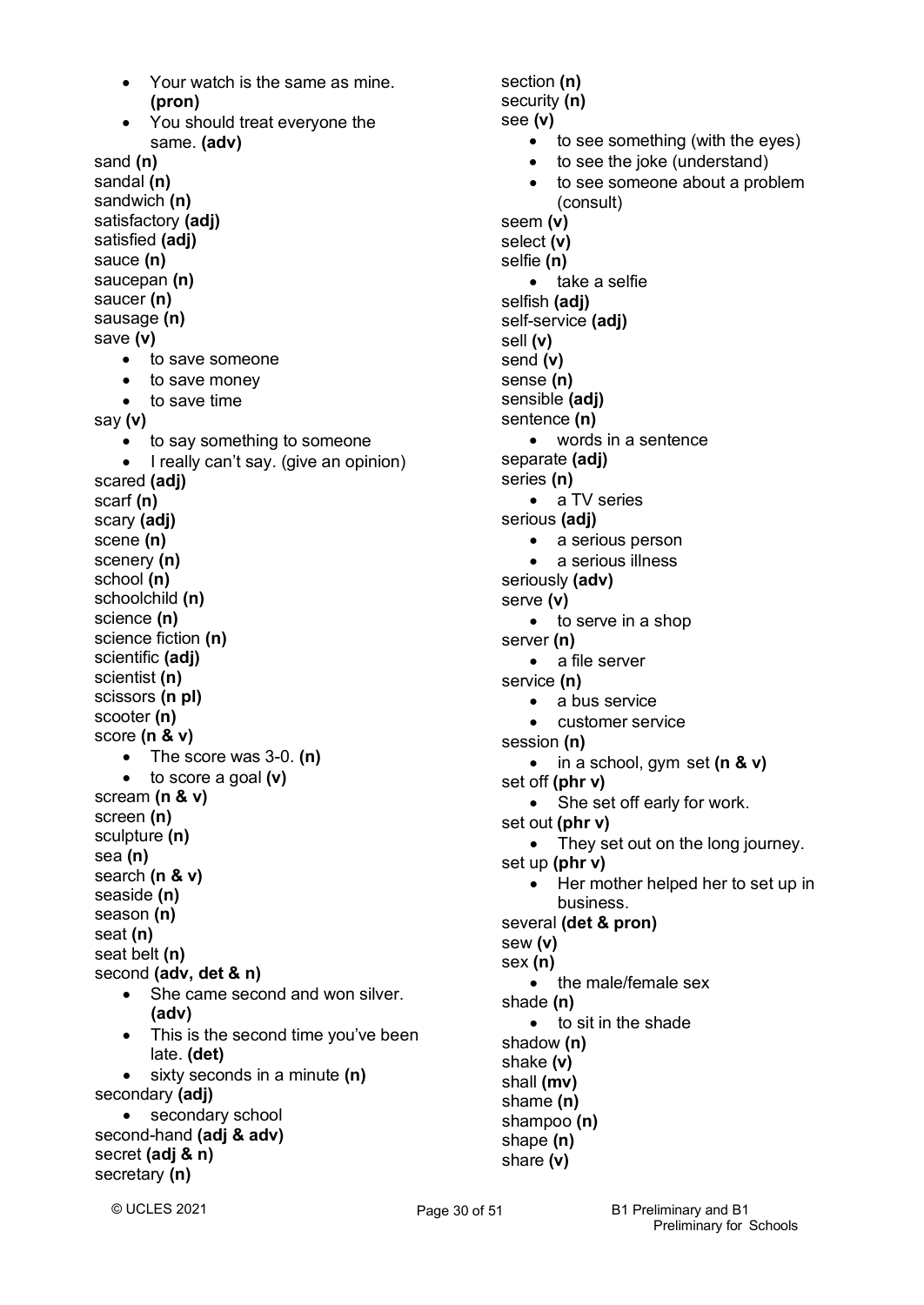shark **(n)** sharp **(adj)** • a sharp knife • a sharp corner • a sharp picture shave **(v)** she **(pron)** sheep **(n)** sheet **(n)** • sheets on a bed • a sheet of paper • information sheet shelf **(n)** shine **(v)** shiny **(adj)** ship **(n)** shirt **(n)** shock **(n)** • to suffer from shock **(n)** shocked **(adj)** shocking **(adj)** shoe **(n)** shoot **(v)** • to shoot at the goal shop **(n & v)** shop assistant **(n)** shopping **(n)** • Let's go shopping tomorow shore **(n)** short **(adj)** shortly **(adv)** shorts **(n pl)** • a pair of shorts should **(mv)** shoulder **(n)** shout **(n & v)** show **(n & v)** • a film show **(n)** • Show it to me. **(v)** • The picture shows a village. **(v)** • It shows that they care. **(v)** show up **(phr v)** • He showed up at the party shower **(n)** • a shower of rain • to have a shower shut **(adj & v)** shy **(adj)** sick **(adj)** side **(n)** sight **(n)** • Her sight is better with glasses. • in sight, out of sight sightseeing **(n)** sign **(n & v)**

• a road sign **(n)** • to sign a document **(v)** • no sign of life **(n)** • signs of winter **(n)** signal **(n & v)** signature **(n)** signpost **(n)** sign up **(v)** • sign up for an online course silence **(n)** silent **(adj)** silk **(adj & n)** silly **(adj)** silver **(adj & n)** similar **(adj)** simple **(adj)** since **(conj & prep)** sincerely **(adv)** • Yours sincerely sing **(v)** singer **(n)** singing **(n)** single **(n & adj)** • a single (ticket) to Manchester **(n)** • to be single (unmarried) **(adj)** • a single room **(adj)** sink **(n & v)** • a kitchen sink **(n)** • The ship began to sink. **(v)** sir **(n)** • Yes, sir! sister **(n)** sit **(v)** sit down **(phr v)** site **(n)** sitting room **(n)** situated **(adj)** situation **(n)** size **(n)** skate **(n & v)** skateboard **(n & v)** skateboarding **(n)** skating **(n)** ski **(n & v)** skiing **(n)** skill **(n)** skin **(n)**  skirt **(n)** sky **(n)** sleep **(n & v)** • I usually go to sleep at 11pm. sleeve **(n)** slice **(n)** slightly **(adv)** slim **(adj)** slip **(v)**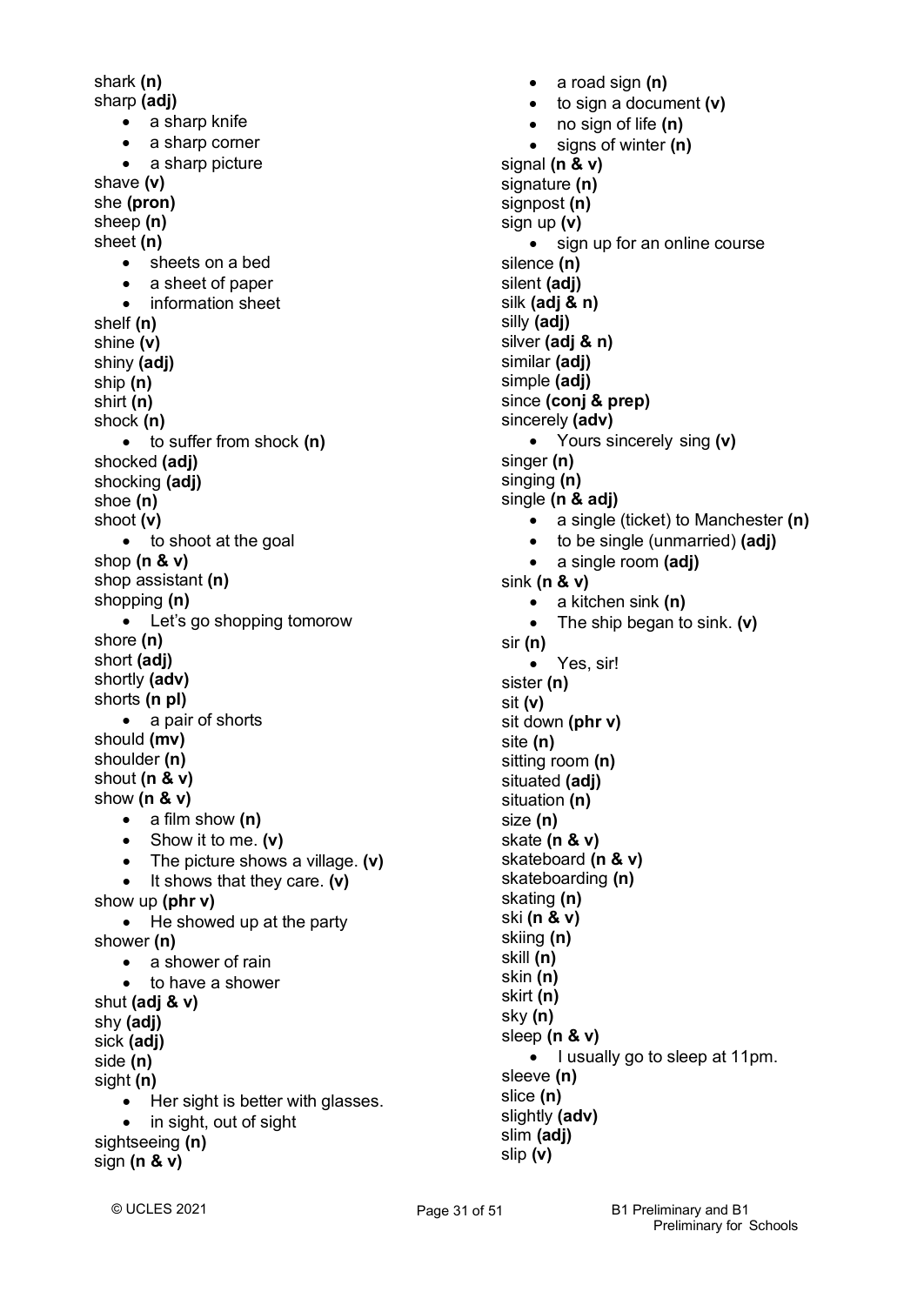• to slip on the ice slow **(adj)** slowly **(adv)** small **(adj)** smart **(adj)** • a smart idea **(Am Eng)** • smart clothes smartphone **(n)** smell **(n & v)** smile **(n & v)** smoke **(n & v)** smoking **(n)** smooth **(adj)** • a smooth surface (level) • a smooth ride in the new car (comfortable) snack **(n)** snake **(n)** snow **(n & v)** snowboard **(n & v)** snowboarding **(n)** so **(adv & conj)** soap **(n)** soap opera **(n)** soccer **(n)** sociable **(adj)** social **(adj)** social media **(n)** society **(n)** sock **(n)** sofa **(n)**  soft **(adj)** • a soft material • a softdrink software **(n)** soldier **(n)** solution **(n)** solve **(n)** some **(det & pron)** somebody **(pron)** somehow **(adv)** someone **(pron)** something **(pron)** • Be into something. • He's really into sports sometimes **(adv)** somewhere **(adv)** son **(n)** song **(n)** soon **(adv)** • I'll come soon. • as soon as I can sore **(adj)** sorry **(adj)** sort **(n)** • the same sort so-so **(adj)**

soul **(n)** sound **(n & v)** • the sound of music **(n)** • It sounds like/as if…**(v)** soundtrack **(n)** The film's soundtrack has music by Adele. soup **(n)** sour **(adj)** • a sour taste south **(adj & adv, n)** southeast **(adj & n)** southern **(adj)** southwest **(adj & n)** souvenir **(n)** space **(n)** • a parking space • write in the spaces • not enough space • outer space spaceship **(n)** spare **(adj & v)** • spare cash, spare time **(adj)** • to spare the time **(v)** sparkling **(adj)** • Sparkling water, please. speak **(v)** speaker **(n)** special **(adj)** specially **(adv)** species **(n)** spectacular **(adj)** speech **(n)** speed **(n)** spell **(v)** spelling **(n)** spend **(v)** • to spend money/time spice **(n)** spicy **(adj)** spill **(v)** spinach **(n)** spite **(n)** • in spite of split up **(phr v)** • She's just split up with her boyfriend. spoil **(v)** spoon **(n)** sport **(n)** sports centre **(n)** spot **(n)** spy **(n)** square **(adj & n)** • a square room **(adj)**

• a market square **(n)**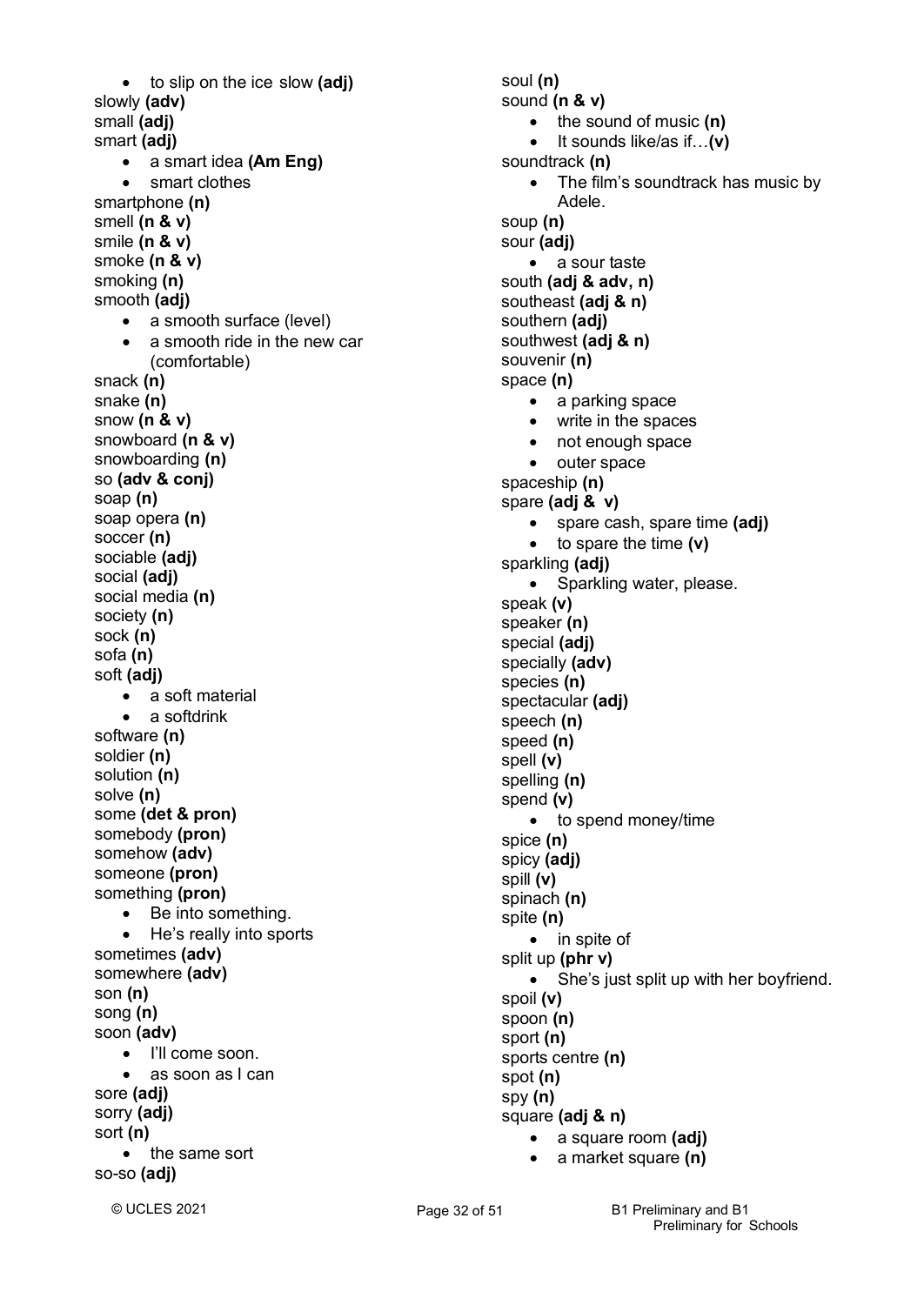squash **(n)** stadium **(n)** staff **(n)** stage **(n)** • to perform on a stage stairs **(n pl)** stall **(n)** • market stall stamp **(n)** • a postage stamp stand **(v)** star **(n)** • stars in the sky **(n)** • a film star **(n)** start **(n & v)** • a good start **(n)** • to start a race **(v)** station **(n)** • a bus/fire/radio station statue **(n)** stay **(n & v)** • to stay to dinner **(v)** • to stay with friends **(v)** • to stay looking young **(v)** • a two-night stay **(n)** stay behind **(phr v)** • She stayed behind after the lesson to speak to the teacher. steak **(n)** steal **(v)** steep **(adj)** step **(n)** • two steps forward • to climb the steps step forward/back(wards)/out **(v)** step over/in/on/out of (sth) **(v)** stick **(n & v)** • a walking stick **(n)** • to stick two things together **(v)** sticky **(adj)** still **(adj & adv)** • I prefer still to sparkling water. **(adj)** • Sit still! **(adv)** • She's still here. **(adv)** stir **(v)** stomach **(n)** stomach ache **(n)** stone **(n)** • a large stone • a stone bridge stop **(n & v)** • a bus stop **(n)** • The car stopped. **(v)**

- It's stopped raining. **(v)**
- The rain stopped me from going out. **(v)**

store **(n)** • a department store **(n)** storm **(n)** story **(n)** straight **(adj & adv)** • to go straight on **(adv)** • a straight road **(adj)** strange **(adj)** stranger **(n)** strawberry **(n)** stream **(n)** street **(n)** stress **(n)** • He didn't want the stress of a new job. stressed **(adj)** stressful **(adj)** strict **(adj)** strike **(n & v)** • to go on strike **(n)** • to strike something **(v)** stripe **(n)** strong **(adj)** student **(n)** studio **(n)** • TV/artist's/recording studio studies **(n pl)** study **(n & v)** • to study physics **(v)** • to study the map **(v)** • Social Studies **(n)** stuff **(n)** stupid **(adj)** style **(n)** stylish **(adj)** subject **(n)** • the subject of a discussion • the subject of a sentence • a school subject subtract **(v)** subway **(n) (Am Eng) (Br Eng:** underground**)** succeed **(v)** success **(n)** successful **(adj)** such **(det)** sudden **(adj)** suddenly **(adv)** suffer **(v)** sugar **(n)** suggest **(v)** suggestion (n) suit **(n & v)** • to wear a suit The colour red suits you.

• Which time suits you?

suitable **(adj)**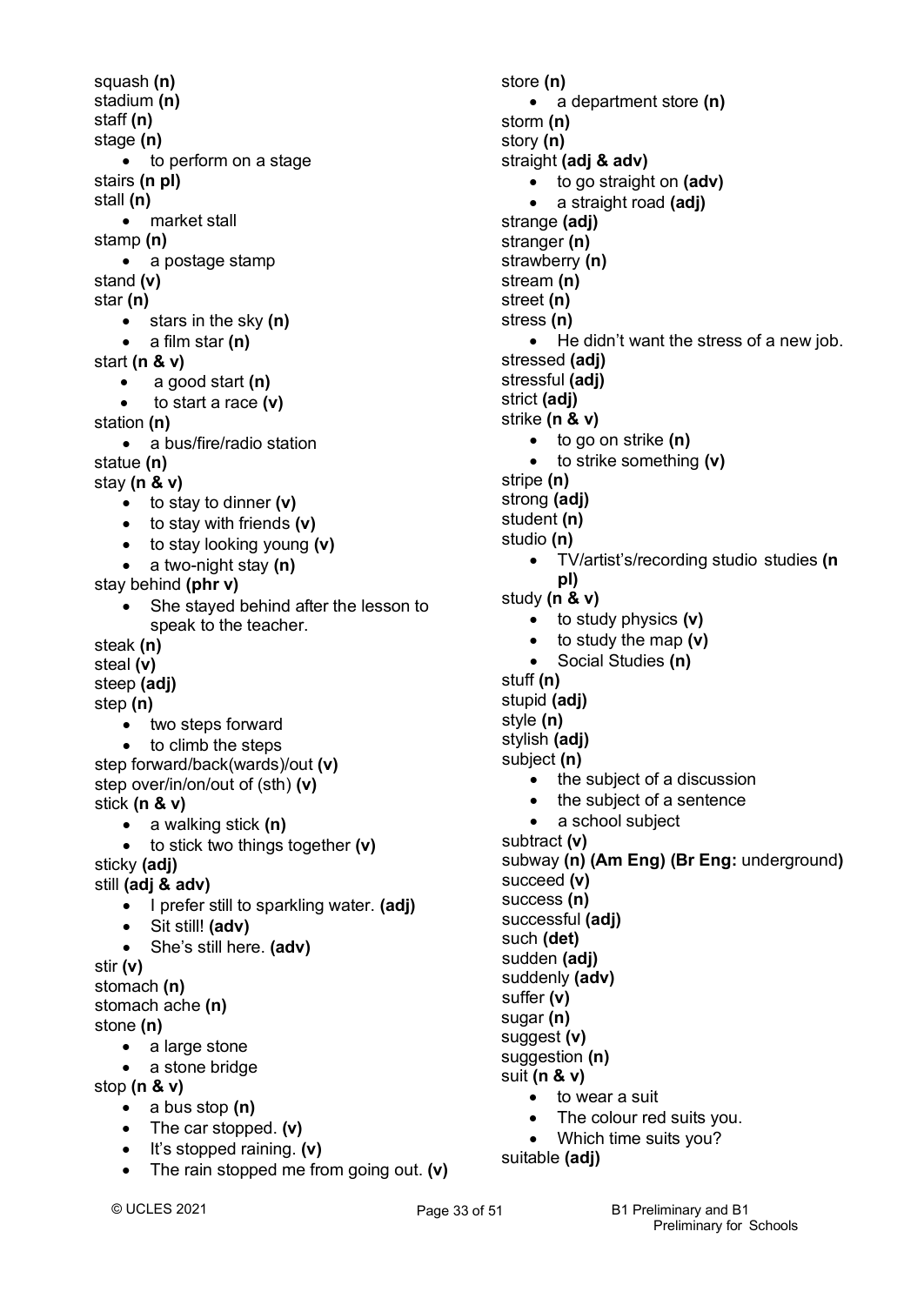suitcase **(n)** sum **(n)** • Huge sum of money. sun **(n)** sunbathe **(v)** sunglasses **(n pl)** sunny **(adj)** sunrise **(n)** sunset **(n)** sunshine **(n)** superhero **(n)** supermarket **(n)** supper **(n)** supply **(v)** • Fran supplied the sandwiches for the party. support **(n & v)** • She gave me a lot of support during my exams. **(n)** • to support a weight **(v)** • to support a team **(v)** supporter **(n)** suppose **(v)** • I suppose it's true. • You aren't supposed to drive fast. • It's supposed to be a good film. sure **(adj & adv)** • I'm sure you're right. **(adj)** • to make sure **(adv)** surf **(v)** surfboard **(n)** surfing **(n)** surname **(n)** surprise **(n & v)** surprised **(adj)** suprising **(adj)** surround **(v)** • The cottage is surrounded by beautiful countryside. sweater **(n)** sweatshirt **(n)** sweet **(adj & n)** • sweet food **(adj)** • a sweet face **(adj)** • a sweet smell **(adj)** • to eat a sweet **(n)** swim **(n & v)** swimmer **(n)** swimming **(n)** swimming costume **(n) (Br Eng) (Am Eng:** bathing suit**)** swimming pool **(n)** swimsuit **(n)** switch **(n & v)** • light switch **(n)**

• to switch on a machine **(v)** system **(n)**

## **T**

```
table (n)
table-cloth (n)
tablet (n)
table tennis (n)
take (v)
   • to take someone's hand
       • to take someone's things (steal/
       borrow)
   • to take a photo
      • to take a long time
   • to take a holiday
takeaway (n)
take away (v)
   • Take 15 away from 78.
take care of (v)
   • take care of someone.
take off (phr v)
   • Do you want to take off your coat?
       The plane takes off at 6.
take part (in) (v)
   • Everybody took part in the meeting.
take place (v)
   • The meeting took place at six.
take up (phr v)
   • He decided to take up a new hobby.
talent (n)
talented (adj)
talk (n & v)
talk show (n) (Am Eng) (Br Eng: chat show)
tall (adj)
tap (n)
   • a cold-water tap (n)
taste (n & v)
   • to have good taste (n)
   • to taste food (v)
   • It tastes good. (v)
tasty (adj)
tax (n)
taxi (n)
tea (n) 
teach (v)
teacher (n)
teaching (n)
team (n)
tear (n & v)
   • Tears ran down her cheeks. (n)
   • to tear a piece of paper (v)
technique (n)
technology (n)
```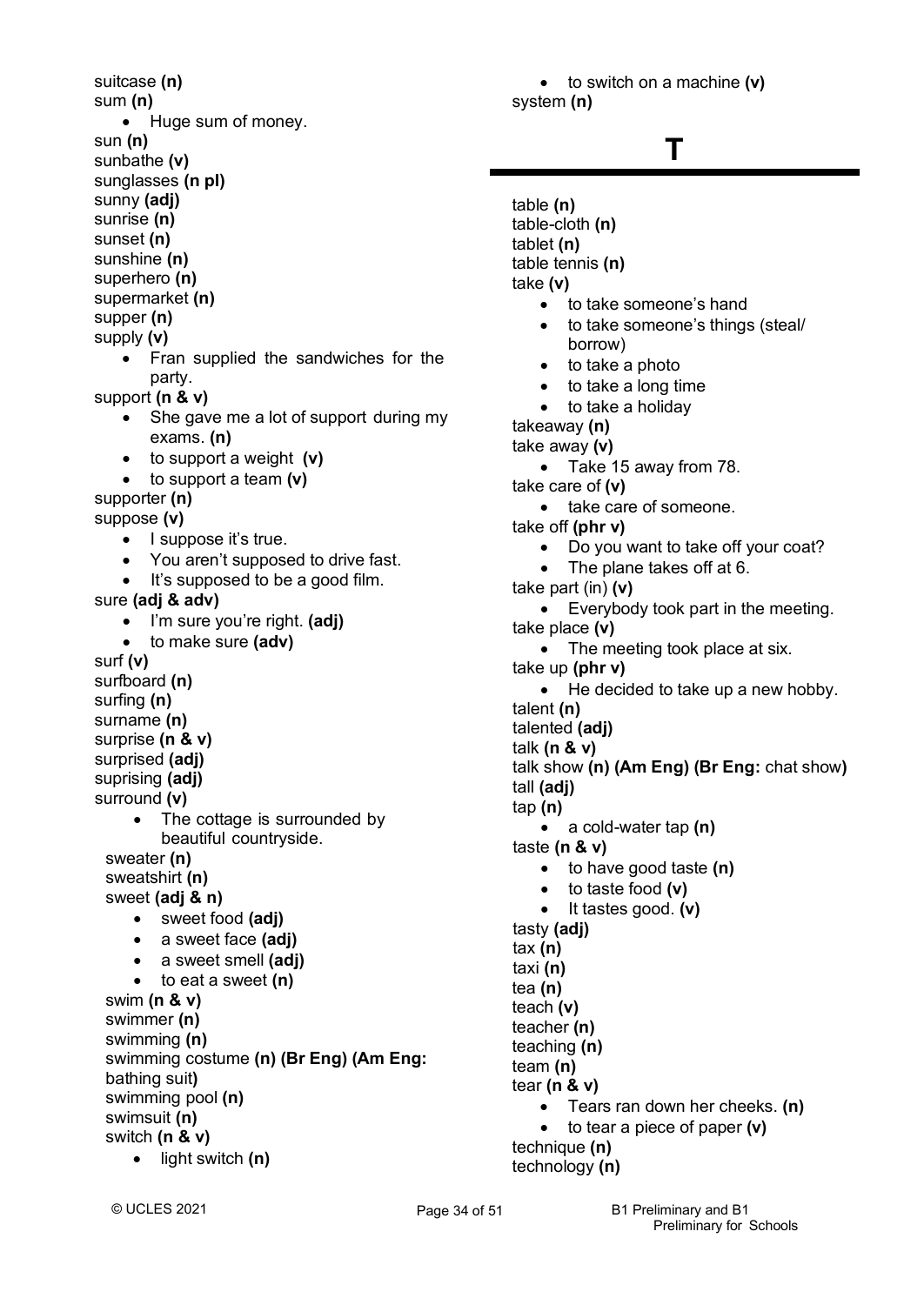teenager **(n)** telephone **(n & v)** television (TV) **(n)** tell **(v)** • to tell a story • to tell someone something • to tell someone to do something • You can't always tell. temperature **(n)** • to have a temperature • air temperature temporary **(adj)** tennis **(n)** tense **(n)** tent **(n)** term **(n)** terrible **(adj)** terribly **(adv)** terrific **(adj)** terrified **(adj)** test **(n & v)** text **(n & v)** textbook **(n)** text message **(n)** than **(conj & prep)** thank **(v)** thanks **(exclam)** thank you **(exclam)** that **(conj, det & pron)** the **(det)** theatre **(n) (Br Eng) (Am Eng:** theater**)** their **(det)** theirs **(pron)** them **(pron)** themselves **(pron)** then **(adv)** there **(adv)** therefore **(adv)** these **(det & pron)** they **(pron)** thick **(adj)** thief **(n)** thin **(adj)** thing **(n)** think **(v)** • to think about something • I think he's left. • What did you think of the film? • I think I'll go. • I'm thinking of going. thirsty **(adj)** this **(det & pron)** those **(det & pron)** though **(conj)** thought **(n)** • to have thoughts about something

• to be deep in thought thriller **(n)** throat **(n)** through **(prep)** throw **(v)** throw away **(phr v)** • He threw away the old TV. thumb **(n)** thunder **(n)** thunderstorm **(n)** tick **(n & v)** ticket **(n)** tidy **(adj & v)** tidy up **(phr v)** • Please tidy up when you've finished. tie **(n & v)** • a shirt and tie **(n)** • to tie with string **(v)** tiger **(n)** tight **(adj)** • tight shoes tights **(n pl)** • a pair of tights till **(conj & prep)** • to wait till the end **(prep)** • till he comes **(conj)** time **(n & v)** • What time is it? **(n)** • It took a long time. **(n)** • the last time **(n)** • Is it time yet? **(n)** • Four times five is twenty. **(v)** timetable **(n)** tin **(n)** • a tin of peas made of tin tiny **(adj)** tip **(n)** the tip of the pencil a tip for the waitress tip (advice) **(n)** tired **(adj)** tiring **(adj)** tissue **(n)** title **(n)** to **(prep)** toast **(n)** • toast for breakfast today **(adv & n)** toe **(n)**  together **(adv)** toilet **(n)** tomato **(n)**

© UCLES 2021

tomorrow **(adv & n)**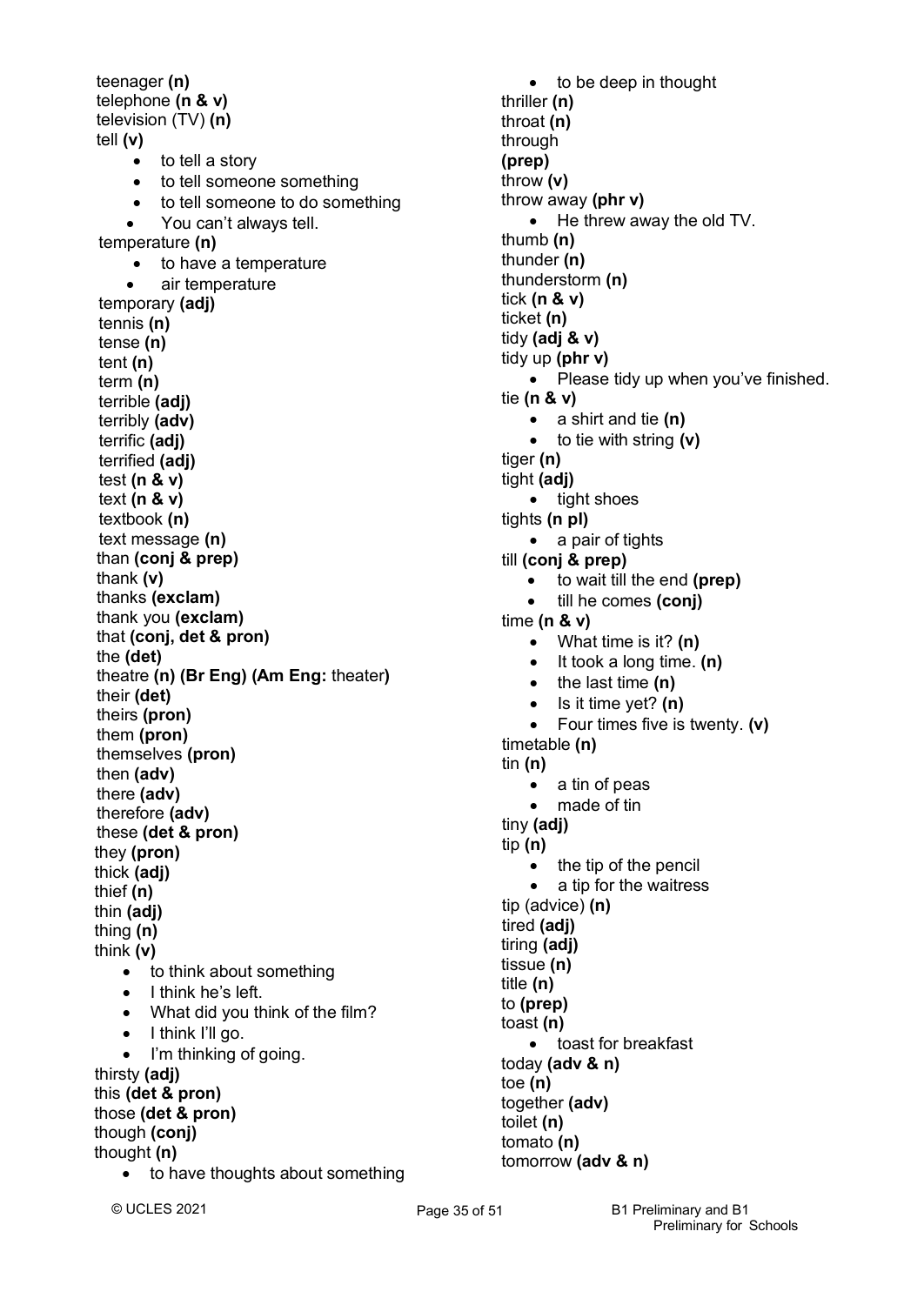tongue **(n)** tonight **(adv & n)** too **(adv)** • I've been there, too. • It's too heavy to lift. tooth/teeth **(n)** toothache **(n)** toothbrush **(n)** toothpaste **(n)** top **(adj & n)** • top of the class **(adj)** • at the top of his voice **(n)** topic **(n)** torch **(n)** total **(adj & n)** totally **(adv)** touch **(v)** tour **(n & v)** tour guide **(n)** tourism **(n)** tourist **(n)** tourist information centre **(n)** tournament **(n)** toward(s) **(prep)** towel **(n)** tower **(n)** town **(n)** toy **(n)**  track **(n)** • a race track tracksuit **(n)** trade **(n)** traditional **(adj)** traffic **(n)**  traffic jam **(n)** traffic light(s) **(n)** train **(n & v)** • to travel by train **(n)** • to train in a skill **(v)** trainer **(n)** • a pair of trainers • a personal trainer training **(n)** tram **(n)** transfer **(v)** translate **(v)** translation **(n)** transport **(n)** trash can **(n) (Am Eng) (Br Eng:** rubbish bin**)** travel **(v)** travel agent **(n)** tree **(n)** trend **(n)** trick **(n)** trip **(n)** • a weekend trip

trouble **(n)** trousers **(n pl)** truck **(Am Eng) (Br Eng:** lorry**)** trunk **(n) (Am Eng) (Br Eng:** boot**)** • the trunk of a car true **(adj)** • Is it true? a true friend trumpet **(n)** trust **(v)** • to trust someone truth **(n)** try **(v)** • to try to do something • to try (out) something try on **(phr v)** • to try on shoes T-shirt **(n)** tube **(n)** • a tube of toothpaste tuna **(n)** tune **(n)** tunnel **(n)** turkey **(n)** turn **(n & v)** • to turn your head **(v)** • to turn the page **(v)** • It's my turn. **(n)** • The wheels began to turn. **(v)** turn down **(phr v)** • Could you turn down the music? turning **(n)** • the first turning on the left turn into **(phr v)** • The water had turned into ice. turn off **(phr v)** • She turned off the engine. turn on **(phr v)** • Can you turn on the TV? turn up **(phr v)** • Turn up the radio – I can hardly hear it. twice **(adv)** twin **(n)** type **(n & v)** • a type of person **(n)** • to type a letter **(v)** typical **(adj)** typically **(adv)** tyre **(n)**

### **U**

ugly **(adj)** umbrella **(n)**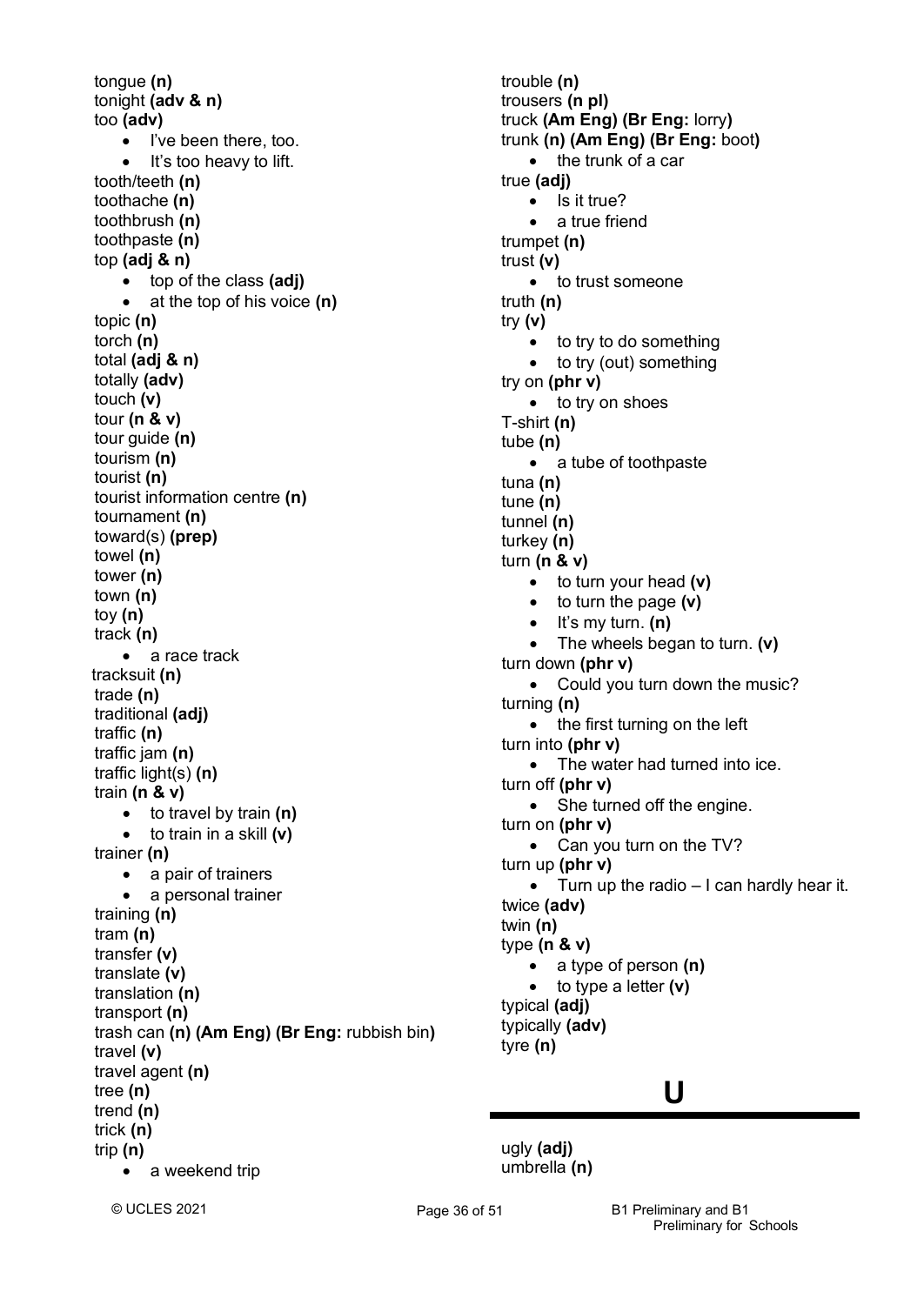unable **(adj)** unbelievable **(adj)** uncle **(n)** uncomfortable **(adj)** under **(prep)** • under the bed • under £10.00 underground **(adj & n)** • underground trains **(adj)** • to travel by underground **(n)** underline **(v)** underneath **(prep)** underpants **(n)** understand **(v)** underwear **(n)** undress **(v)** unemployed **(adj)** unemployment **(n)** unexpected **(adj)** unfair **(adj)** unfit **(adj)** unforgettable **(adj)** unfortunately **(adv)** unfriendly **(adj)** unhappy **(n)** unhealthy **(adj)** uniform **(n)** union **(n)** unit **(n)** unkind **(adj)** unknown **(adj)** unimportant **(adj)** uninterested **(adj)** uninteresting **(adj)** universe **(n)** university **(n)** unless **(conj)** unlikely **(adj)** unlucky **(adj)** unnecessary **(adj)** unpack **(v)** unpleasant **(adj)** untidy **(adj)** until **(prep & conj)** unusual **(adv)** unwell **(adj)** up (adv & prep) • to walk up the hill **(prep)** • Are you up yet? (awake and dressed)  **(adv)** • Lift your head up. **(adv)** • Speak up, please. **(adv)** update **(n & v)** upload **(n & v)** upon **(prep)** • once upon a time

• That depends upon when you finish. upper **(adj)** upset **(adj)** upstairs **(adj & adv)** up to **(prep phr)** • up to six people up to date **(prep phr)** urgent **(adj)** urgently **(adv)** us **(pron)** use **(n & v)** • Can you use a computer? **(v)** • It's for the use of teachers only. **(n)** • Is this any use to you? **(n)** used to **(v)** • I used to cycle a lot when I was younger. I'm not used to getting up early. useful **(adj)**

user **(n)** usual **(adj)** usually **(adv)**

### **V**

v/versus **(prep)** • Manchester United v Liverpool valley **(n)** valuable **(adj)** value **(n)** van **(n)** vanilla **(n)** variety **(n)** various **(adj)** vase **(n)** vegetable **(n)** vegetarian **(n & adj)** vehicle **(n)** version **(n)** • new/original version very **(adv)** vet **(n)** via **(prep)** video **(n & v)** video clip **(n)** video game **(n)** view **(n)** • a beautiful view village **(n)** violin **(n)** virus **(n)** • a computer virus visa **(n)**

visit **(n & v)**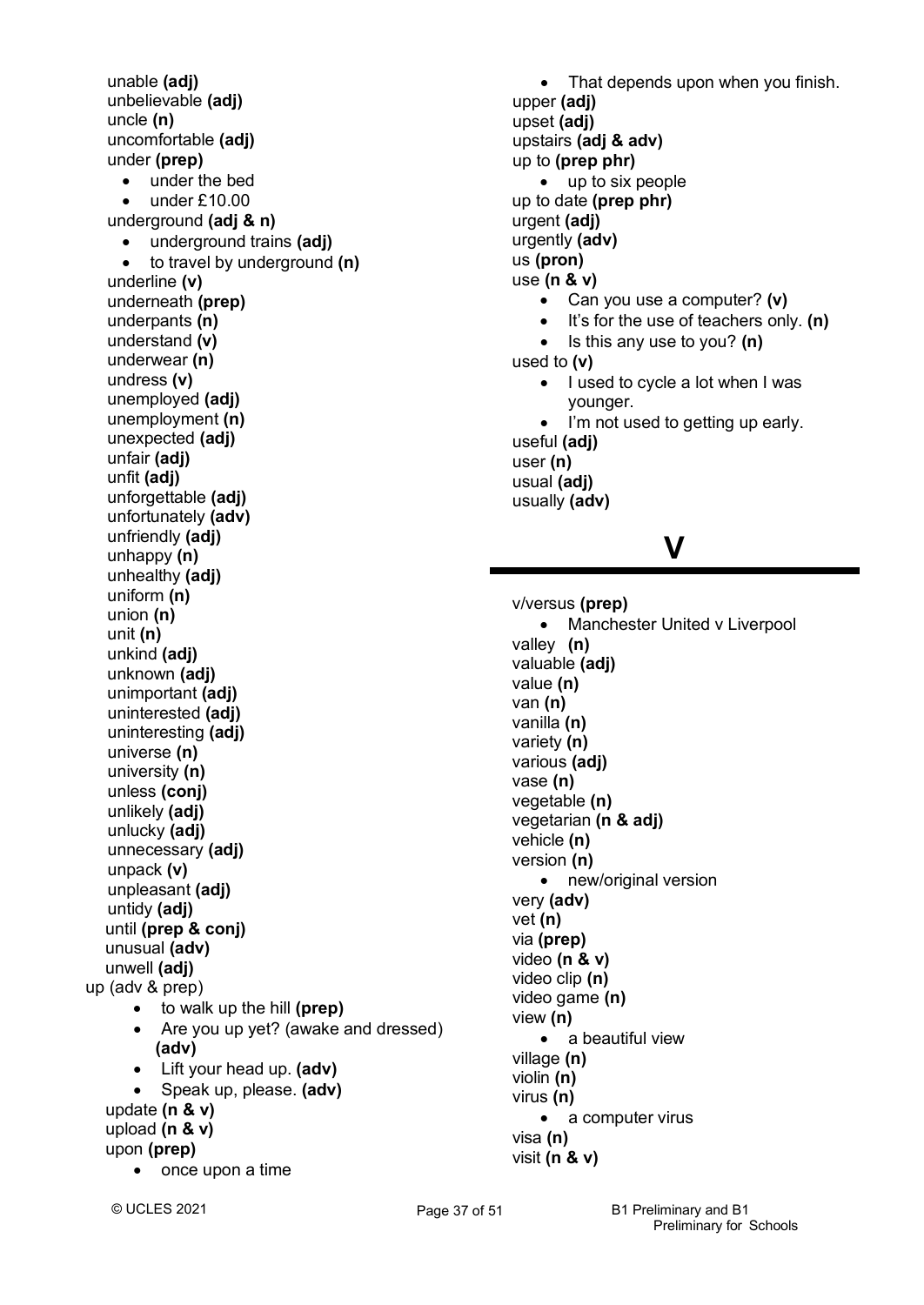visitor **(n)** vocabulary **(n)** voice **(n)** volleyball **(n)** volume **(n)** volunteer **(n)** vote **(n & v)** vowel **(n)**

### **W**

wage(s) **(n)** wait **(n & v)** waiter **(n)** waiting room **(n)** waitress **(n)** wake **(v)** wake up **(phr v)** walk **(n & v)** walking **(n)** wall **(n)** wallet **(n)** want **(v)** war **(n)** wardrobe **(n)** warm **(adj)** warn **(v)** warning **(n)** wash **(n & v)** wash up **(phr v)** washing machine **(n)** washing-up **(n)** • to do the washing-up waste **(adj & v)** watch **(n & v)** • My watch keeps good time. **(n)** • I watched TV last night. **(v)** water **(n & v)** waterfall **(n)** wave **(n & v)** • waves at sea **(n)** • to wave goodbye **(v)** way **(n)** • Is this the way? • the wrong way • a long way • to stand in the way • That's the way to do it. • way of life • way in, way out we **(pron)** weak **(adj)** • to feel weak a weak excuse

wear **(v)** • to wear a dress wear out **(phr v & adj)** • You'll wear out those shoes. **(v)** • My shoes are worn out. **(adj)** weather **(n)**  weather forecast **(n)** web **(n)** webcam **(n)** web page **(n)** website **(n)** wedding **(n)** week **(n)** weekday **(n)** weekend **(n)** weekly **(adj & adv)** • a weekly magazine **(adj)** • to phone home twice weekly **(adv)** weigh **(v)** weight **(n)** welcome **(n & v)** • a warm welcome **(n)** • Welcome to London! **(v)** well **(adj, adv & exclam)** • I'm very well, thanks. **(adj)** • to behave very well **(adv)** • Shake the bottle well. **(adv)** • Well, here we are. **(exclam)** well done! **(adv)** well-dressed **(adj)** well-known **(adj)** well made / well-made **(adv & adj)** west **(adj, adv & n)** western **(adj)** wet **(adj)** • wet clothes wet weather whale **(n)** what **(det & pron)** whatever **(pron & det)** wheel **(n)** wheelchair **(n)** when **(adv)** whenever **(conj)** where **(adv & conj)** wherever **(conj)** whether **(conj)** which **(pron & det)** while, whilst **(conj)** while **(n)** • He stayed for a short while white **(adj)** who **(pron)** whole **(adj & n)** whose **(det & pron)**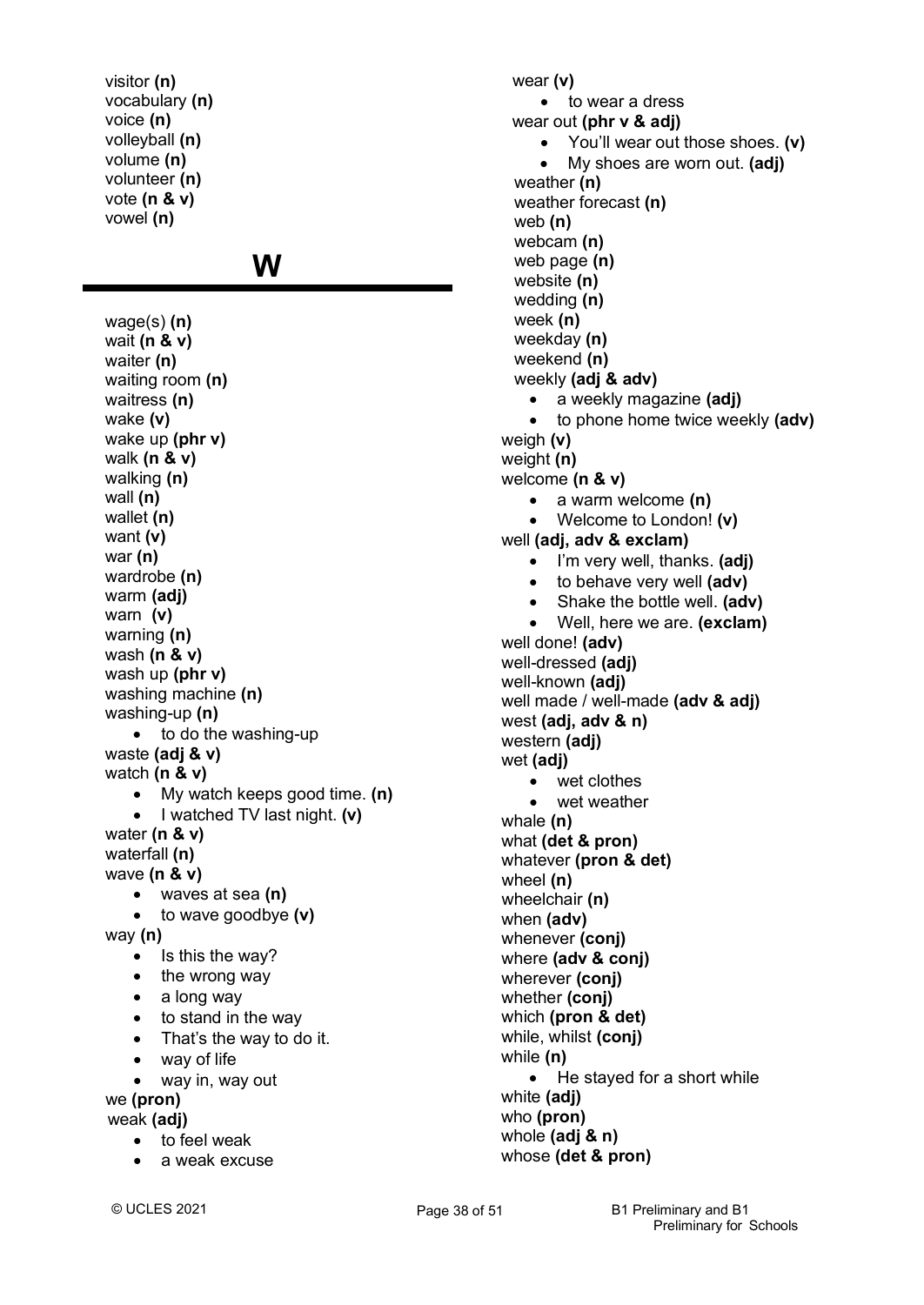why **(adv)** wide **(adj)** • a wide road wife **(n)** wild **(adj)** wildlife **(n)** will **(mv)** willing **(adj)** win **(v)** wind **(n)** • A strong wind was blowing. window **(n)** windscreen **(n)** windsurfing **(n)** windy **(n)** wing **(n)** • a bird's wing • the wing of an aeroplane winner **(n)** wise **(adj)** wish **(n & v)** • Best wishes. **(n)** • Wish me luck. **(v)** • I wish you were here. **(v)** with **(prep)** within **(prep)** without **(prep)** woman **(n)** wonder **(v)** • I wonder what he said. wonderful **(adj)** wood **(n)** • to be made of wood • in a large wood wooden **(adj)** wool **(n)** word **(n)** • words in a sentence • He didn't say a word. work **(n & v)** • school work **(n)** • to work for a living **(v)** • hard work **(n)** • to be out of work **(n)** worker **(n)** working **(adj)** workout **(n)** • I like a good workout at the gym. work out **(phr v)** • I work out at the gym every day. world **(n)** worried **(adj)** worry **(n & v)** worse **(adj & adv)** worst **(adj & adv)** worth **(adj)**

would **(mv)** wow **(exclam)** wrap (up) **(v & phr v)** • to wrap (up) a parcel write **(v)** write down **(phr v)** • write down an address writer **(n)** writing **(n)** written **(adj)** wrong **(adj)**

### **Y**

yard **(n)** yeah **(exclam)** year **(n)** yellow **(adj)** yes **(adv)** yesterday **(adv)** yet **(adv)** yoga **(n)** yog(h)urt **(n)** you **(pron)** you know **(exclam)** young **(adj)** your **(det)** yours **(pron)** yourself **(pron)** youth **(n)**

## **Z**

zebra zero **(n)** zone **(n)** zoo **(n)**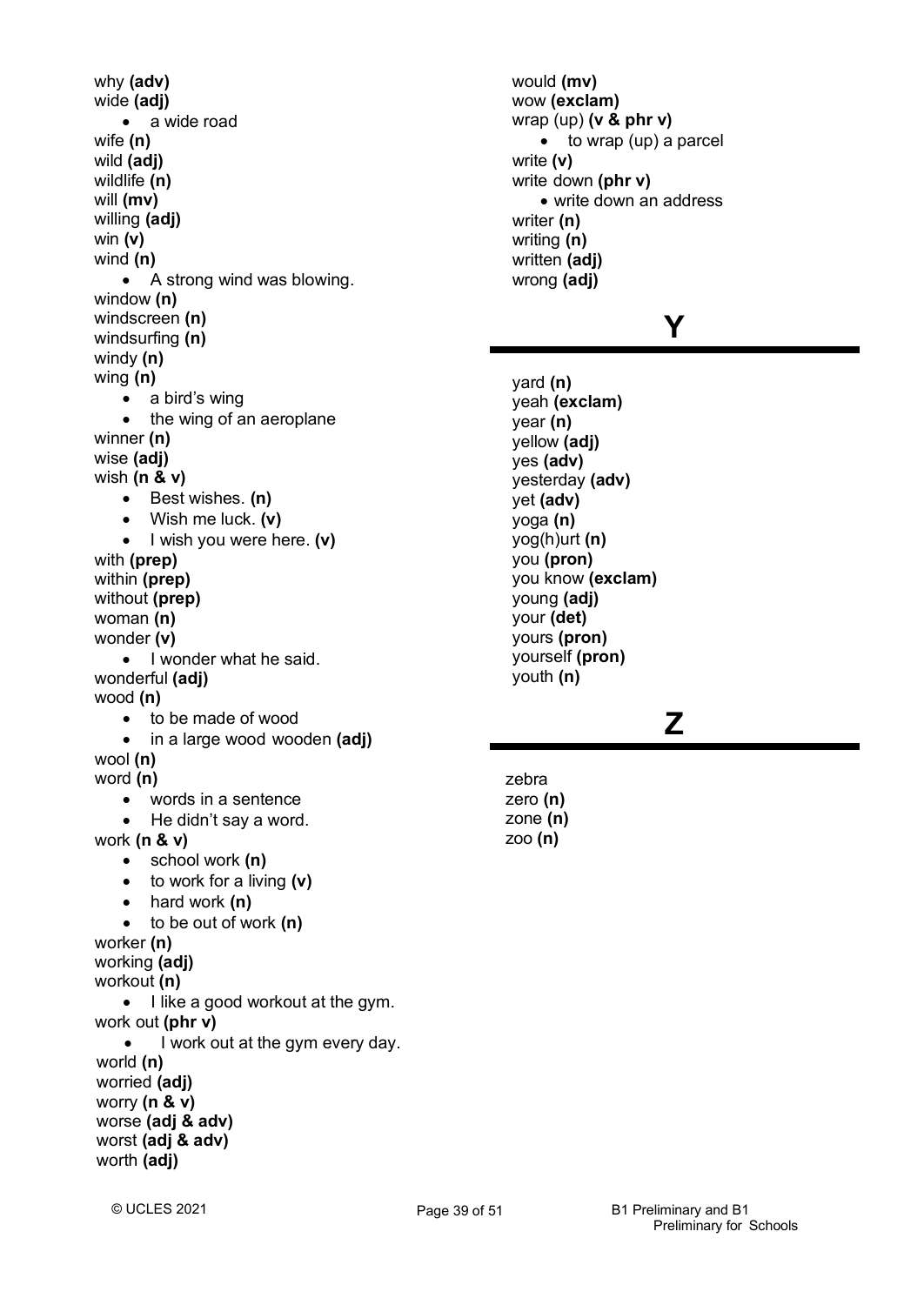### **Appendix 1**

### **Word sets**

In addition to the words in the alphabetical list, Preliminary and Preliminary for Schools candidates are expected to know:

**Cardinal numbers**

one, two, three, etc.

**Ordinal numbers** first, second, third, fourth, etc.

**Days of the week** Monday, Tuesday, etc.

**Months of the year** January, February, etc.

**Seasons of the year** spring, summer, autumn, winter

### **Countries, languages and nationalities**

Names of countries, nationalities and languages, for example, Brazil/Brazilian, Canada/Canadian, China/Chinese, France/French, Ireland/Irish, India/Indian, Italy/Italian, Spain/Spanish, etc.

### **Continents**

Africa, Antarctica, Asia, Australia, Europe, North America, South America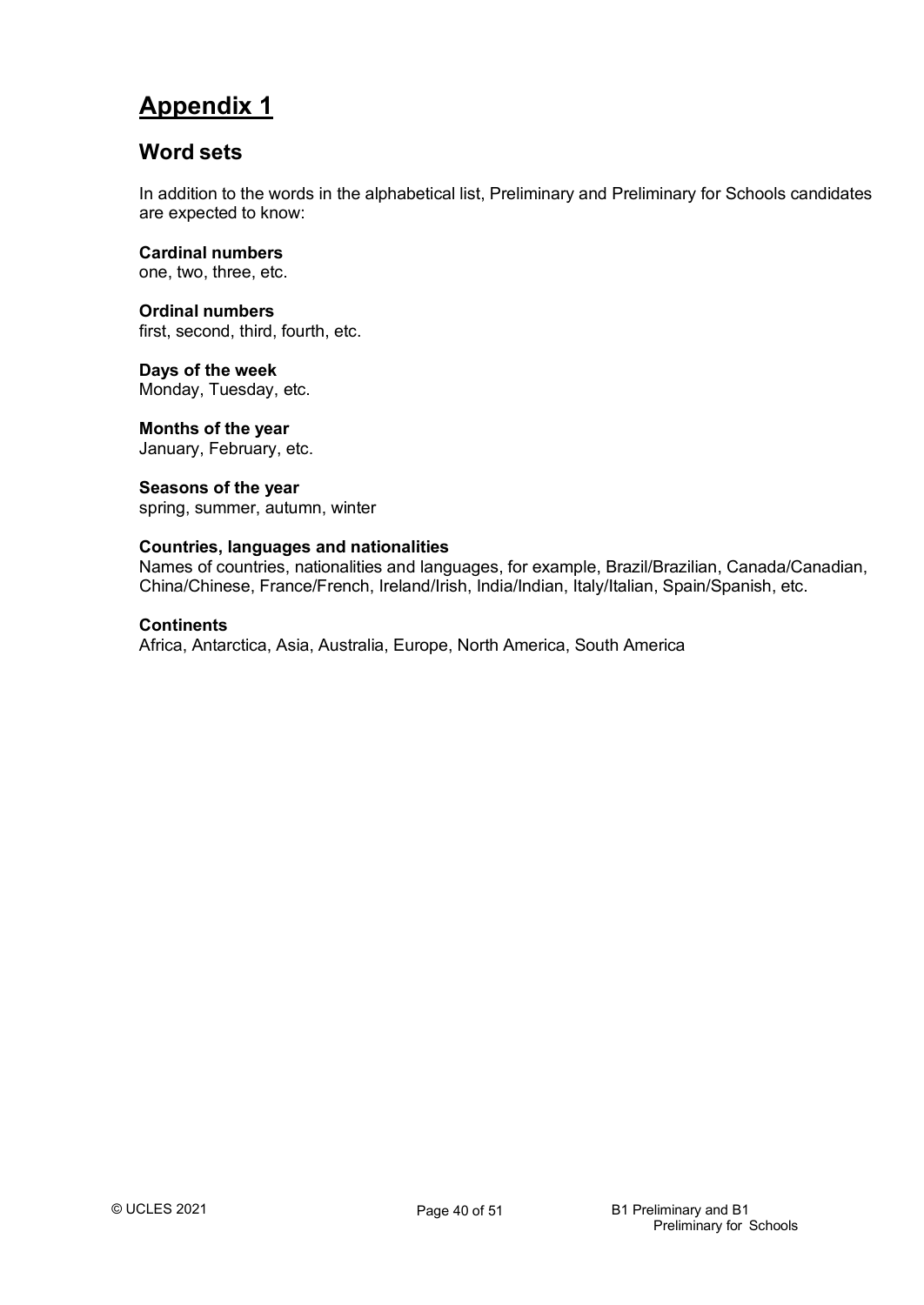### **Appendix 2**

## **Topic Lists**

### **Clothes and Accessories**

| backpack<br>bag<br>belt<br>blouse<br>boot<br>bracelet<br>button<br>cap<br>chain<br>clothes<br>coat<br>collar<br>cotton<br>dress<br>earring<br>fashion<br>fasten<br>fit $(v)$<br>fold $(v)$<br>glasses<br>glove<br>get dressed<br><b>Colours</b> | go (with/together)<br>(phr v)<br>handbag<br>handkerchief<br>hat<br>jacket<br>jeans<br>jewellery / jewelry<br>jumper<br>kit<br>knit<br>label<br>laundry<br>leather<br>make-up<br>match $(v)$<br>material<br>necklace<br>old-fashioned (adj)<br>pants<br>pattern<br>perfume | plastic<br>pocket<br>pullover<br>purse<br>put on<br>raincoat<br>ring<br>scarf<br>shirt<br>shoe<br>shorts<br>silk<br>size<br>skirt<br>sleeve(less)<br>socks<br>stripe<br>suit<br>sunglasses<br>sweater<br>sweatshirt<br>swimming costume | take off<br>tie tights<br>tracksuit<br>trainers<br>trousers<br>T-shirt<br>sandal<br>sweatshirt<br>swimsuit<br>try on<br>umbrella<br>underpants<br>underwear<br>undress<br>uniform<br>wallet<br>watch<br>wear (out)<br>wool(len) |
|-------------------------------------------------------------------------------------------------------------------------------------------------------------------------------------------------------------------------------------------------|---------------------------------------------------------------------------------------------------------------------------------------------------------------------------------------------------------------------------------------------------------------------------|-----------------------------------------------------------------------------------------------------------------------------------------------------------------------------------------------------------------------------------------|---------------------------------------------------------------------------------------------------------------------------------------------------------------------------------------------------------------------------------|
| (dark/light/pale)                                                                                                                                                                                                                               | gold                                                                                                                                                                                                                                                                      | orange                                                                                                                                                                                                                                  | silver                                                                                                                                                                                                                          |
| black                                                                                                                                                                                                                                           | golden                                                                                                                                                                                                                                                                    | pink                                                                                                                                                                                                                                    | white                                                                                                                                                                                                                           |
| blue                                                                                                                                                                                                                                            | green                                                                                                                                                                                                                                                                     | purple                                                                                                                                                                                                                                  | yellow                                                                                                                                                                                                                          |
| brown<br><b>Communications and Technology</b>                                                                                                                                                                                                   | grey / gray                                                                                                                                                                                                                                                               | red                                                                                                                                                                                                                                     |                                                                                                                                                                                                                                 |
| access                                                                                                                                                                                                                                          | delete                                                                                                                                                                                                                                                                    | hardware                                                                                                                                                                                                                                | operator                                                                                                                                                                                                                        |
| address                                                                                                                                                                                                                                         | dial                                                                                                                                                                                                                                                                      | headline                                                                                                                                                                                                                                | parcel                                                                                                                                                                                                                          |
| app                                                                                                                                                                                                                                             | dial up                                                                                                                                                                                                                                                                   | homepage                                                                                                                                                                                                                                | password                                                                                                                                                                                                                        |
| at / $@$                                                                                                                                                                                                                                        | digital                                                                                                                                                                                                                                                                   | install                                                                                                                                                                                                                                 | PC                                                                                                                                                                                                                              |
| blog                                                                                                                                                                                                                                            | digital camera                                                                                                                                                                                                                                                            | internet                                                                                                                                                                                                                                | phone                                                                                                                                                                                                                           |
| blogger                                                                                                                                                                                                                                         | disc/disk                                                                                                                                                                                                                                                                 | invent                                                                                                                                                                                                                                  | photograph                                                                                                                                                                                                                      |
| by post                                                                                                                                                                                                                                         | dot                                                                                                                                                                                                                                                                       | invention                                                                                                                                                                                                                               | photography                                                                                                                                                                                                                     |
| calculator                                                                                                                                                                                                                                      | download (n & v)                                                                                                                                                                                                                                                          | IT                                                                                                                                                                                                                                      | podcast                                                                                                                                                                                                                         |
| call (v)                                                                                                                                                                                                                                        | drag                                                                                                                                                                                                                                                                      | keyboard                                                                                                                                                                                                                                | postcard                                                                                                                                                                                                                        |
| call back                                                                                                                                                                                                                                       | DVD (player)                                                                                                                                                                                                                                                              | laptop                                                                                                                                                                                                                                  | print                                                                                                                                                                                                                           |
| CD (player)                                                                                                                                                                                                                                     | electronic(s)                                                                                                                                                                                                                                                             | (computer)                                                                                                                                                                                                                              | printer                                                                                                                                                                                                                         |
| cell phone                                                                                                                                                                                                                                      | email                                                                                                                                                                                                                                                                     | machine                                                                                                                                                                                                                                 | program(me)                                                                                                                                                                                                                     |
| chat                                                                                                                                                                                                                                            | engaged                                                                                                                                                                                                                                                                   | message                                                                                                                                                                                                                                 | reply                                                                                                                                                                                                                           |
| chat room                                                                                                                                                                                                                                       | enter                                                                                                                                                                                                                                                                     | mobile phone                                                                                                                                                                                                                            | ring                                                                                                                                                                                                                            |
| click(y)                                                                                                                                                                                                                                        | envelope                                                                                                                                                                                                                                                                  | mouse                                                                                                                                                                                                                                   | ring up                                                                                                                                                                                                                         |
| computer                                                                                                                                                                                                                                        | equipment                                                                                                                                                                                                                                                                 | mouse mat                                                                                                                                                                                                                               | robot                                                                                                                                                                                                                           |
| connect                                                                                                                                                                                                                                         | fax                                                                                                                                                                                                                                                                       | MP3 player                                                                                                                                                                                                                              | screen                                                                                                                                                                                                                          |
| connection                                                                                                                                                                                                                                      | file                                                                                                                                                                                                                                                                      | net                                                                                                                                                                                                                                     | server                                                                                                                                                                                                                          |
| data                                                                                                                                                                                                                                            | hang up                                                                                                                                                                                                                                                                   | online                                                                                                                                                                                                                                  | sign up $(v)$                                                                                                                                                                                                                   |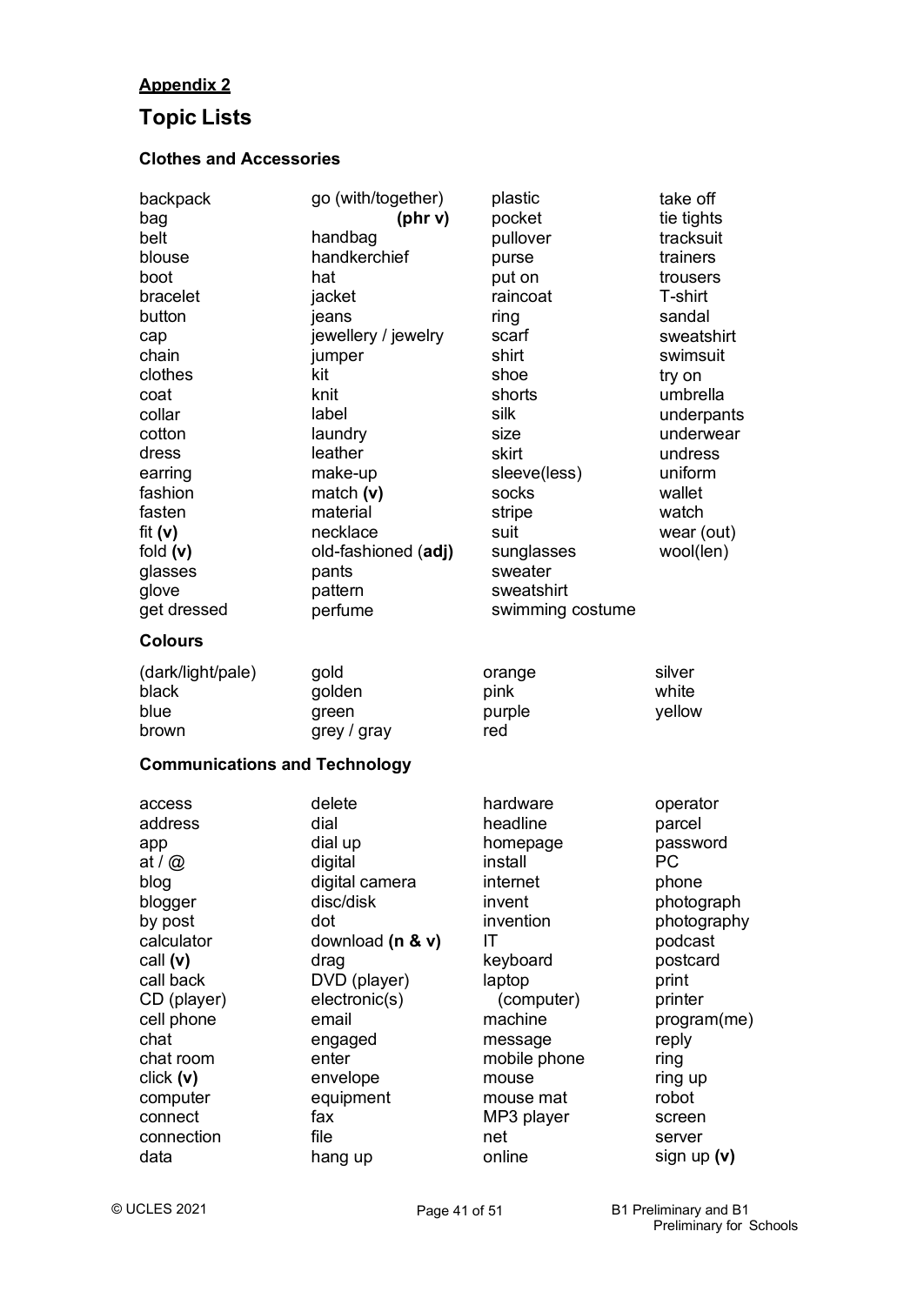software switch off switch on

## **Education**

absent advanced arithmetic art beginner bell biology blackboard board book bookshelf break(time) break up certificate chemistry class classroom clever coach college composition text text message turn off

course curriculum

smartphone talk turn on webcam social media telephone upload **(n & v)** web page video clip volume web

> language learn lesson level library mark mathematics math(s) music nature studies note notice board pencil case photography physics practice **(n)** practise **(v)** primary school project pupil qualification

website

read

degree desk dictionary diploma drama economics elementary essay geography history handwriting homework information instructions instructor intermediate IT know laboratory (lab) register remember research rubber ruler school science secondary school student studies study **(v)** subject teach teacher technology term test university

### **Entertainment and Media**

act **(v)** action actor actress ad admission adventure advert advertisement app art article audience ballet band bestseller board game book cartoon celebrity CD (player) channel chat show

chess cinema circus classical music comedy comic competition concert dance dancer disc / disk disco display DJ / disc jockey documentary drama draw drawing camera DVD (player) jazz music presenter card entrance journalist production exhibition exit festival film film maker

fireworks folk music fun go out group guitar guitarist headline headphones hero heroine hip hop hit song horror instrument interval interview(er) keyboard laugh listen to look at magazine

film star

magic MP3 player museum music musician news newspaper opera orchestra paint painter perform performance performer play podcast poem pop music programme quiz recording review rock music

© UCLES 2021

Page 42 of 51 B1 Preliminary and B1 Preliminary for Schools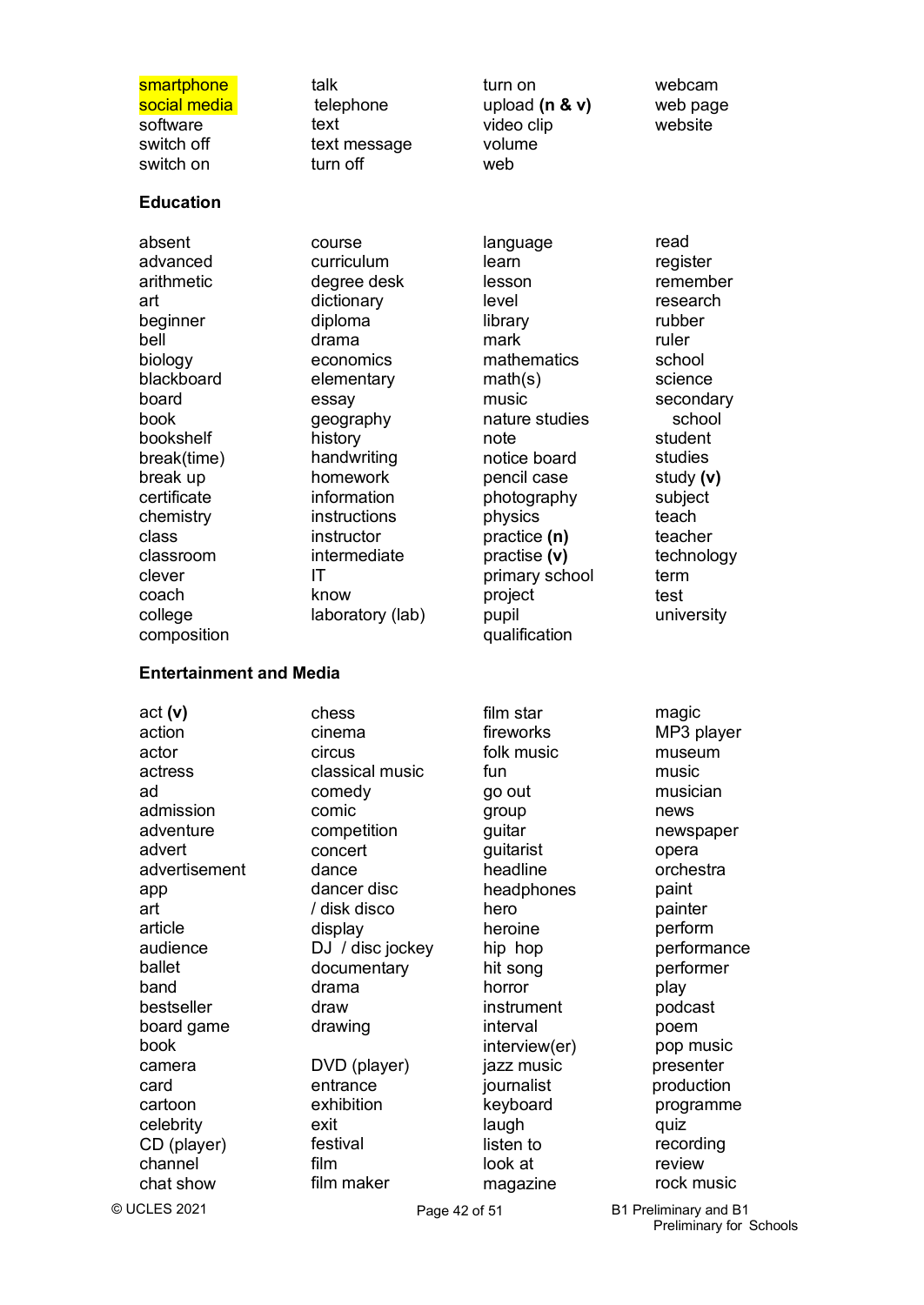| romantic<br>row<br>scene<br>screen                                                                                                                                                                                                                                                                                                                                                                                     | selfie<br>series<br>soap opera<br>soundtrack                                                                                                                                                                                                                                                                                                                        | stage<br>star<br>studio<br>talk show                                                                                                                                                                                                                                                                                                                                          | television<br>thriller<br>video                                                                                                                                                                                                                                                                                                                                                                       |
|------------------------------------------------------------------------------------------------------------------------------------------------------------------------------------------------------------------------------------------------------------------------------------------------------------------------------------------------------------------------------------------------------------------------|---------------------------------------------------------------------------------------------------------------------------------------------------------------------------------------------------------------------------------------------------------------------------------------------------------------------------------------------------------------------|-------------------------------------------------------------------------------------------------------------------------------------------------------------------------------------------------------------------------------------------------------------------------------------------------------------------------------------------------------------------------------|-------------------------------------------------------------------------------------------------------------------------------------------------------------------------------------------------------------------------------------------------------------------------------------------------------------------------------------------------------------------------------------------------------|
| <b>Environment</b>                                                                                                                                                                                                                                                                                                                                                                                                     |                                                                                                                                                                                                                                                                                                                                                                     |                                                                                                                                                                                                                                                                                                                                                                               |                                                                                                                                                                                                                                                                                                                                                                                                       |
| bottle bank<br>climate change<br>gas (Am Eng)<br>litter                                                                                                                                                                                                                                                                                                                                                                | petrol (Br Eng)<br>pollution<br>prohibited<br>public transport                                                                                                                                                                                                                                                                                                      | recycle<br>recycled<br>recycling<br>rubbish (bin)                                                                                                                                                                                                                                                                                                                             | traffic (jam)<br>volunteer (n)                                                                                                                                                                                                                                                                                                                                                                        |
| <b>Food and Drink</b>                                                                                                                                                                                                                                                                                                                                                                                                  |                                                                                                                                                                                                                                                                                                                                                                     |                                                                                                                                                                                                                                                                                                                                                                               |                                                                                                                                                                                                                                                                                                                                                                                                       |
| apple<br>bake (v)<br>banana<br>barbecue ( $n \& v$ )<br>bean<br>biscuit<br>bitter (adj)<br>boil (v)<br>boiled<br>bottle<br>bowl<br>box<br>bread<br>break<br>breakfast<br>broccoli<br>bunch (of<br>bananas)<br>burger<br>butter<br>cabbage<br>café / cafe<br>cafeteria<br>cake<br>can (of beans)<br>candy<br>canteen carrot<br>cereal<br>cheese<br>chef<br>chicken<br>chilli<br>chips<br>chocolate<br>coconut<br>coffee | cookie<br>corn<br>cream<br>cucumber<br>cup<br>curry<br>cut<br>delicious<br>dessert<br>diet<br>dinner<br>dish<br>drink<br>duck<br>eat<br>egg<br>fish<br>flavour<br>flour<br>food<br>fork<br><b>French fries</b><br>fresh<br>fridge<br>fried<br>fruit<br>fruit juice<br>fry<br>frying pan<br>garlic<br>glass<br>grape<br>grill $(n & v)$<br>grilled<br>herbs<br>honey | ingredients<br>jam<br>jug<br>juice<br>kitchen<br>knife<br>lamb<br>lemon<br>lemonade<br>lettuce<br>lunch<br>main course<br>meal<br>meat<br>melon<br>menu<br>microwave (n)<br>milk<br>mineral water<br>mushroom oil<br>omelette<br>onion<br>orange<br>pan<br>pasta<br>pea<br>peach<br>peanut<br>pear<br>pepper<br>picnic<br>pie<br>piece of cake<br>pineapple<br>pizza<br>plate | rice<br>roast ( $v$ & adj)<br>roll<br>salad<br>salmon<br>salt<br>sandwich<br>sauce<br>saucepan<br>saucer<br>sausage<br>slice (n)<br>snack<br>soft drink<br>soup<br>sour<br>spicy<br>spinach<br>spoon<br>steak<br>strawberry<br>sugar<br>sweet (adj & n)<br>takeaway<br>taste<br>tasty<br>tea thirsty<br>toast<br>tomato<br>tuna<br>turkey<br>vegetable<br>vegetarian<br>waiter<br>waitress<br>wash up |
| cola<br>$\cosh(n \& v)$<br>cooker                                                                                                                                                                                                                                                                                                                                                                                      | hot<br>hungry<br>ice                                                                                                                                                                                                                                                                                                                                                | potato<br>recipe<br>refreshments                                                                                                                                                                                                                                                                                                                                              | yog(h)urt                                                                                                                                                                                                                                                                                                                                                                                             |

ice cream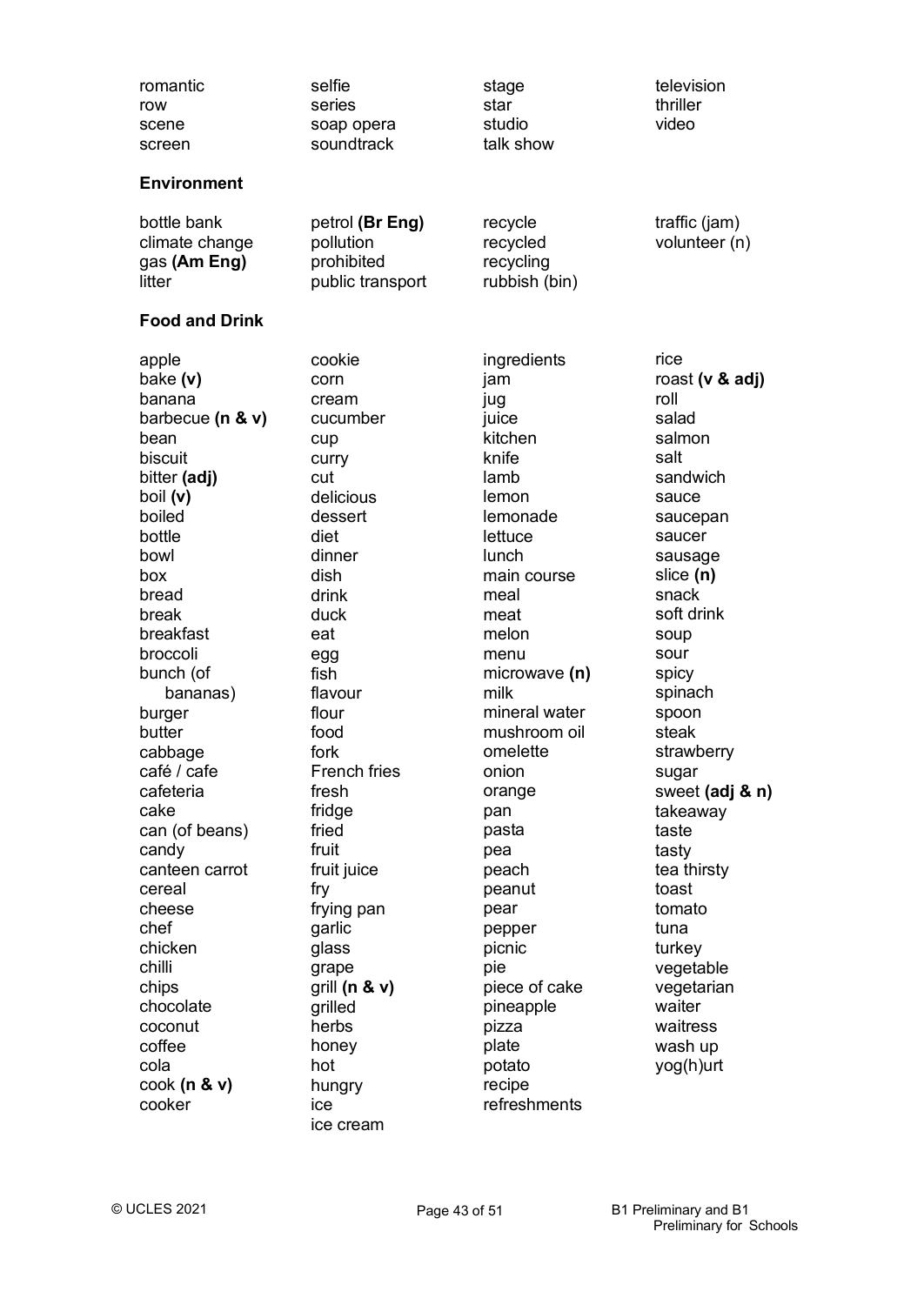### **Health, Medicine and Exercise**

| accident                   | danger               | head          | problem            |
|----------------------------|----------------------|---------------|--------------------|
| ache                       | dangerous            | headache      | recover            |
| ambulance                  | dead                 | health        | rest ( $n$ & $v$ ) |
| ankle                      | dentist              | hear $(v)$    | run                |
| appointment                | die                  | heart         | shoulder           |
| arm                        | diet                 | heel          | sick               |
| aspirin                    | doctor               | hospital      | skin               |
| baby                       | ear                  | hurt          | soap               |
| bandage                    | earache              | ill           | sore throat        |
| bleed $(v)$                | emergency            | illness       | stomach            |
| blood(n)                   | exercise             | injure        | stomach ache       |
| body                       | eye                  | keep fit      | stress             |
| bone                       | face                 | knee          | swim               |
| brain                      | fall                 | leg           | tablet             |
| break                      | feel better/ill/sick | lie down      | take exercise      |
| breath                     | fever                | medicine      | temperature        |
| breathe                    | finger               | nose          | thumb              |
| check                      | fit                  | nurse         | tired              |
| chemist                    | flu                  | operate       | toes               |
| chin                       | foot                 | operation     | tooth              |
| clean                      | get better/worse     | pain          | toothache          |
| cold (n)                   | go jogging           | painful       | toothbrush         |
| comb                       | gym                  | patient (n)   | walk               |
| cough $(n & v)$            | gymnastics           | pharmacy      | well (adj)         |
| cut                        | hair                 | pill          |                    |
| damage                     | hand                 | prescription  |                    |
| <b>Hobbies and Leisure</b> |                      |               |                    |
| barbecue                   | dancing              | hobby         | painting           |
| beach                      | doll                 | holidays      | park               |
| bicycle                    | draw                 | ice skates    | party              |
| bike                       | drawing              | jogging       | photograph         |
| camera                     | DVD (player)         | join in       | picnic             |
| camp                       | facilities           | keen on       | playground         |
| camping                    | fan                  | keep fit      | quiz               |
| campsite                   | festival             | magazine      | rope               |
| CD (player)                | fiction              | member(ship)  | sculpture          |
| chess                      | gallery              | model         | sightseeing        |
| club                       | go out               | museum        | slide              |
| collect(or)                | go shopping          | music         | sunbathe           |
| collection                 | guitar               | musician      | tent               |
| computer                   | hang out             | nightlife     | torch              |
| cruise                     | hire                 | opening hours |                    |

dance

hike

paint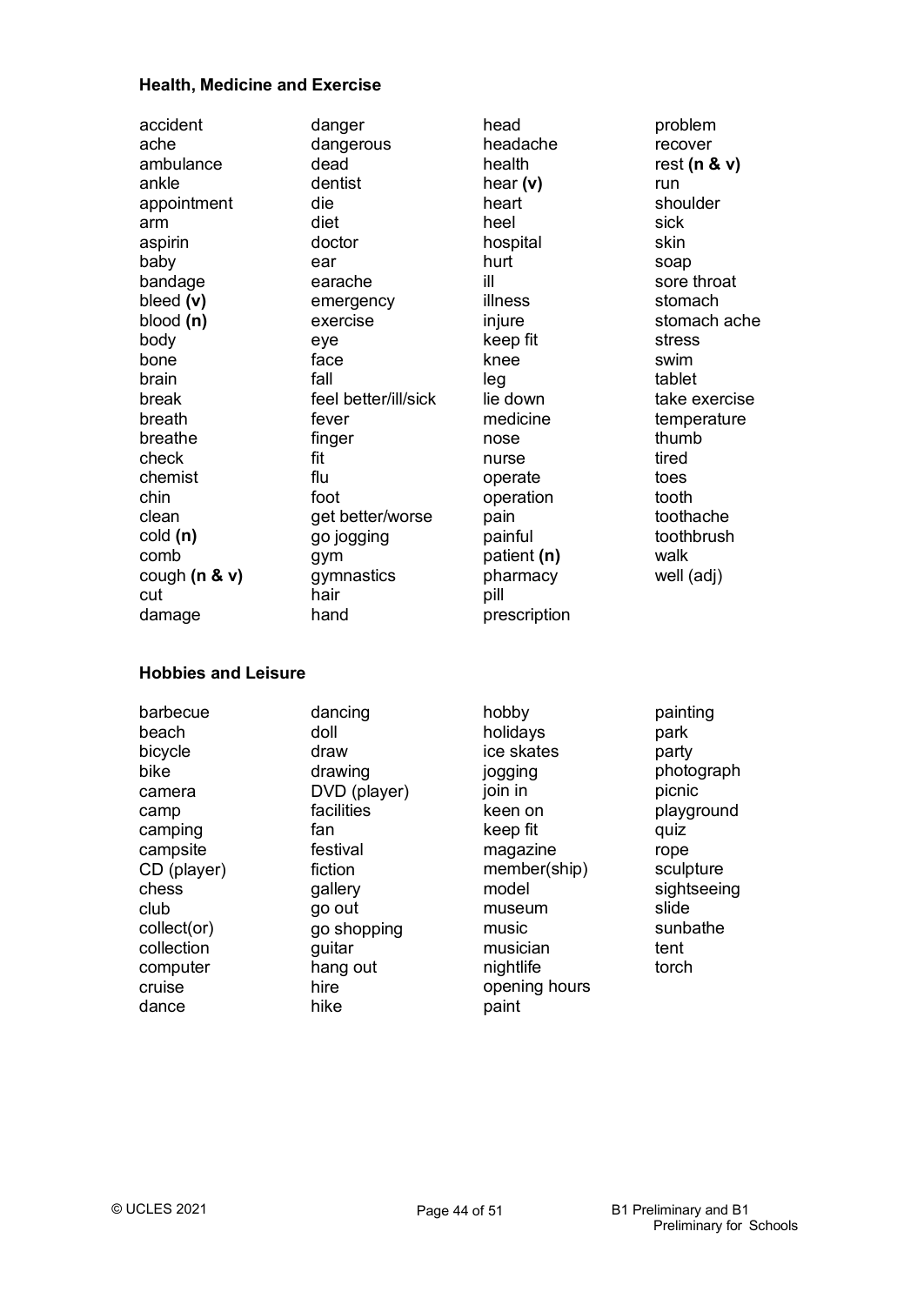#### **House and Home**

accommodation computer heating heating rent address air conditioning alarm (fire/car) alarm clock antique apartment armchair balcony basin bath(tub) bathroom bed bedroom bell bin blanket blind block (notice) board bookcase bookshelf bowl box brush bucket bulb candle carpet ceiling cellar central heating chair channel (with TV) chest of drawers clock

cooker cottage cupboard curtain cushion desk digital **(adj)** dining room dish dishwasher door downstairs drawer dustbin duvet DVD (player) electric(al) entrance fan flat flatmate floor freezer fridge frying pan furniture garage garden gas gate grill ground (floor) hall handle heat **(v)** heater

hi-fi home house housewife housework iron jug kettle key kitchen ladder lamp laptop (computer) lift light (clothes) line living-room lock microwave **(n)** mirror mug neighbour oil oven pan path pillow pipe plant plug plug in property radio refrigerator remote control

repair roof room roommate rubbish safe **(adj)** seat sheet shelf shower sink sitting room sofa stairs stay **(v)** step surround switch table tap telephone television toilet towel tower toy TV (screen/set) upstairs **(adv)** vase video wall washing machine window

### **Language**

advanced answer argue ask beginner chat communicate communication elementary email grammar intermediate joke letter mean meaning

mention message pronounce pronunciation question say sentence shout

speak talk tell translate translation vocabulary word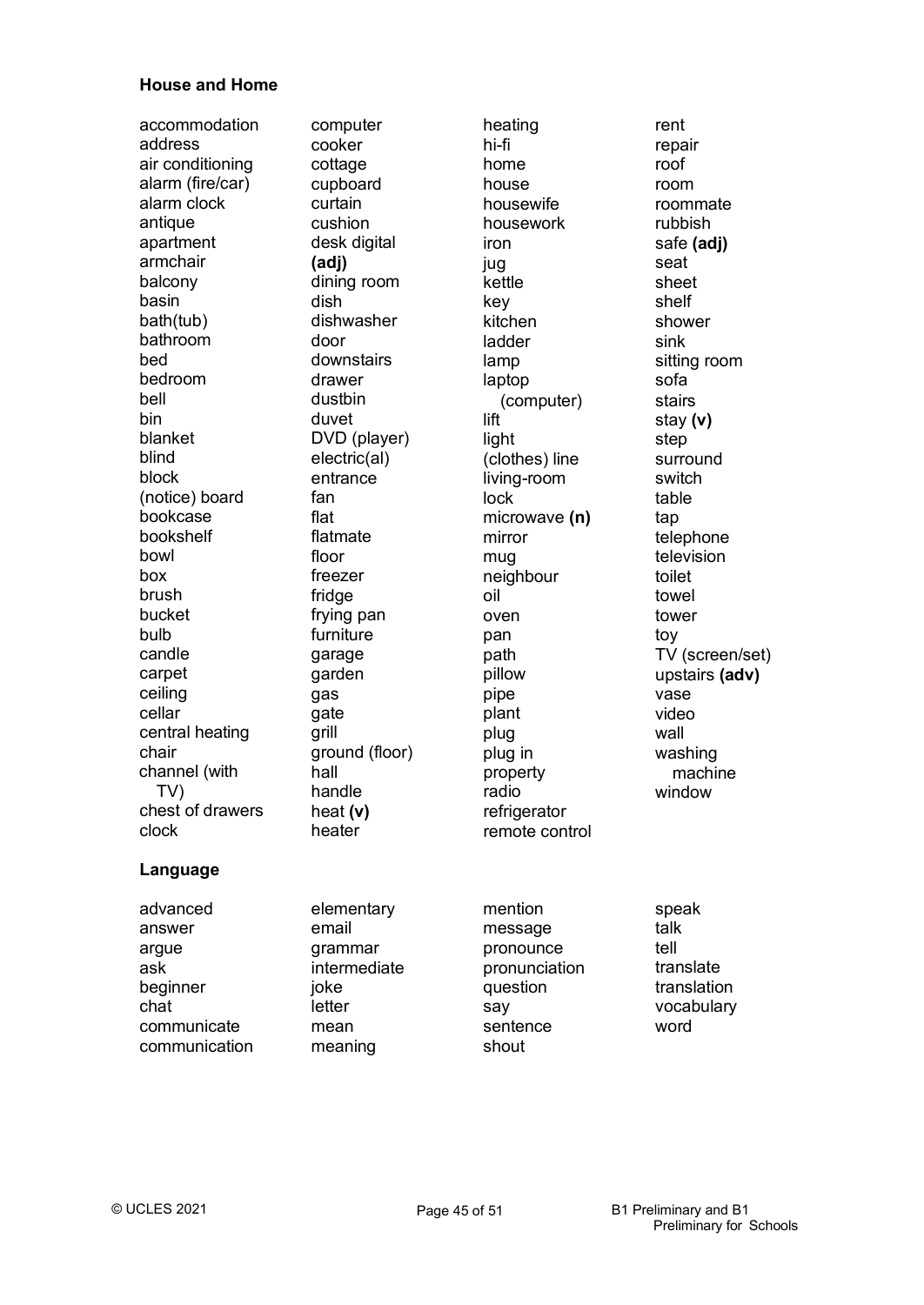### **Personal Feelings, Opinions and Experiences (Adjectives)**

| able<br>afraid<br>alone<br>amazed<br>amazing<br>amusing<br>angry<br>annoyed<br>anxious<br>ashamed<br>awesome<br>awful<br>bad<br>beautiful<br>better<br>bored<br>boring<br>bossy<br>brave<br>brilliant<br>busy<br>calm<br>careful | delighted<br>depressed<br>different<br>difficult<br>disappointed<br>disappointing<br>easy<br>embarrassed<br>embarrassing<br>enjoyable<br>excellent<br>excited<br>exciting<br>famous<br>fantastic<br>favourite<br>fine<br>fit<br>fond<br>free<br>frightened<br>frightening<br>friendly | important<br>impressed<br>intelligent<br>interested<br>interesting<br>jealous<br>keen<br>kind<br>lazy<br>lovely<br>lucky<br>mad<br>married<br>miserable<br>modern<br>negative<br>nervous<br>nice<br>noisy<br>normal<br>old<br>old-fashioned<br>ordinary | relaxed<br>reliable<br>relieved<br>rich<br>right<br>rude<br>sad<br>satisfied<br>serious<br>slim<br>slow<br>small<br>smart<br>sorry<br>soft<br>special<br>strange<br>strong<br>stupid<br>sure<br>surprised<br>sweet<br>tall |
|----------------------------------------------------------------------------------------------------------------------------------------------------------------------------------------------------------------------------------|---------------------------------------------------------------------------------------------------------------------------------------------------------------------------------------------------------------------------------------------------------------------------------------|---------------------------------------------------------------------------------------------------------------------------------------------------------------------------------------------------------------------------------------------------------|----------------------------------------------------------------------------------------------------------------------------------------------------------------------------------------------------------------------------|
| challenging<br>charming                                                                                                                                                                                                          | funny<br>generous                                                                                                                                                                                                                                                                     | original<br>patient                                                                                                                                                                                                                                     | terrible<br>tired                                                                                                                                                                                                          |
| cheerful                                                                                                                                                                                                                         | gentle                                                                                                                                                                                                                                                                                | personal                                                                                                                                                                                                                                                | true                                                                                                                                                                                                                       |
| clear                                                                                                                                                                                                                            | glad                                                                                                                                                                                                                                                                                  | pleasant                                                                                                                                                                                                                                                | typical                                                                                                                                                                                                                    |
| clever                                                                                                                                                                                                                           | good                                                                                                                                                                                                                                                                                  | poor                                                                                                                                                                                                                                                    | unable                                                                                                                                                                                                                     |
| confident                                                                                                                                                                                                                        | great                                                                                                                                                                                                                                                                                 | positive                                                                                                                                                                                                                                                | unhappy                                                                                                                                                                                                                    |
| confused                                                                                                                                                                                                                         | guilty                                                                                                                                                                                                                                                                                | pretty                                                                                                                                                                                                                                                  | unusual                                                                                                                                                                                                                    |
| confusing                                                                                                                                                                                                                        | happy                                                                                                                                                                                                                                                                                 | quick                                                                                                                                                                                                                                                   | useful                                                                                                                                                                                                                     |
| cool                                                                                                                                                                                                                             | hard                                                                                                                                                                                                                                                                                  | quiet                                                                                                                                                                                                                                                   | well                                                                                                                                                                                                                       |
| crazy                                                                                                                                                                                                                            | healthy                                                                                                                                                                                                                                                                               | ready                                                                                                                                                                                                                                                   | wonderful                                                                                                                                                                                                                  |
| cruel                                                                                                                                                                                                                            | heavy                                                                                                                                                                                                                                                                                 | real                                                                                                                                                                                                                                                    | worried                                                                                                                                                                                                                    |
| curious                                                                                                                                                                                                                          | high                                                                                                                                                                                                                                                                                  | realistic                                                                                                                                                                                                                                               | wrong                                                                                                                                                                                                                      |
| cute                                                                                                                                                                                                                             | hungry                                                                                                                                                                                                                                                                                | reasonable                                                                                                                                                                                                                                              | young                                                                                                                                                                                                                      |
| <b>Places: Buildings</b>                                                                                                                                                                                                         |                                                                                                                                                                                                                                                                                       |                                                                                                                                                                                                                                                         |                                                                                                                                                                                                                            |
| apartment block<br>/ apartment<br>building                                                                                                                                                                                       | cottage<br>department<br>store                                                                                                                                                                                                                                                        | hotel<br>house<br>library                                                                                                                                                                                                                               | shop<br>sports centre<br>stadium                                                                                                                                                                                           |
| bank                                                                                                                                                                                                                             | disco                                                                                                                                                                                                                                                                                 | lift                                                                                                                                                                                                                                                    | supermarket                                                                                                                                                                                                                |
| bookshop                                                                                                                                                                                                                         | elevator                                                                                                                                                                                                                                                                              | mall (shopping)                                                                                                                                                                                                                                         | swimming pool                                                                                                                                                                                                              |
| bookstore                                                                                                                                                                                                                        | entrance                                                                                                                                                                                                                                                                              | museum                                                                                                                                                                                                                                                  | theatre                                                                                                                                                                                                                    |
| building                                                                                                                                                                                                                         | exit                                                                                                                                                                                                                                                                                  | office                                                                                                                                                                                                                                                  | tourist                                                                                                                                                                                                                    |
| cafe / café                                                                                                                                                                                                                      | factory                                                                                                                                                                                                                                                                               | palace                                                                                                                                                                                                                                                  | information                                                                                                                                                                                                                |
| cafeteria                                                                                                                                                                                                                        | flat                                                                                                                                                                                                                                                                                  | police station                                                                                                                                                                                                                                          | centre                                                                                                                                                                                                                     |
| castle                                                                                                                                                                                                                           | gallery                                                                                                                                                                                                                                                                               | post office                                                                                                                                                                                                                                             | tower                                                                                                                                                                                                                      |
| cinema                                                                                                                                                                                                                           | garage                                                                                                                                                                                                                                                                                | prison                                                                                                                                                                                                                                                  | university                                                                                                                                                                                                                 |
| clinic                                                                                                                                                                                                                           | grocery store                                                                                                                                                                                                                                                                         | railway station                                                                                                                                                                                                                                         |                                                                                                                                                                                                                            |
| club                                                                                                                                                                                                                             | guest-house                                                                                                                                                                                                                                                                           | ruin                                                                                                                                                                                                                                                    |                                                                                                                                                                                                                            |

college

school

hospital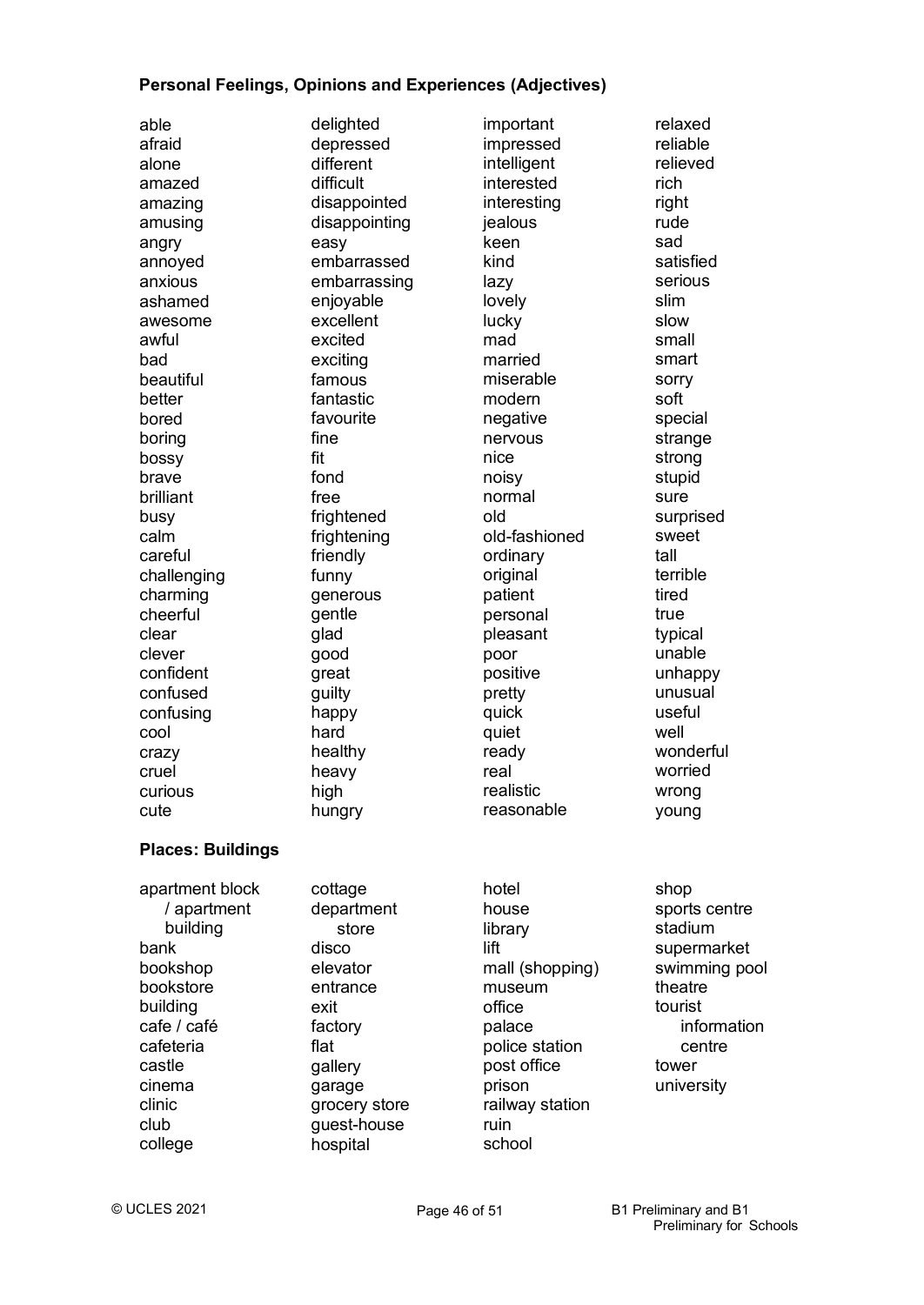### **Places: Countryside**

| area<br>bay<br>beach<br>campsite<br>canal<br>cliff<br>desert<br>earth<br>farm                                                                                 | field<br>forest<br>harbour<br>hill<br>island<br>lake<br>land<br>mountain<br>ocean                                                                                                   | path<br>port<br>railway<br>rainforest<br>region<br>river<br>rock<br>sand<br>scenery                                                                                | sea<br>seaside<br>sky<br>stream<br>valley<br>village<br>waterfall<br>wood                                                                              |
|---------------------------------------------------------------------------------------------------------------------------------------------------------------|-------------------------------------------------------------------------------------------------------------------------------------------------------------------------------------|--------------------------------------------------------------------------------------------------------------------------------------------------------------------|--------------------------------------------------------------------------------------------------------------------------------------------------------|
| <b>Places: Town and City</b>                                                                                                                                  |                                                                                                                                                                                     |                                                                                                                                                                    |                                                                                                                                                        |
| apartment<br>building<br>airport<br>booking office<br>bridge<br>bus station<br>bus stop<br>car park<br>cash machine<br>cashpoint                              | city centre<br>corner<br>crossing<br>crossroads<br>fountain<br>market<br>motorway<br>monument<br>park<br>pavement                                                                   | petrol station<br>playground<br>road<br>roundabout<br>route<br>shopping centre<br>(shopping) mall<br>signpost<br>square<br>station                                 | street<br>subway<br>town<br>tunnel<br>turning<br>underground<br>ZO <sub>O</sub>                                                                        |
| <b>Services</b>                                                                                                                                               |                                                                                                                                                                                     |                                                                                                                                                                    |                                                                                                                                                        |
| bank<br>café / café<br>cafeteria<br>cinema<br>dentist                                                                                                         | doctor<br>gallery<br>garage<br>hairdresser<br>hotel                                                                                                                                 | library<br>museum<br>post office<br>restaurant<br>sports centre                                                                                                    | swimming pool<br>theatre<br>tourist information                                                                                                        |
| <b>Shopping</b>                                                                                                                                               |                                                                                                                                                                                     |                                                                                                                                                                    |                                                                                                                                                        |
| ad<br>advert<br>advertise<br>advertisement<br>assistant<br>bargain<br>bill<br>book<br>buy<br>cash<br>cent<br>change<br>cheap<br>cheque<br>choose<br>close (v) | closed<br>collect<br>complain<br>cost(n & v)<br>credit card<br>customer<br>damaged<br>dear<br>department<br>store<br>deposit<br>dollar<br>euro<br>exchange<br>expensive<br>for sale | go shopping<br>hire<br>inexpensive<br>label<br>logo<br>luxury<br>mall<br>money<br>order<br>pay (for)<br>penny<br>pound<br>price<br>reasonable<br>receipt<br>reduce | reduced<br>rent<br>reserve<br>return<br>save<br>second-hand<br>sell<br>shop<br>shop assistant<br>shopper<br>shopping<br>spend<br>supermarket<br>try on |

close (v)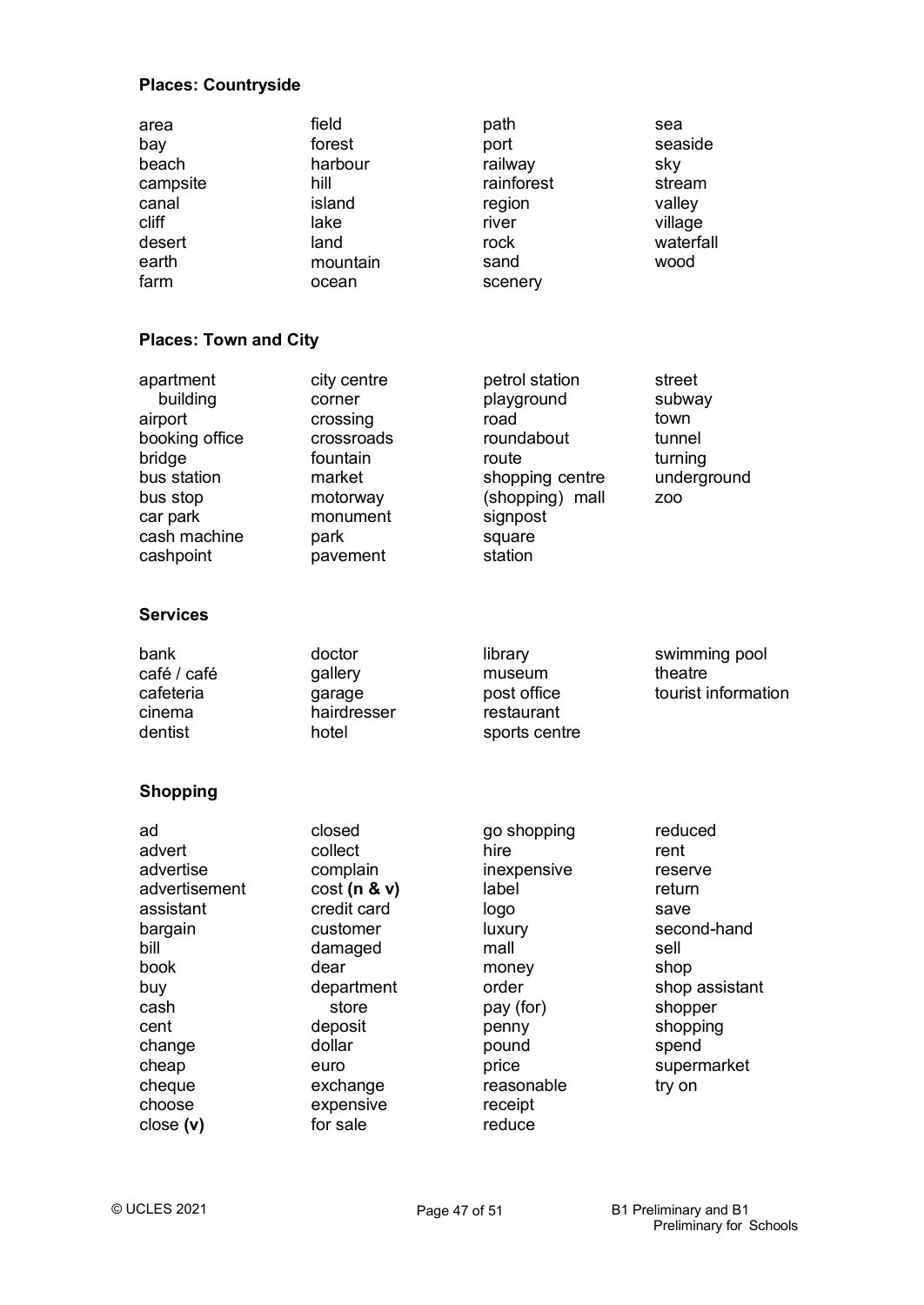### **Sport**

athletics badminton ball baseball basketball bat bathing suit beach bicycle bike boat boxing catch **(v)** champion championship changing room climb **(v)** climbing club coach **(n)** compete competition competitor contest court cricket cycling cyclist dancing diving enter (a competition)

(sports) facilities fishing fitness football football player game goal goalkeeper golf gym gymnastics helmet high jump hit **(v)** hockey horse-riding ice hockey ice skates ice skating instructor jogging join in kick **(v)** kit league locker (room) long jump luck match member motor-racing net

athlete extreme sports pitch (n) squash play **(v)** point(s) practice **(n)** practise **(v)** prize race race track racing racket reserve **(n)** rest **(n & v)** ride **(n & v)** rider riding rugby run **(n & v)** running sail **(n & v)** sailing score sea season shoot(ing) shorts skateboard skating skiing snowboard snowboarding soccer sport(s) sports centre

stadium surf surfboard surfboarding surfing swim swimming swimming costume swimming pool swimsuit table tennis take part team tennis tennis player throw **(v)** ticket tired track tracksuit trainer(s) train(ing) versus / v volleyball walk **(v)** watch **(v)** water skiing win workout yoga parrot penguin planet plant pollution rabbit rainforest range river rock sand scenery sea

## bush

**The Natural World**

air animal autumn beach bee bird branch

butterfly cave cliff climate coast continent country countryside desert dolphin donkey

© UCLES 2021

duck earth east elephant environment environmental explore(r) fall **(Am Eng)** farmland field fire fish flood flower forest freeze frog fur giraffe

grass grow hill hot ice island jungle kangaroo lake land leaf lion monkey moon mosquito mountain

Page 48 of 51 B1 Preliminary and B1 Preliminary for Schools

shark sky south space species spring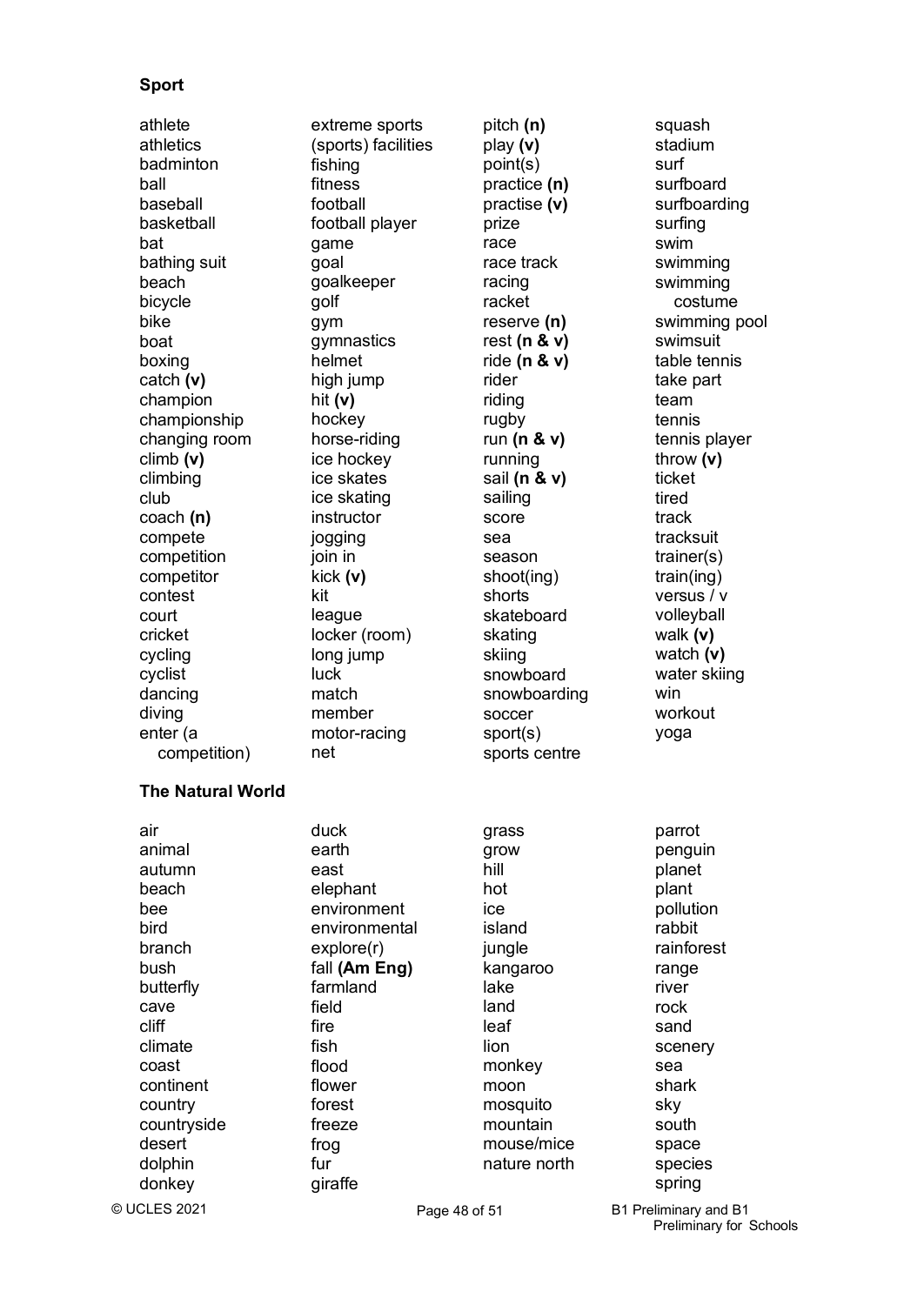| star    | sunshine  | waves    | wool  |
|---------|-----------|----------|-------|
| stone   | tiger     | west     | world |
| summer  | tree      | wild     | zebra |
| sun     | valley    | wildlife |       |
| sunrise | water     | winter   |       |
| sunset  | waterfall | wood     |       |

### **Time**

| afternoon       | evening            | night               | weekday       |
|-----------------|--------------------|---------------------|---------------|
| a.m. / p.m.     | half (past)        | noon                | weekend       |
| ages (for ages) | holidays           | o'clock             | weekly        |
| appointment     | hour               | past                | winter        |
| approximately   | January - December | quarter (past / to) | working hours |
| autumn          | meeting            | second              | year          |
| birthday        | midnight           | spring              | yesterday     |
| century         | minute             | summer              |               |
| clock           | moment             | time                |               |
| daily           | Monday - Sunday    | today               |               |
| date            | month              | tomorrow            |               |
| day             | monthly            | tonight             |               |
| diary           | morning            | week                |               |

### **Travel and Transport**

| abroad              | by road         | departure         | guidebook   |
|---------------------|-----------------|-------------------|-------------|
| accommodation       | by sea          | destination       | handlebars  |
| (aero) / (air)plane | cab             | direction         | harbour     |
| airline             | cabin           | document(s)       | helicopter  |
| airport             | canal           | dollar            | hitchhike   |
| ambulance           | capital city    | double room       | hotel       |
| announcement        | car             | drive             | immigration |
| arrival             | car alarm       | driver            | jet         |
| arrive              | car park        | driving/driver's  | journey     |
| astronaut           | case catch      | licence           | land (v)    |
| at sea              | (v)             | due               | leave       |
| backpack            | change $(v)$    | duty-free         | left        |
| backpacker          | charter         | embassy           | light       |
| backpacking         | check in $(v)$  | euro              | lorry       |
| bag                 | check-in $(n)$  | exchange rate     | luggage     |
| baggage             | check out (v)   | facilities        | machine     |
| bicycle / bike      | coach           | far               | map         |
| board (v)           | confirm         | fare              | mechanic    |
| boarding pass       | country         | ferry             | mirror      |
| boat                | crossing        | flight            | miss        |
| border              | crossroads      | fly               | motorbike   |
| bridge              | currency        | foreign           | motorway    |
| brochure            | customs         | fuel              | move        |
| bus                 | cycle $(n & v)$ | garage            | nationality |
| bus station         | cyclist         | gas / gas station | on board    |
| bus stop            | delay           | (Am Eng)          | on business |
| by air              | delayed         | gate              | on foot     |
| by land             | deliver         | guest             | on holiday  |
| by rail             | depart          | guide             | on time     |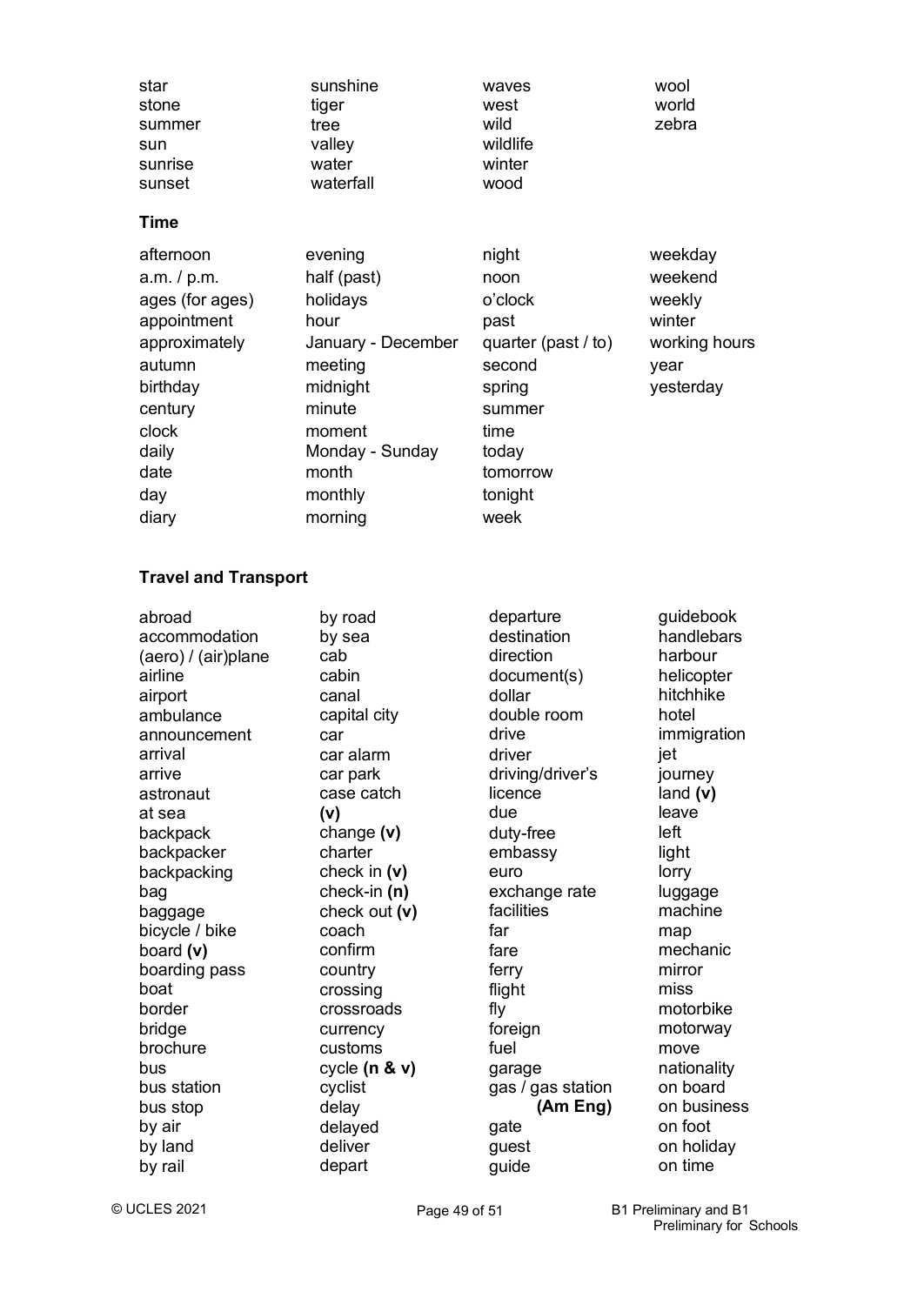| on vacation<br>oil<br>operator<br>overnight<br>park (v)<br>parking lot<br>parking space<br>passenger<br>passport<br>path<br>petrol<br>petrol station<br>pilot<br>platform<br>public transport<br>rail(road)<br>railway | reception<br>repair $(v)$<br>reservation<br>reserve<br>return ( $n$ & $v$ )<br>ride<br>road sign<br>rocket<br>roundabout<br>route<br>sail (v)<br>scooter<br>(bus) service<br>ship<br>sightseeing<br>signpost<br>single room | spaceship<br>speed<br>subway<br>suitcase<br>take off<br>taxi<br>tour ( $n \& v$ )<br>tour guide<br>tourist<br>tourist<br>information<br>centre<br>traffic<br>traffic jam<br>traffic lights<br>train<br>tram | translate<br>translation<br>travel<br>trip<br>tunnel<br>tyre/tire<br>underground<br>underground<br>train<br>vehicle<br>visa<br>visit(or)<br>waiting room<br>way<br>wheel<br>window<br>windscreen |
|------------------------------------------------------------------------------------------------------------------------------------------------------------------------------------------------------------------------|-----------------------------------------------------------------------------------------------------------------------------------------------------------------------------------------------------------------------------|-------------------------------------------------------------------------------------------------------------------------------------------------------------------------------------------------------------|--------------------------------------------------------------------------------------------------------------------------------------------------------------------------------------------------|
| Weather                                                                                                                                                                                                                |                                                                                                                                                                                                                             |                                                                                                                                                                                                             |                                                                                                                                                                                                  |
| blow<br>breeze<br>centigrade<br>cloud<br>cloudy<br>cold<br>cool<br>degrees<br>dry<br>forecast                                                                                                                          | fog<br>foggy<br>freezing<br>frozen<br>gale<br>get wet<br>heat<br>hot<br>humid<br>ice                                                                                                                                        | icy<br>lightning<br>mild<br>rain<br>shower<br>snow<br>snowfall<br>storm<br>sun<br>sunny                                                                                                                     | sunshine<br>temperature<br>thunder(storm)<br>warm<br>weather<br>wet<br>wind<br>windy                                                                                                             |
| <b>Work and Jobs</b>                                                                                                                                                                                                   |                                                                                                                                                                                                                             |                                                                                                                                                                                                             |                                                                                                                                                                                                  |
| actress<br>application<br>apply<br>architect<br>army<br>artist<br>assistant<br>astronaut<br>athlete<br>babysitter<br>banker<br>barber<br>boss                                                                          | cleaner<br>colleague<br>company<br>computer<br>conference<br>contract<br>cook<br>crew<br>customs officer<br><b>CV</b><br>dancer<br>dentist<br>department                                                                    | employee<br>employer<br>employment<br>engineer<br>explorer<br>factory<br>farm<br>farmer<br>film star<br>firefighter<br>football player/<br>footballer<br>full time                                          | judge<br>king<br>laboratory<br>lawyer<br>lecturer<br>letter<br>librarian<br>manager<br>mechanic<br>meeting<br>message<br>model<br>musician                                                       |
| break $(n)$<br>businessman<br>businesswoman<br>butcher<br>cameraman<br>candidate<br>canteen<br>captain<br>career<br>chef                                                                                               | designer<br>desk<br>detective<br>diary<br>diploma<br>director<br>diver<br>doctor earn<br>email                                                                                                                              | goalkeeper<br>guard<br>guest<br>guide<br>hairdresser<br>housewife<br>housework<br>instructions<br>instructor<br>job                                                                                         | novelist<br>nurse<br>occupation<br>office<br>officer (e.g.<br>prison/police)<br>out of work<br>owner<br>painter<br>part time                                                                     |